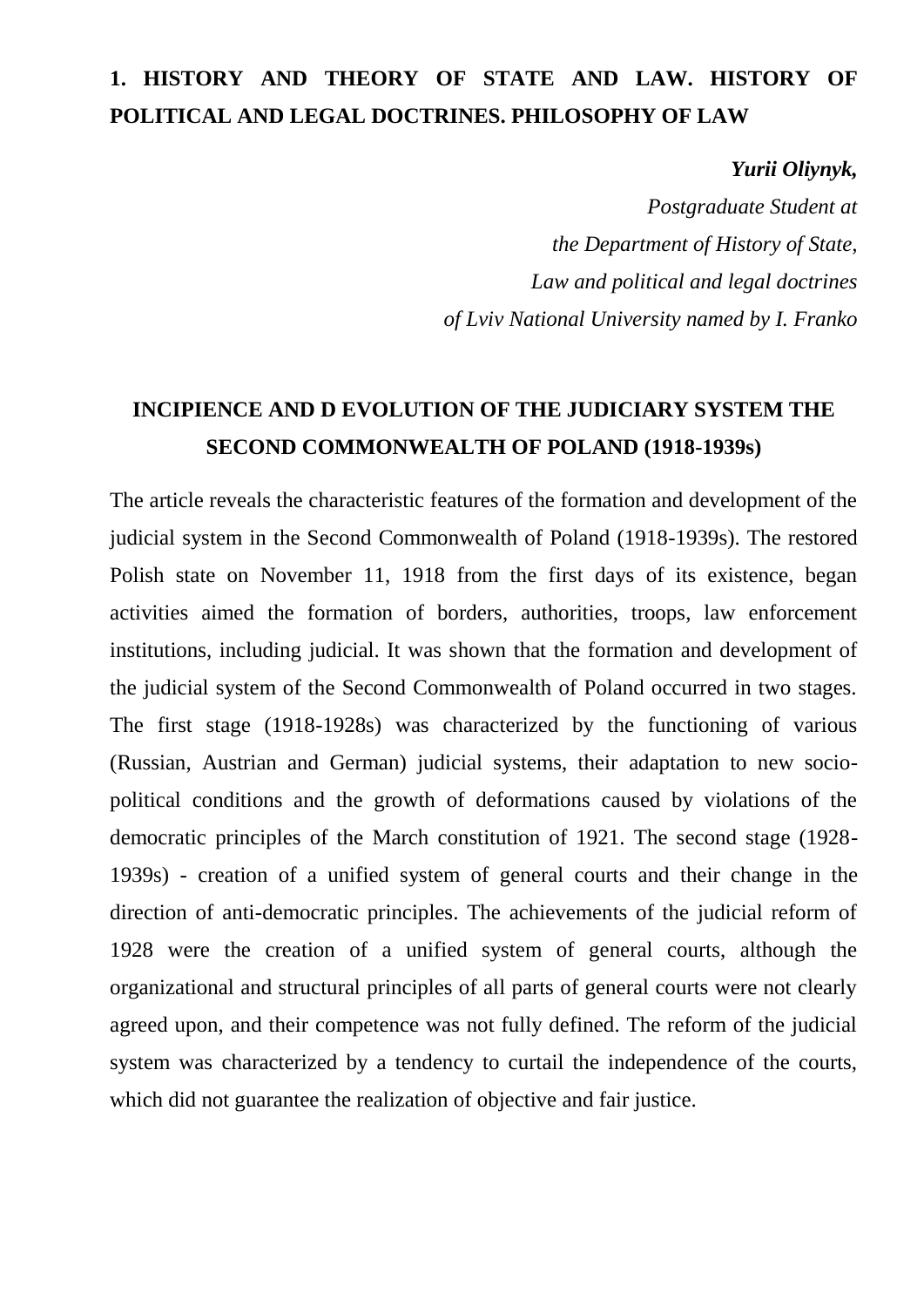#### *Viktor Savenko,*

*Doctor Science of Law, Professor of the Department of Theory and History of State and Law of Ternopil National Economic University*

### **THEORETICAL FOUNDATIONS OF THE LAW RESEARCHING IN THE STRUCTURE OF LEGAL REALITY**

The article is devoted to theoretical analysis of the problem conceptualization of the law as a philosophical and legal category in the structure of legal reality; differentiation of the concepts of "law" and "legal reality" into scientific discourse; the study of the genesis of the idea of structuring the law in the philosophy of law, the theory of law and related sciences.

Appeal to the legal reality passes through the prism of the main trends of methodological studies of modern philosophy of law. In particular, the problem of understanding the phenomenon of legal reality as the basis of deontological genesis of modern society has been accentuated and the answer to the question of how legal laws correspond to the universal laws of being has been searched.

The concept of "legal reality" is considered in two senses: broad and narrow. In broad terms, it refers to a set of legal phenomena: legal norms, legal institutions, legal relations, legal concepts, etc. In the narrow one - legal norms (normativeism), legal relations (sociological jurisprudence), or legal experiences and emotions (psychological school of law).

Theoretical statements of the article have been based on scientific researches of the problem. In particular, the genesis of the idea of legal reality and the place of the law in it have been traced on the basis of the theoretical generalizations of M. Andrianov, M. Arabadzhy, A. Balinska, M. Biletskyi, R. Bojniiazov, V. Vovk, A. Gadzhiiev, T. Garasimiv, and others.

As a result of conducted research the article reveals the specifics and the ambiguity of the question of the legal reality and the ontological structure of law;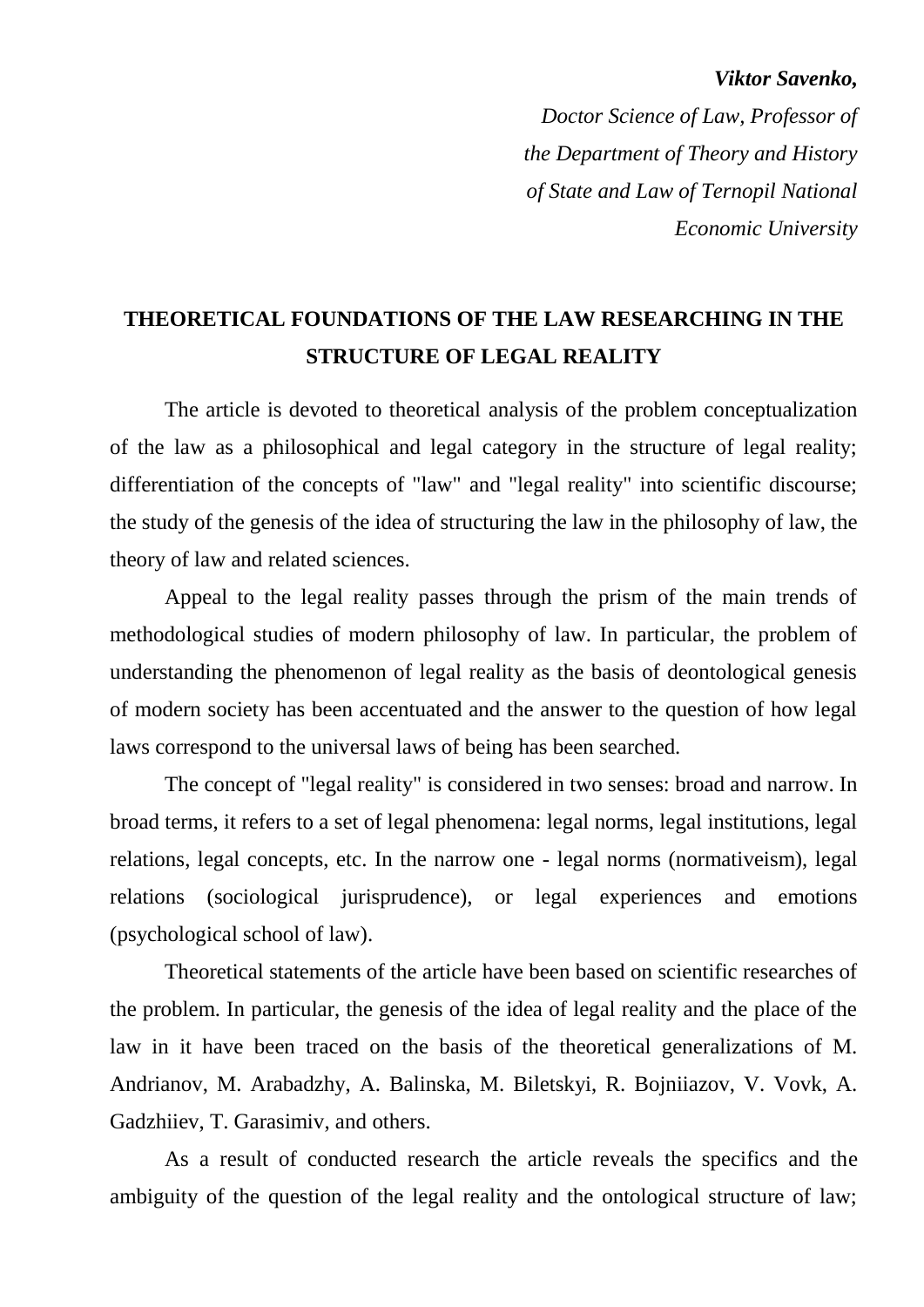scientific and reasonable analysis of the impact of legal reality on formation of legal behaviour and social regulation of social relations within the legal reality of society have been carried out.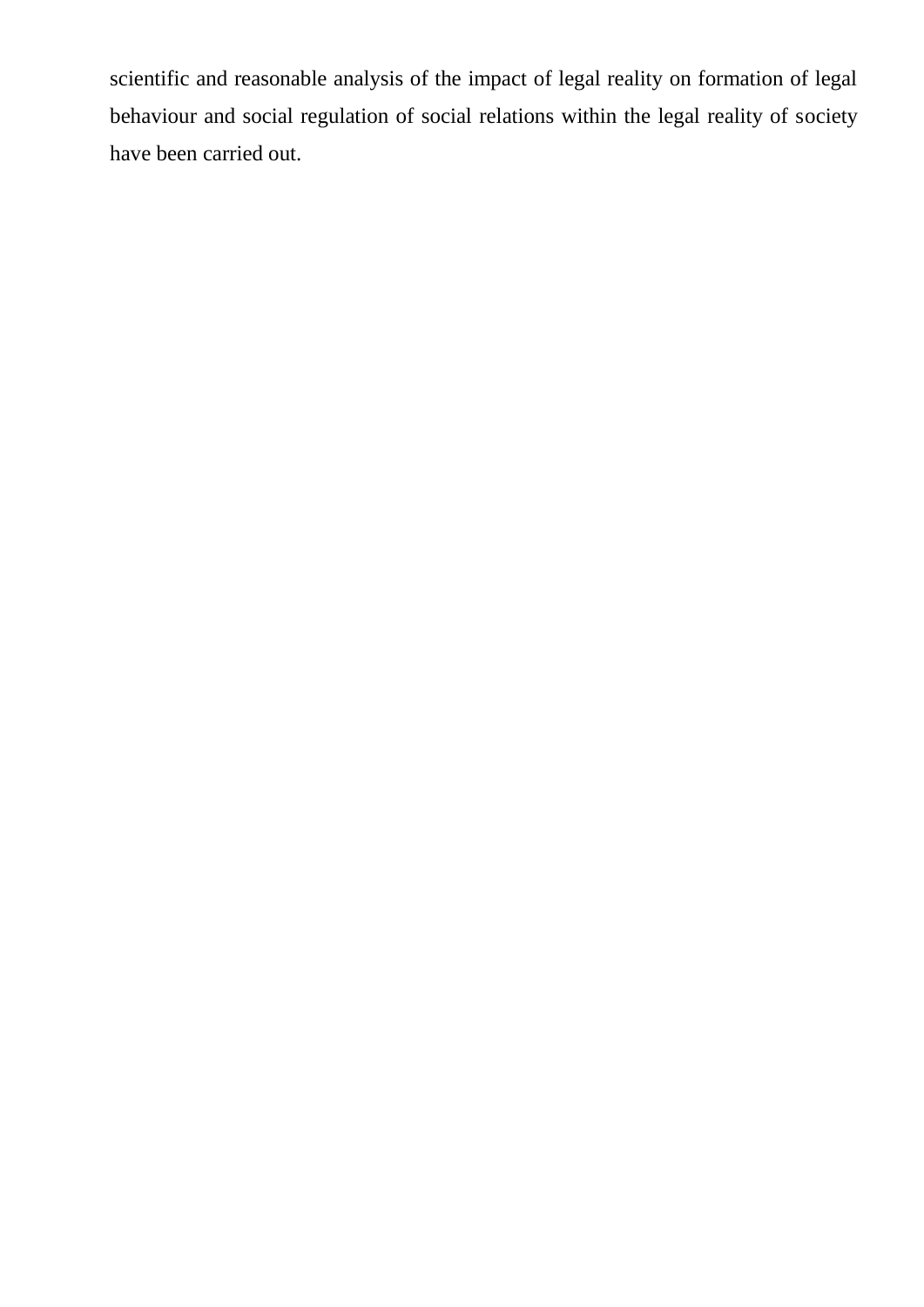#### *Victoria Ternavska,*

*Сandidate of Juridical Sciences, Associate Professor of the Department of Labor Protection and Environment Kyiv National University of Construction and Architecture*

### **CATEGORY "LEGAL POLICY" (THEORETICAL AND LEGAL ANALYSIS)**

In the modern political and legal environment the term «legal policy» is enough widespread and it is met in the context of normatively legal acts and in the scientific legal literature. However the phenomenon «legal policy» does not have until now neither normative nor doctrine determination. The basic reason is seen in that the Ukrainian legal science does not take the proper role in the process of making of national legal policy. The question of official introduction of new category «legal policy» to the system of science of theory of the state and law acquires the special actuality today in connection with the necessity of development of conception of public legal policy, quality and efficiency of which depend on its due scientific substantiation.

Legal policy came into existence as an independent direction of research of law in jurisprudence in the second half of the ХІХ century («politics of law») and had by its task the critical evaluation of the current legislation and development of the ideas on the improvement of existent mechanism of legal regulation.

Any determination of legal policy must not dissent with the general conception of politics and law in their traditional understanding. Consequently, a public policy, in order to be legitimate, must acquire a legal form, and a law, in order to be effective, must be provided by a state compulsion. On the whole the legal policy can be defined, on author's opinion, as an aggregate of strategic character ideas which are produced by public authorities and organs of local self-government with participation of institutes of civil society and are embodied in the concrete programs of development of legal life of the society and the state.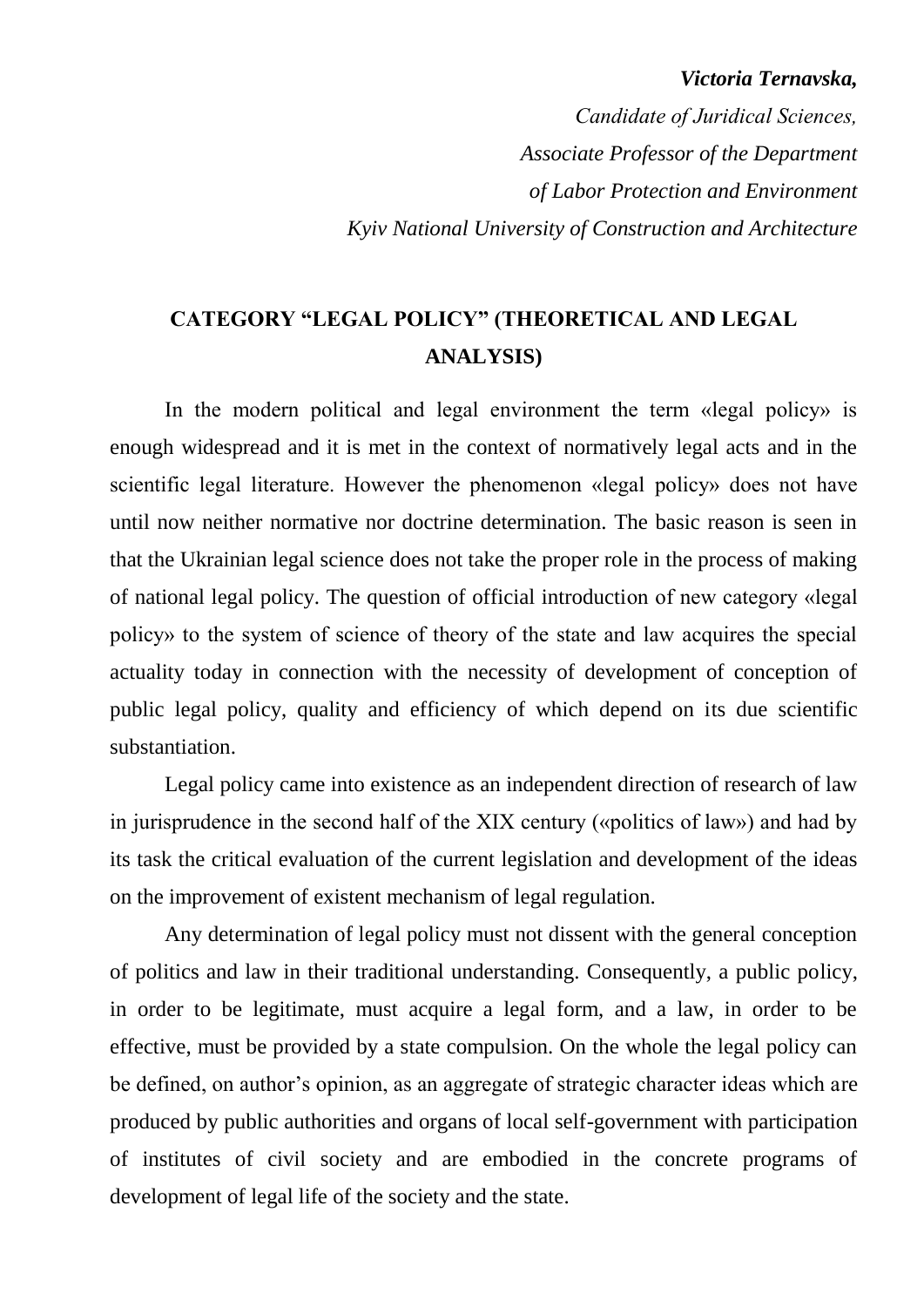Thus, the improvement and further development of the legal system of Ukraine, which develops today under the impact of globalization processes, needs legitimate, scientifically substantiated conception of legal policy of the state that would help correctly to define the aims and means of transformation of legal life of society. The development of category "legal policy" is the direct task of domestic legal science.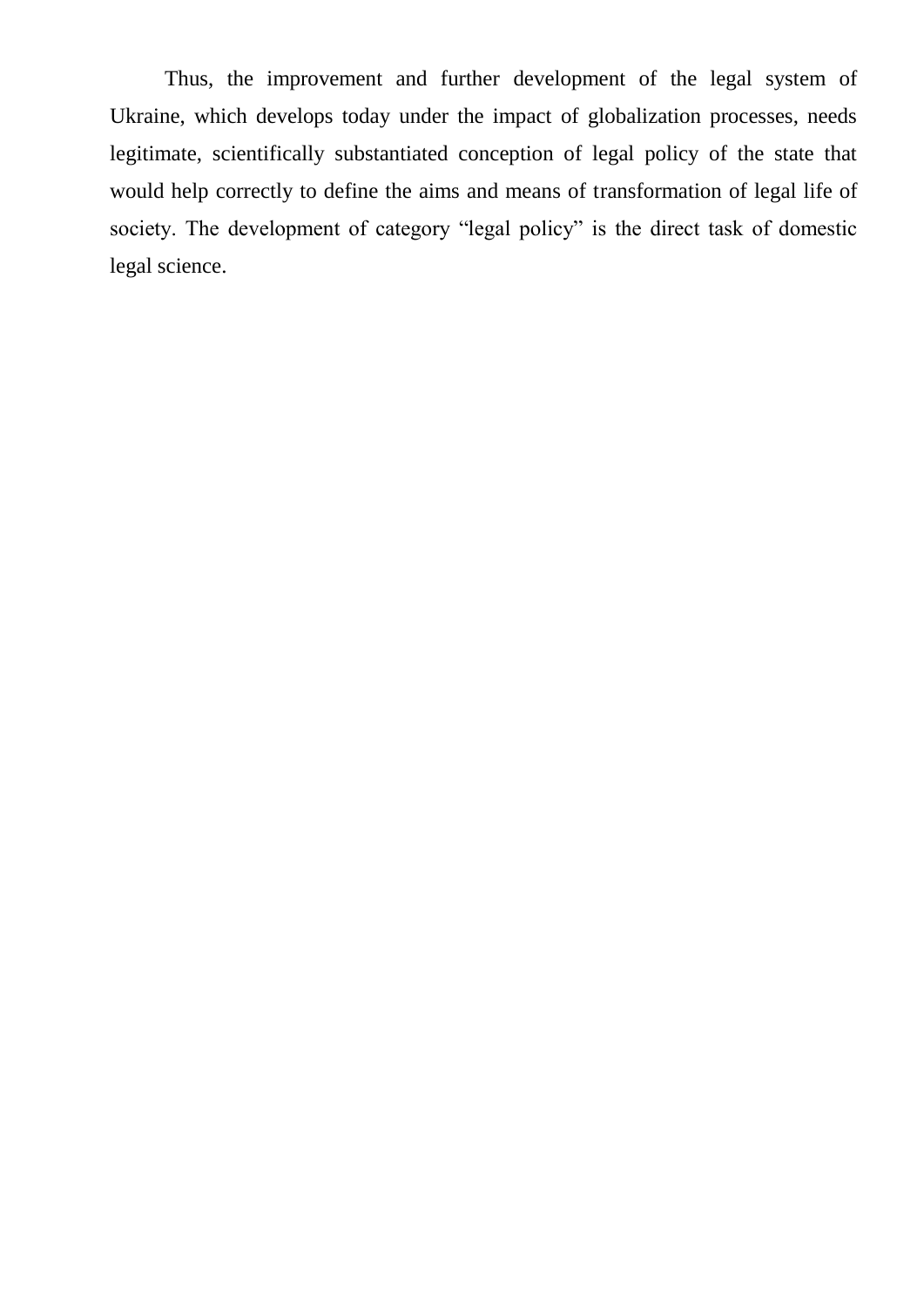#### *Olena Yuriichuk,*

*Postgraduate Student at the Department of Theory and Philosophy Of Educational-Scientific Institute of Law and Psychology National University "Lviv Polytechnic"*

### **TO PHILOSOPHICAL AND LEGAL ANALYSIS THE CONCEPT OF TOLERANCE**

In the modern world, the issues of interethnic and interpersonal relations are of paramount importance, which often lead not to the dialogue of cultures, but to the threat of conflict situations. Accordingly, there is a need to find a tool that will be compromise - it is a philosophical and legal concept of tolerance.

The concept of tolerance was developed in the XVI century, when it was used in the Edict of Nantes (1598). Among the more recent developments, attention is drawn to the study of P. Nicholson (Tolerance as a Moral Ideal), M. Walker, who investigated concepts and historical regimes of tolerance in the work "On Tolerance" and a number of domestic scholars.

The article provides an analysis of the concept of tolerance and its combination with the main ideas of the doctrine of liberalism, in particular with the concepts of freedom, common good, equality, peace and property. The "classical" understanding of liberal tolerance is given, according to which tolerance is a way of treating the "Other", within which the peculiarities of private life are taken indifferently, while actual tolerance becomes a public ideal and a direction towards the progress of society.

The "theory of communicative action" by Y. Habermas is analyzed, within which the law is defined as an integral part of social interaction, and tolerance arises from the actual recognition of the rights of others by other citizens.

The importance of the semantic analysis of the notion of tolerance is emphasized and detailed: examples of P.Nickson ("Tolerance as a moral ideal") and their correlations with similar concepts and their understanding in the Ukrainian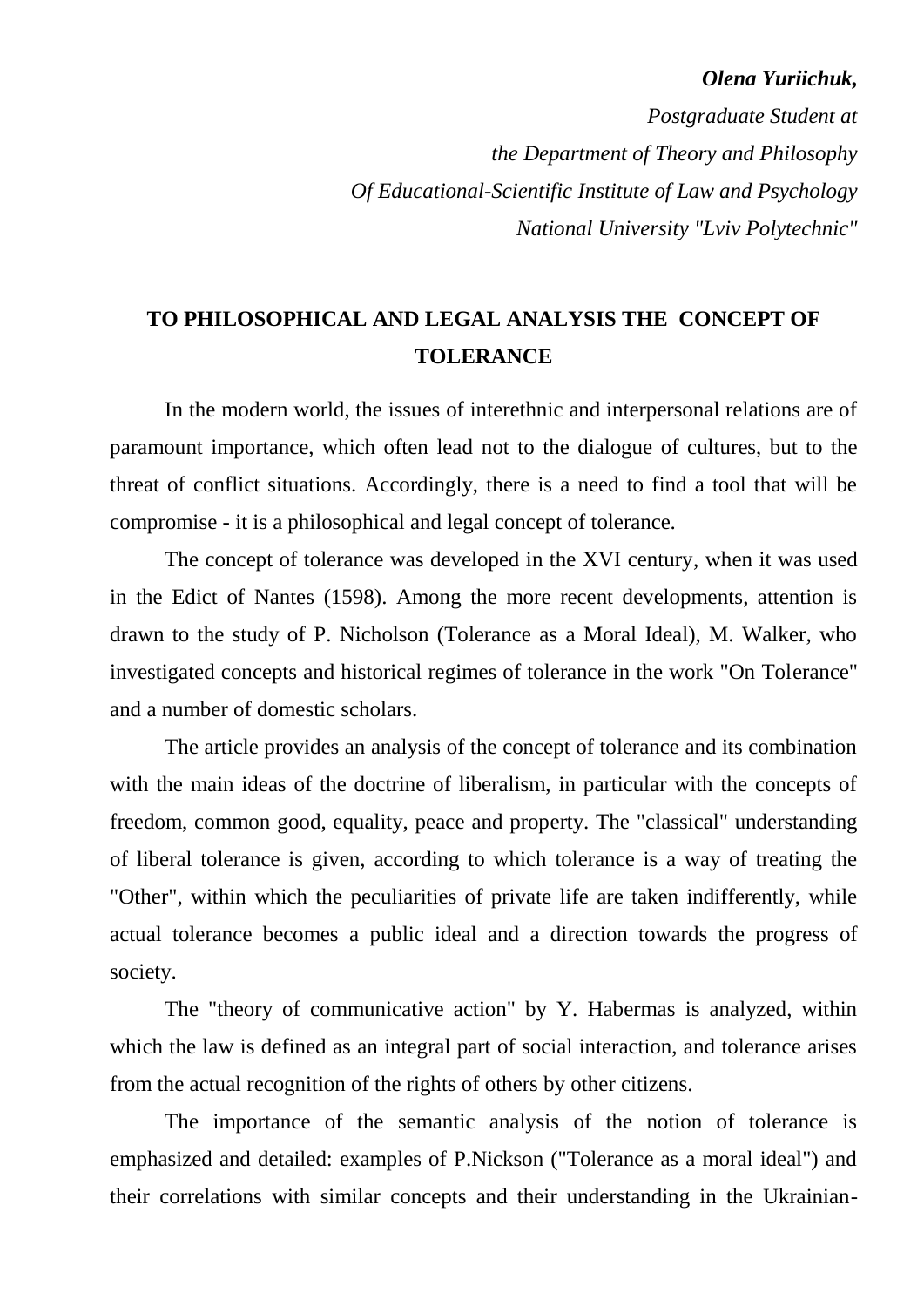speaking society; philosophical and legal concepts of the concept of tolerance on the basis of the works of V. Lectorovsky, M. Khomyakov and others; The normativelegal consolidation of the notion of tolerance in international acts and in Ukrainian legislation is analyzed.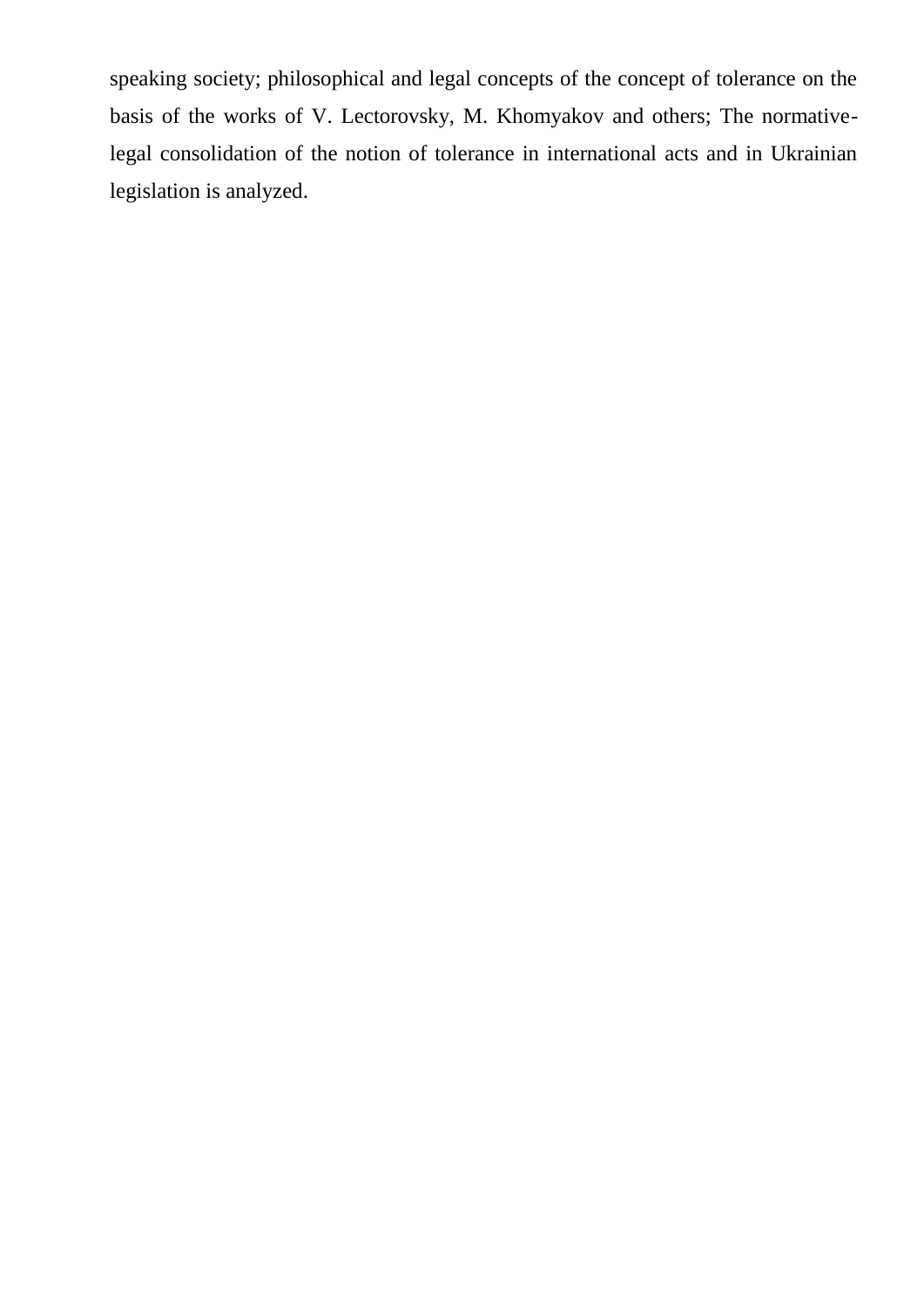### **2. CONSTITUTIONAL LAW. ADMINISTRATIVE LAW AND PROCESS. FINANCE LAW. INFORMATION LAW. INTERNATIONAL LAW**

*Viyacheslav Volik,* 

*Doctor of Law Sciences, Professor of the Department of Law and Public Administration of Mariupol State University*

### **REGULATION OF CAR CARRIERS' ACTIVITIES TAKING INTO ACCOUNT THE REQUIREMENTS OF EUROPEAN STANDARDS**

The article deals with issues related to the operation and operation of automobile carriers in Ukraine and points to the need to bring existing legislation in line with the European one. The current state of legal regulation of this stratum of relations in society is analyzed. The proposal to improve the quality of organization and operation of automobile carriers with the promotion of the European level of quality of work is proposed.

It is noted that the introduction of the above changes (which are certainly not exhaustive) to the current legislation will lead to the next step towards improving the legislative regulation of the market of motor transport services in Ukraine, meeting the needs of the society and the economy in the transportation of passengers and cargo, safety of transportation, efficient consumption of resources and reducing the technogenic impact of motor vehicles by adapting the norms of Ukrainian legislation to the norms of the EU acts in accordance with the EU-Ukraine Association Agreement.

Summarizing the above, we can conclude that Ukraine is continuing to come closer to European standards and for this purpose it is necessary to make adjustments to existing legislation, in particular, to the Law of Ukraine "On Road Transport" at the local level.

In such a law, it is also necessary to further specify, in addition to the above, which specific information will be entered on the car carrier in the State Register of Car Carriers, the procedure for keeping this register, the basis for making (correction)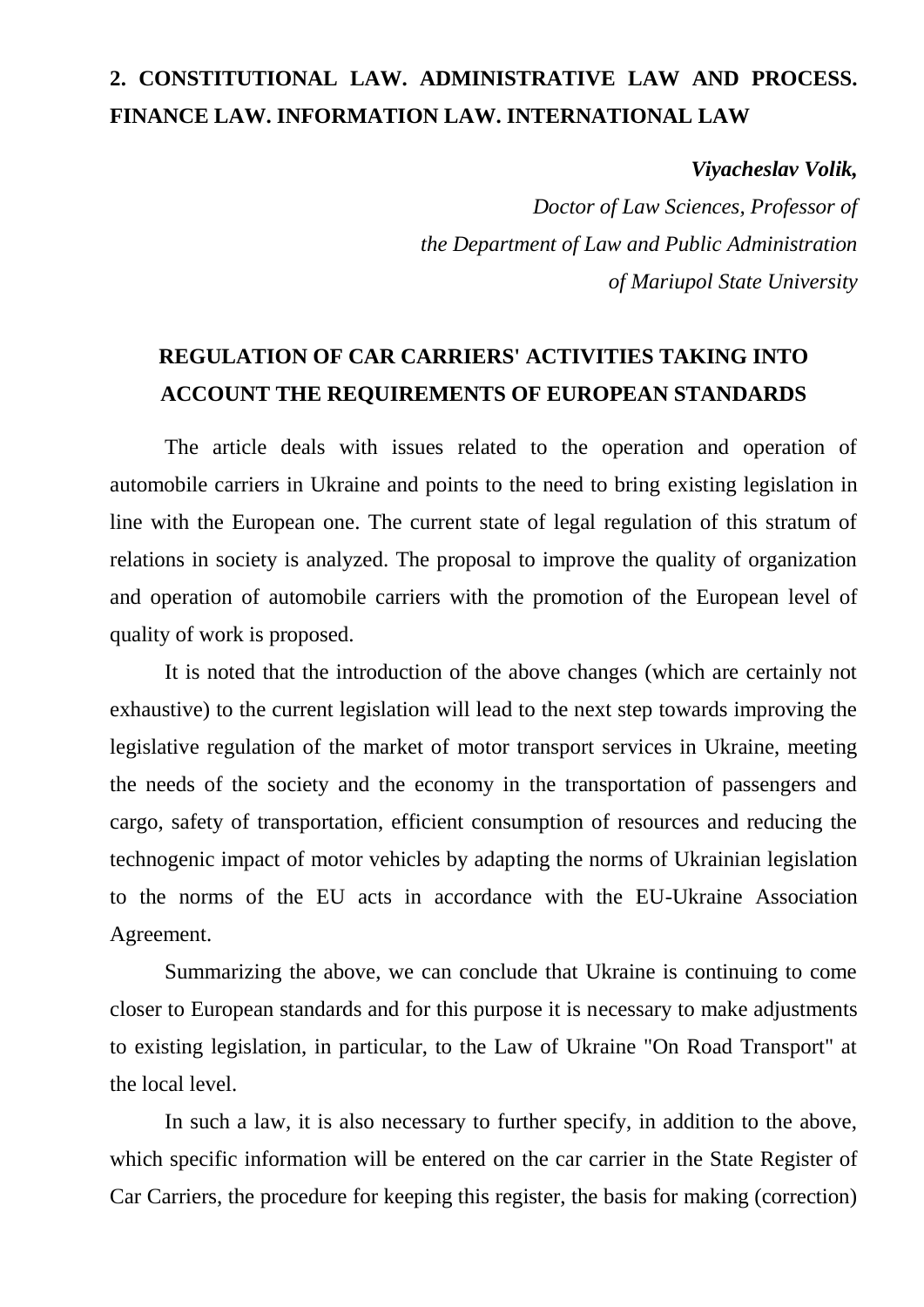of information by road carrier. In addition, it is necessary to determine the features of control over compliance with licensing requirements, the classification of services for the carriage of passengers on public bus routes to publicly important passenger transportation services.

Taking into account the above, it is believed that the above steps will lead Ukraine to a qualitatively new level of transport services by automobile carriers according to European standards, destroy the sector of illegal passenger traffic, lead to an adequate level of quality and safety of transportation, social protection of personnel, etc.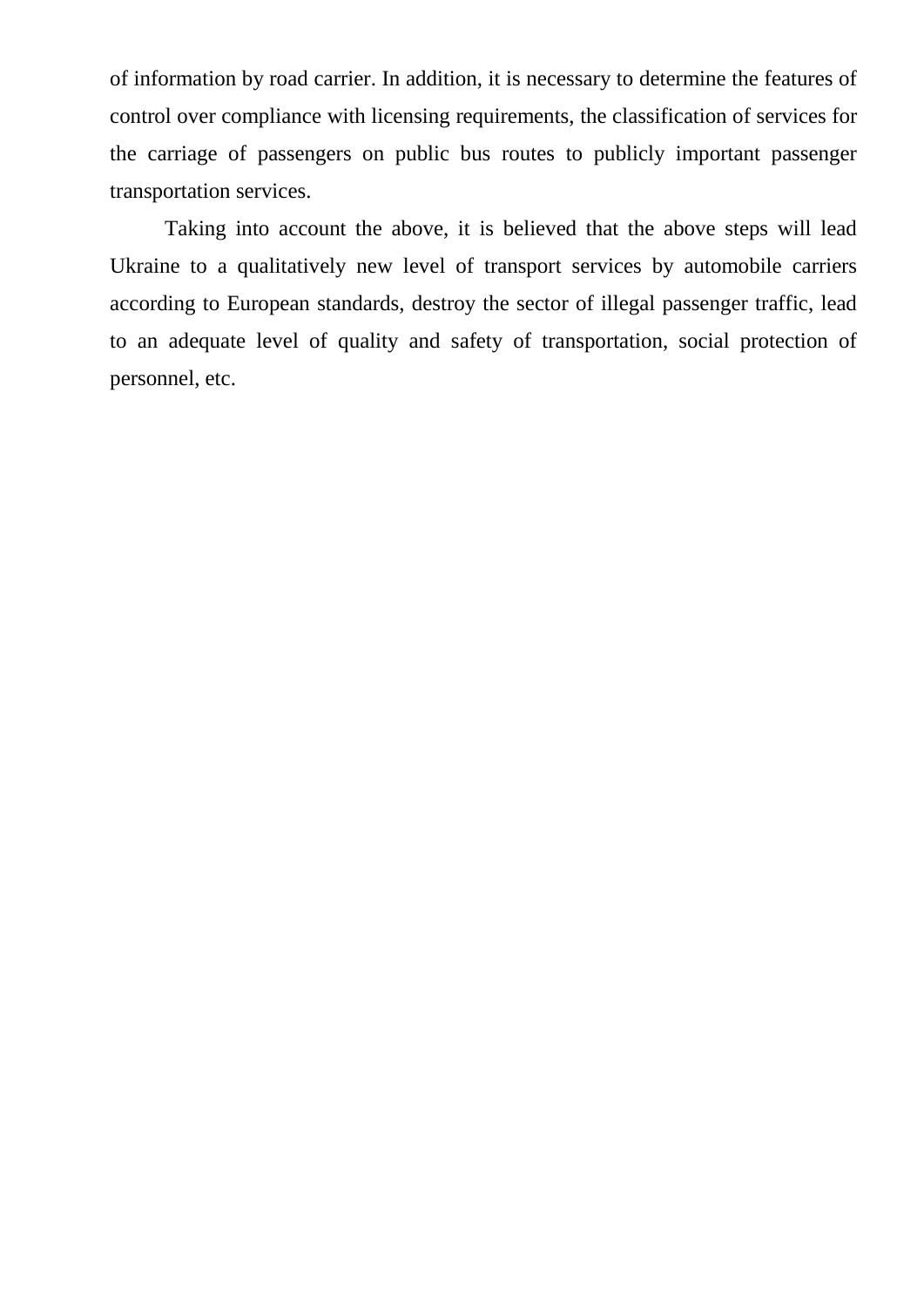### *Yevhen Hodovanyk,*

*Candidate of Law Sciences, Associate Professor of the Department of Law and Public Administration of Mariupol State University*

### **LOCATION AND THE ROLE OF THE SYSTEM OF LAW IN THE NATIONAL LEGAL SYSTEM**

The article is devoted to the problems of determining the theoretical and methodological aspects of determining the place and role of the legal system in the national legal system as a general theoretical and practical-applied category, which is considered as the fundamental basis for the development and adoption of high-quality and effective legal acts by the relevant competent subjects of constitutional lawmaking.

It has been established that existing research does not solve the problem of finding fundamentally new approaches to the definition of a comprehensive social and legal model of the effectiveness of constitutional and legal norms, including taking into account the integration factor, which significantly influences the overall efficiency and effectiveness of the functioning of the national legal systems of European states, especially in view of the intensification of the process of implementing constitutional reform in Ukrainian society at the latest stage of its progressive development and development.

It is noted that each legal doctrine has a separate method of justification, methodology of cognition of law, program requirements, and therefore different methodological approaches can not be mechanically reduced to a single, universal and unambiguous interpretation of the right, the right to understand and the appropriate ways to ensure effective actions of legal norms and ensuring their proper influence on the state of social relations. It is in understanding this fundamental pluralistic idea that the plurality of scientific doctrines of the effectiveness of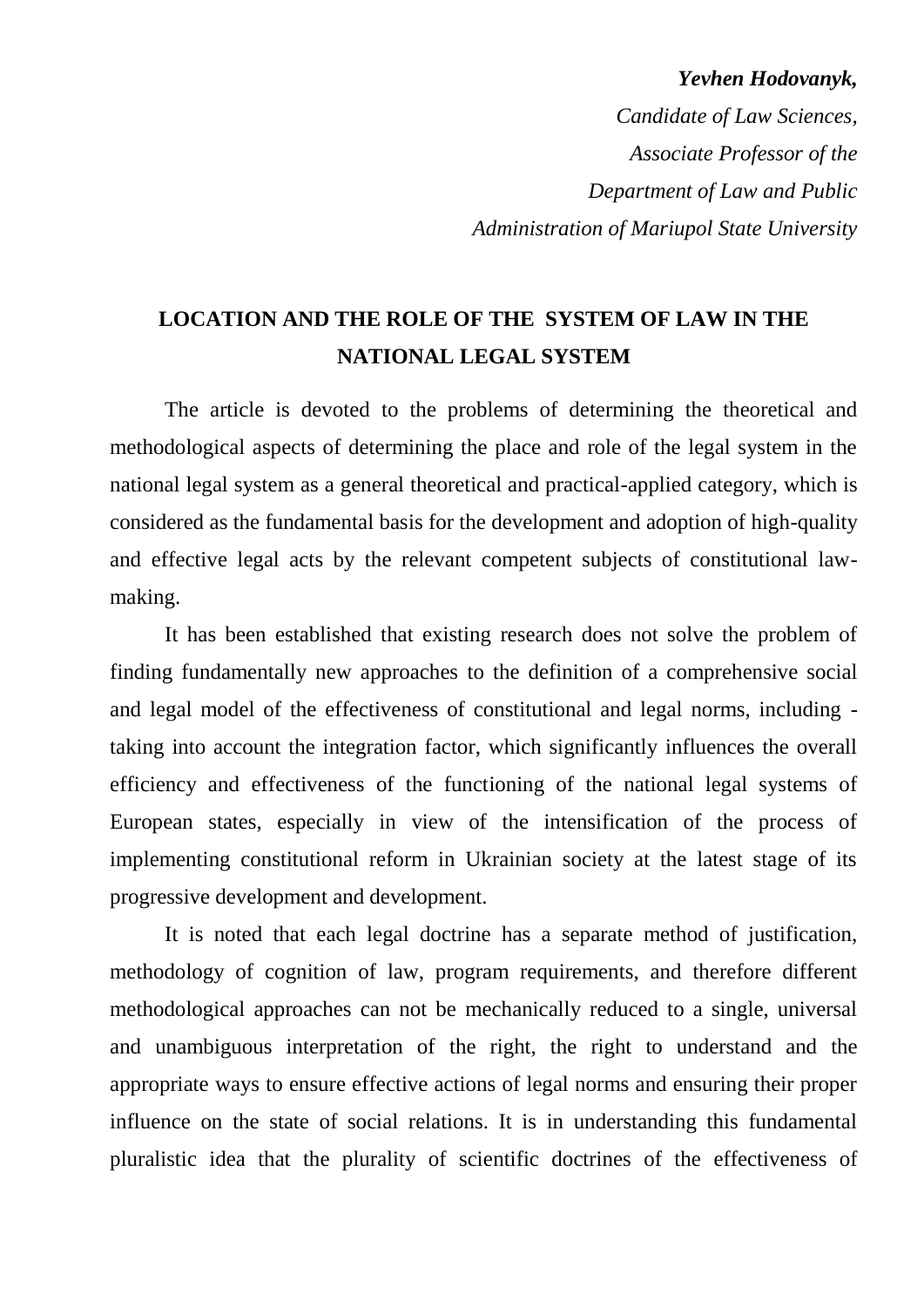constitutional and legal norms is based, which reflects the diversity of legal views in different societies.

The author analyzes the most important methodological approaches to the content of the category "effectiveness of constitutional law norms" in the current conditions of social and legal development. The methodological peculiarities of European constitutionalism and the interpretation of an effective constitutional law norm in the dialectical relationship with the modernization of other structural elements of the legal system of a developed society, which is considered as the fundamental basis for the development and adoption of qualitative and effective normative legal acts by the relevant competent bodies of constitutional law-making.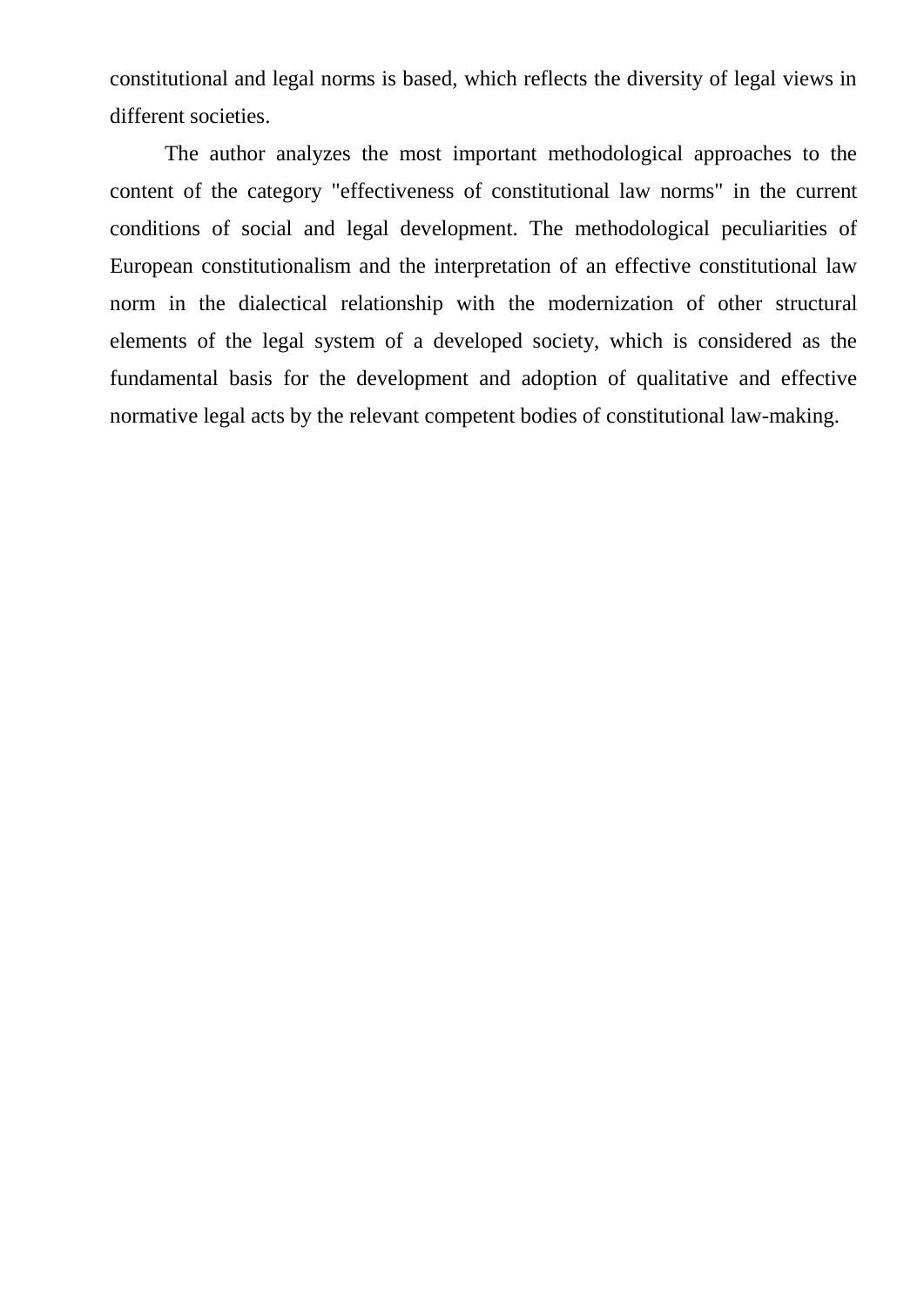### *Vitalii Kondratenko,*

*Candidate of legal sciences, associate professor, associate professor of department of branch right Volodymyr Vynnychenko Central Ukrainian State Pedagogical University*

# **THE SYSTEM OF ADMINISTRATIVE LEGAL BACKER-UPS OF RIGHTS AND FREEDOMS OF PERSONS IS WITH DISABILITY IN THE FIELD OF LABOR ACTIVITY**

The types of administrative legal backer-ups of rights and freedoms of persons are analysed with disability in the field of labour activity. Drawn conclusion, that in our state repressing amount of the indicated category of people does not have permanent employment, that predefined ineffectiveness of separate from the indicated legal facilities, concrete legislative changes are offered in relation to the improvement of this situation.

Drawn conclusion, that further legislative development on questions creation of the proper terms of realization of labour activity must embrace all fixed administrative legal assets of providing employments of persons, that it follows to divide into three groups. The first group embraces totality of administrative legal facilities, that provide primary employment of persons with disability due to creation of the special workplaces, observance of the set norms of workplaces, employers and other.

The second group determines totality of administrative legal facilities that provide secondary employment of persons with disability due to registration as an unemployed person in Government service of employment with the further seeking out of work on the special parliamentary procedure. The third group touches totality of administrative legal facilities that provide employment of persons with disability on results realization of control (observant) plenary powers of organs of public administration.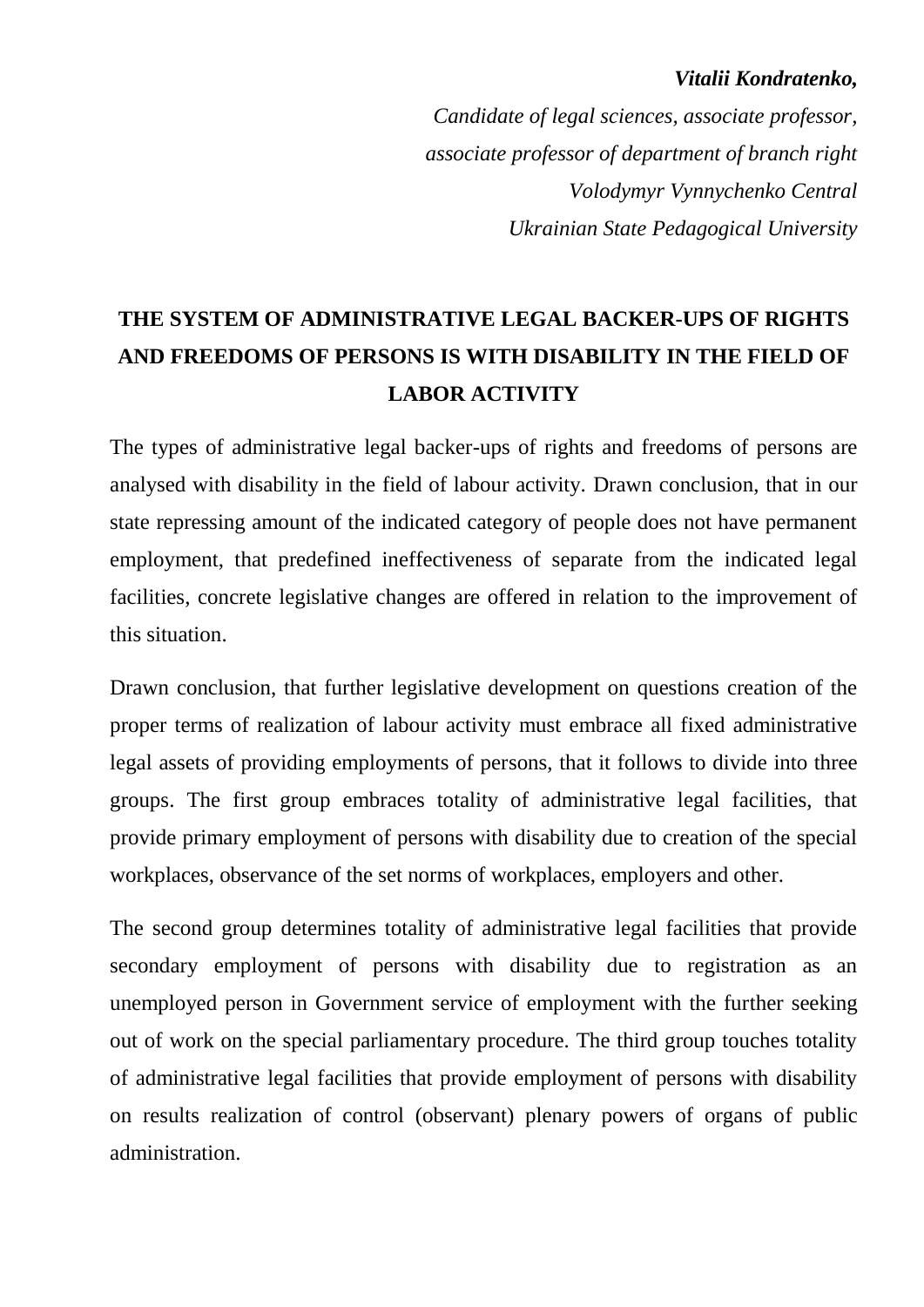#### *Anna Melnik,*

 *Postgraduate of the Department of Constitutional, administrative and financial law Faculty of Law of Ternopil National Economic University*

### **ADMINISTRATIVE AND LEGAL STATUS OF THE GOVERNMENT BODIES GOVERNING THE MONITORING OF LABOR LEGISLATION**

Employer is obligated to create work conditions at each working place and in each subdivision in accordance with statutory regulations and guidelines and is obligated to ensure compliance with statutory requirements on employees' rights in labor protection aspects.

 For this purpose employers shall have labor management system in place, and specifically:

employers shall establish appropriate departments and appoint officers to resolve specific labor protection –related issues, shall approve their appropriate job descriptions with indication of their job responsibilities, rights and liability for failure to perform their job functions vested on them, and shall see for such job descriptions be complied with;

employers shall design integrated actions with participation of the parties to the collective agreement and shall carry such actions into effect to achieve the performance/compliance to applicable standards and to increase the existing level of labor protection;

shall arrange for performing the necessary preventive measures in accordance with changed circumstances;

shall implement advanced technologies, achievements of science and technology, mechanized methods of production and automation of production, ergonomics requirements, best practice in labor protection, etc.;

shall arrange for proper maintenance of buildings and structures, production and process equipment, for their technological condition be monitored;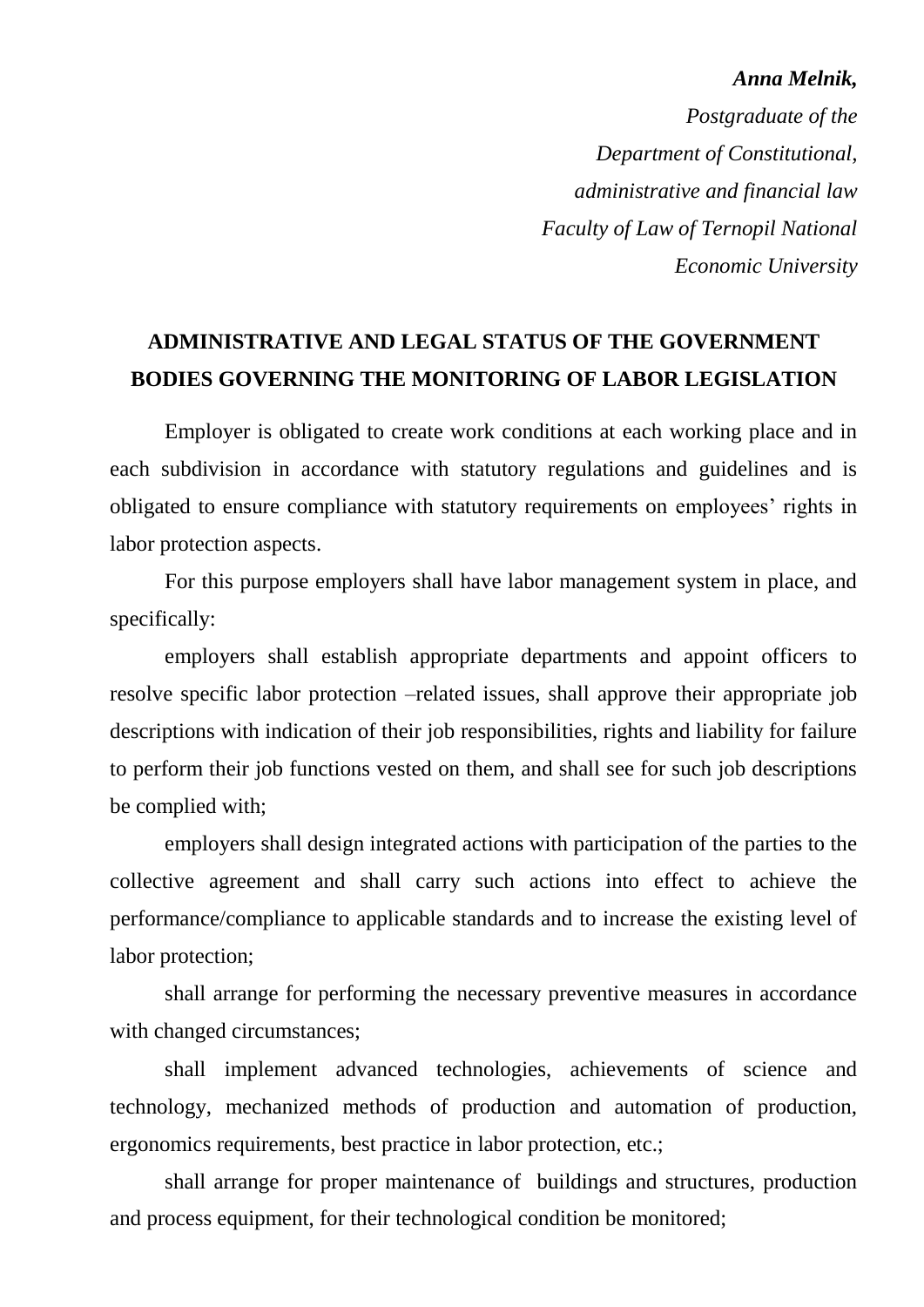shall arrange for elimination of causes of accidents, occupational diseases, and for preventive actions be performed as instructed by investigative commissions on the basis of the findings of such causes investigations;

shall arrange for audit of labor protection, laboratory analysis of working conditions, appraisal of technical condition of industrial equipment, certification of workplaces for conformity with statutory labor protection regulations and guidelines in the manner and by deadlines established by laws, and on the basis of their findings shall take up measures to eliminate dangerous and harmful industrial factors;

shall design and approve guidelines, instructions other labor protection regulations applicable within the enterprise (hereinafter referred to as the "in-house regulations of the enterprise") and stating rules for performing works and rules for behavior of personnel on the enterprise areas, premises, construction sites, workplaces in accordance with laws and regulations governing labor protection, shall furnish workers at no cost with labor protection regulations and guidelines and with in-house labor protection regulations of the enterprise;

shall oversee the personnel compliance with engineering processes, rules of handling plant, mechanisms, equipment and other production facilities, use of collective and individual protection means, execution of works in accordance with statutory labor protection requirements;

shall arrange for safe labor techniques and cooperation with personnel in the field of labor protection;

shall take urgent measures to provide aid to persons suffered, shall engage, if so required, professional rescue teams in the event of failures and accidents occurring at the enterprise.

However direct responsibility - disciplinary, administrative, financial, criminal according to the law - for violations of that to ensure safe working conditions of employees with heads of enterprises no was shooting!

 Therefore, heads of enterprises have problems with inspectors for supervision of labor.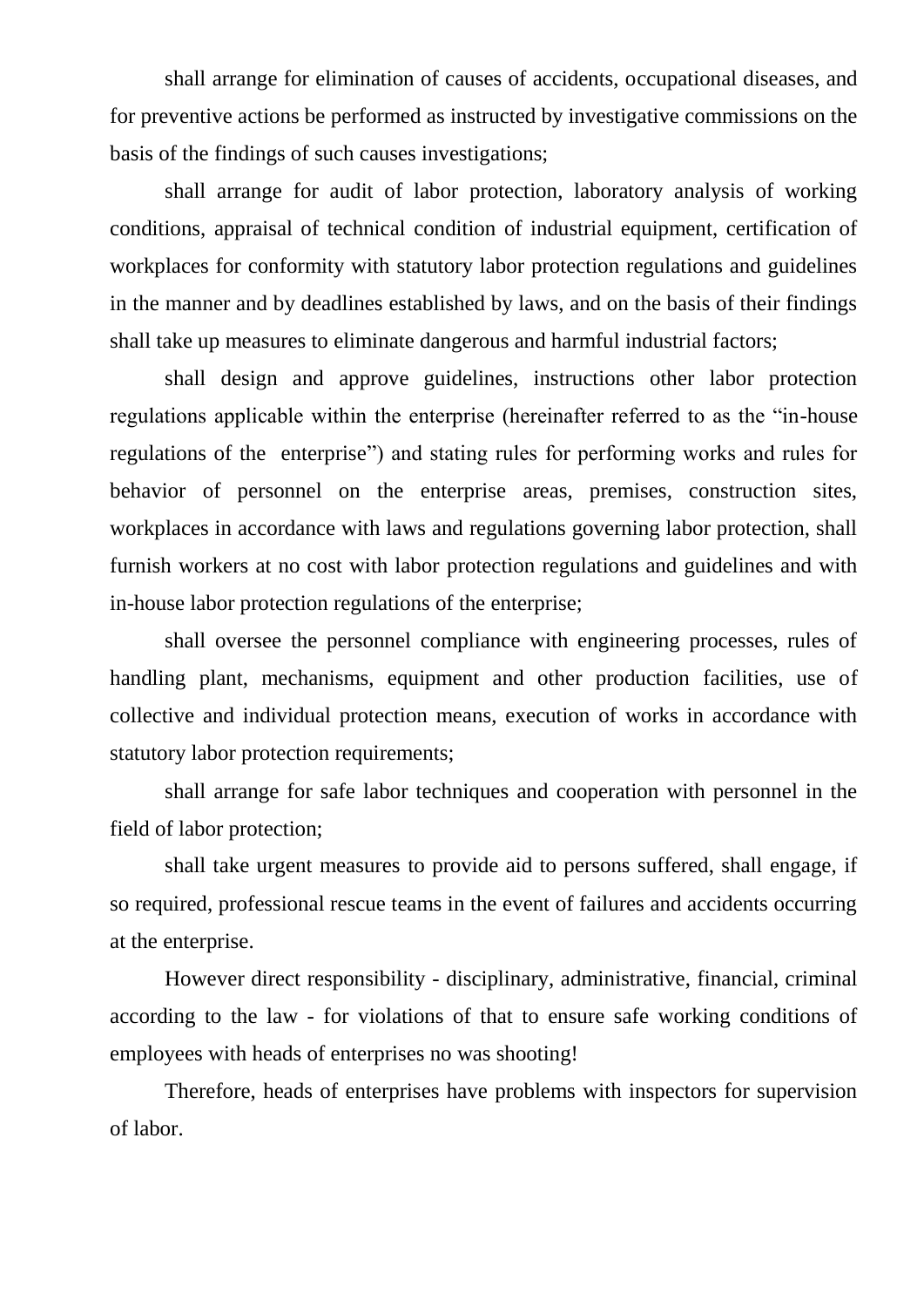#### *Anna Mokrytska,*

*Ph.D. in Economics Department of Economic Security and Financial Investigations Ternopil National Economic University, Ukraine*

### **INSTRUMENTAL POSSIBILITY OF RECOGNITION RELIABILITY OF INFORMATION: HISTORICAL OVERVIEW**

This article gives an overview of important historical facts and peculiarities of the verification of lies that were characteristic of different peoples at different times, from ancient times to our time. The historical aspects of recognition of information authenticity by means of instrumental methods and, in particular, psychodiagnostic methods using a polygraph are considered.

Different peoples in different historical epochs tried to use surveillance to detect lies. Historical examples relate to the psycho-physiological paradigm of identifying internal "hidden processes", aimed at concealing or substituting true, truthful information.

The article describes special tricks and rituals for defining deception and detection of a liar, which, as is known from history, have been produced by different peoples. Already in ancient times, people noticed that fear of disclosure and, accordingly, punishment is accompanied by certain changes (accessible to the external observer) of the dynamics of some physiological functions. It is analyzed that a person who committed a crime because of fear of possible exposure has undergone various changes in physiological functions, which has become the cause of scientific research in this field and eventually contributed to the invention of instrumental methods for detecting hidden information. One of these methods of detecting hidden information is a method of psychophysiological research (survey) using a polygraph.

It was investigated that from the moment of its occurrence the method has undergone significant changes: the number of registered parameters has increased, analogue devices have been replaced by computer polygraphs, a number of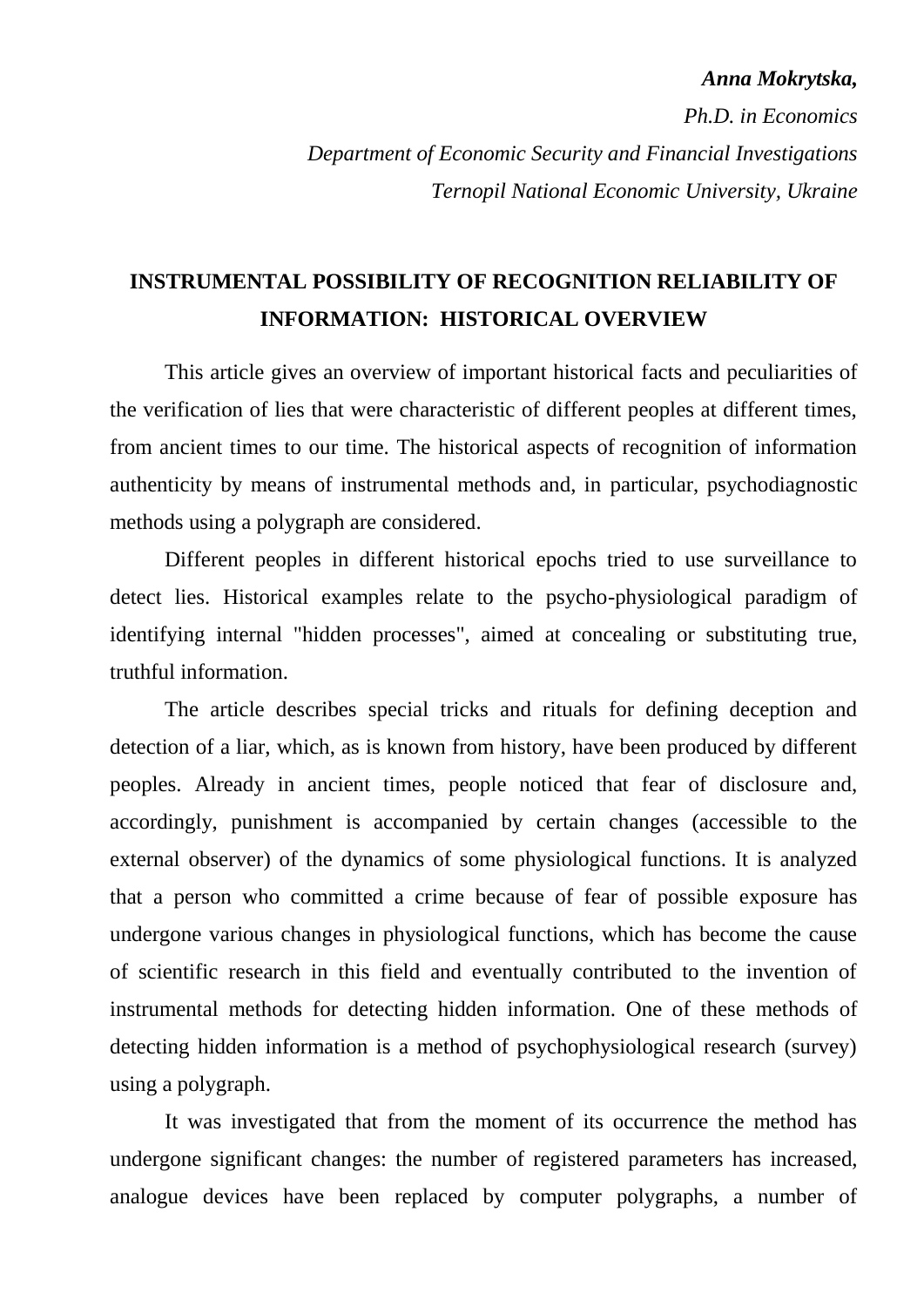standardized and valid test methods have been developed, the optimal or close to optimal rules of calculation and interpretation of the obtained results have been established empirically.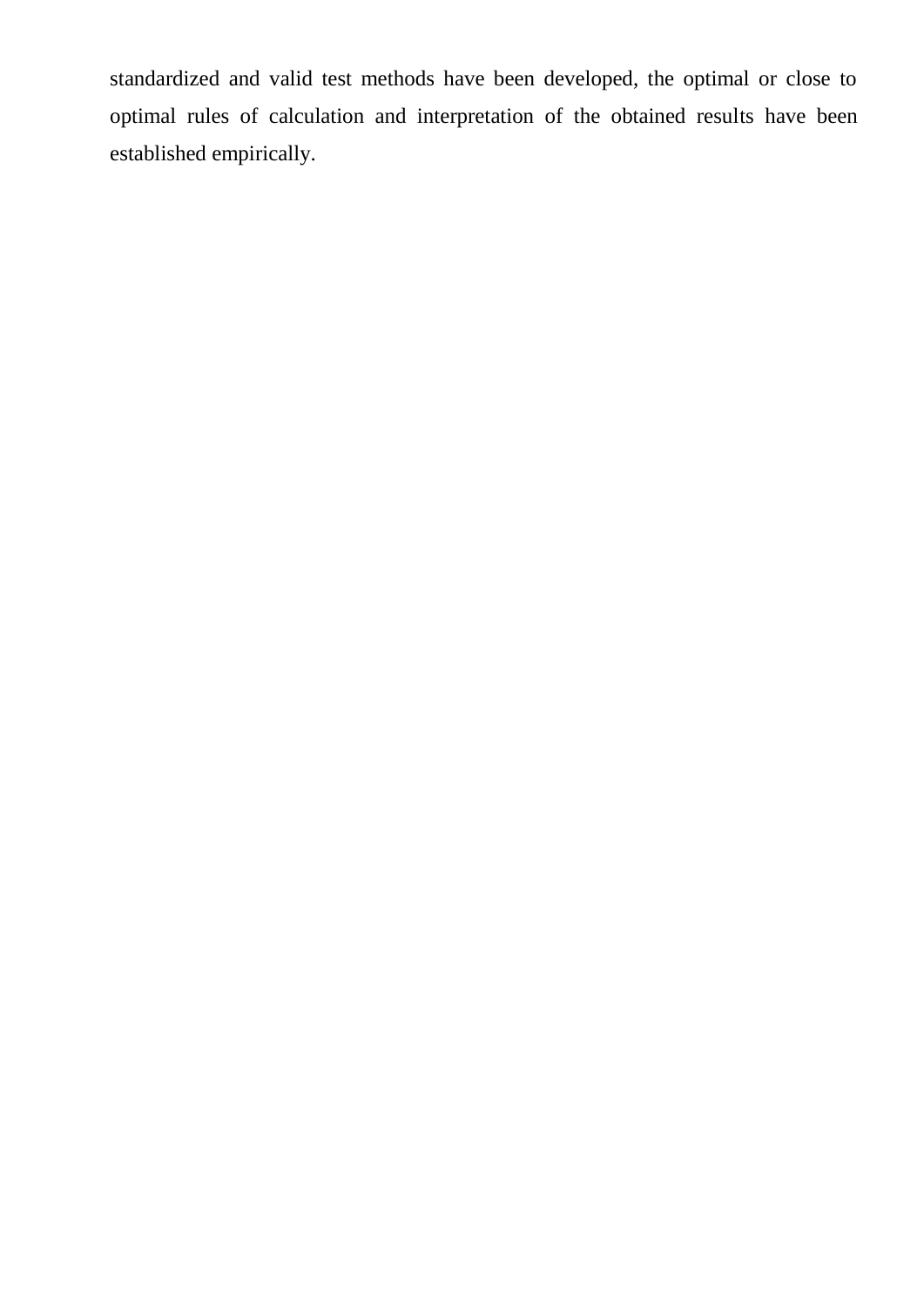#### *Olga Sezonova,*

*Manager of separation of planning educational process of educational methodical department Kharkiv National University of Internal Affairs*

# **SYSTEM AND PLENARY POWERS OF SUBJECTS OF ADMINISTRATIVE LEGAL PROVIDING OF GRANT OF EDUCATIONAL SERVICES BY ESTABLISHMENTS OF HIGHER EDUCATION**

In the article plenary powers of subjects of imperious plenary powers are considered in the field of the administrative legal providing of activity of establishments of higher education. A home legislation on questions education, that touches functioning of Cabinet of Ministers of Ukraine and other central executive bodies, is analysed. The system of subjects of the administrative legal providing of activity of establishments of higher education is offered.

The analysis of home legislation in the field of realization of educational activity allows to form next system of subjects of the providing of activity of establishments of higher education : central link - the legal adjusting of base directions of activity of subjects of grant of educational services carries out administrative; leading link - administrative a legal method regulates most directions of educational activity and educational process; inculcates the system of estimation of quality of education; control link - carries out the inspection of establishments of education with the aim of exposure of violations of legislation on questions education, state standards and licensed terms of realization of educational activity; the specialized link is Department of defense of Ukraine, Ministry of culture of Ukraine and Ministry of young people and sport of Ukraine, that by means of totality of corresponding facilities create the proper soil of activity of the specialized establishments of education military.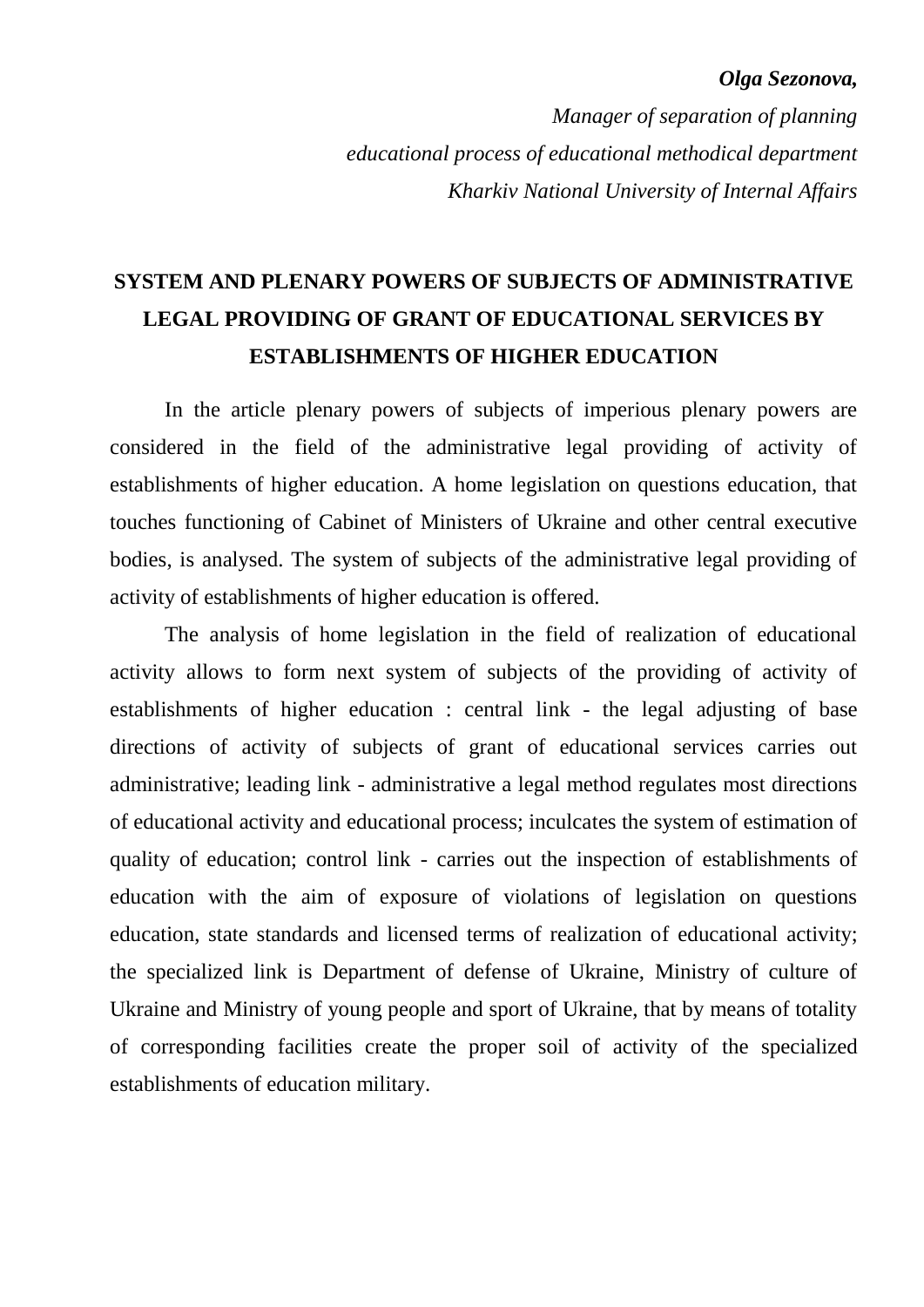### *Yevhen Sobol,*

*Doctor of Law Sciences, Professor, Head of the Department of State-legal disciplines and administrative law of Central Ukrainian state pedagogical university*

### **FORMATION OF THE LEGAL CATEGORY "SUBJECT OF PUBLIC ADMINISTRATION"**

The implementation of a human-centered approach in the activities of public administration bodies through the prism of administrative reform is considered in the article. It is emphasized that for the implementation of administrative and legal reform it is necessary to provide for the consistent implementation of both national laws and requirements of international legal acts.

The purpose, tasks and expected results of administrative reform in the branch of providing the public administration activity are analyzed. It is noted that the purpose of the administrative reform in Ukraine is a creating of system of public administration at all levels, which should be under the control of citizens, transparent, constructed on scientific principles and effective.

It is noted that, along with the European integration processes taking place in the state, an important place is assigned to the formation and enshrining definition of "public administration". The attention is being given to the necessity of a determining of the time-formed legal category "public administration authorities", which has become widespread within the reference literature and numerous scientific works.

It is highlighted the fact that the formation of sustainable scientific and legislative thought in Ukraine as to the essence of this legal category is relatively new and current process to date. However, these aspirations are limited to copying the administrative-legal categories that are used in individual countries of the world, with further implementation in domestic law, but it requires a broad rethinking and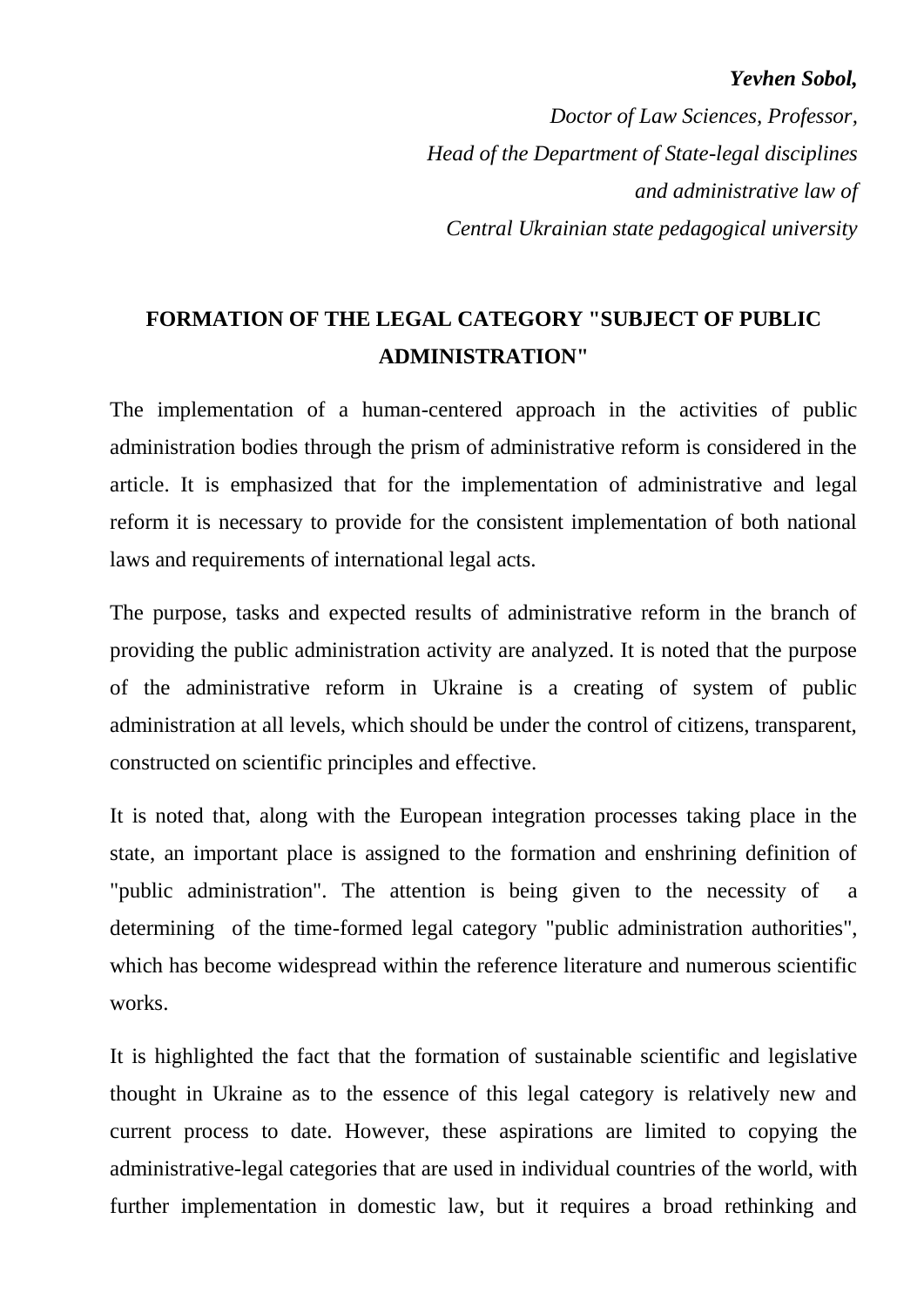clarification of the basic mechanisms for their implementation and the appropriate application by the legislator.

The author emphasize, in general, the subjects of public administration (public authority) are a set of national, regional and local bodies of state power, bodies of local self-government, their officials and officers, as well as other administrative and civil institutions, which authorized to perform public functions.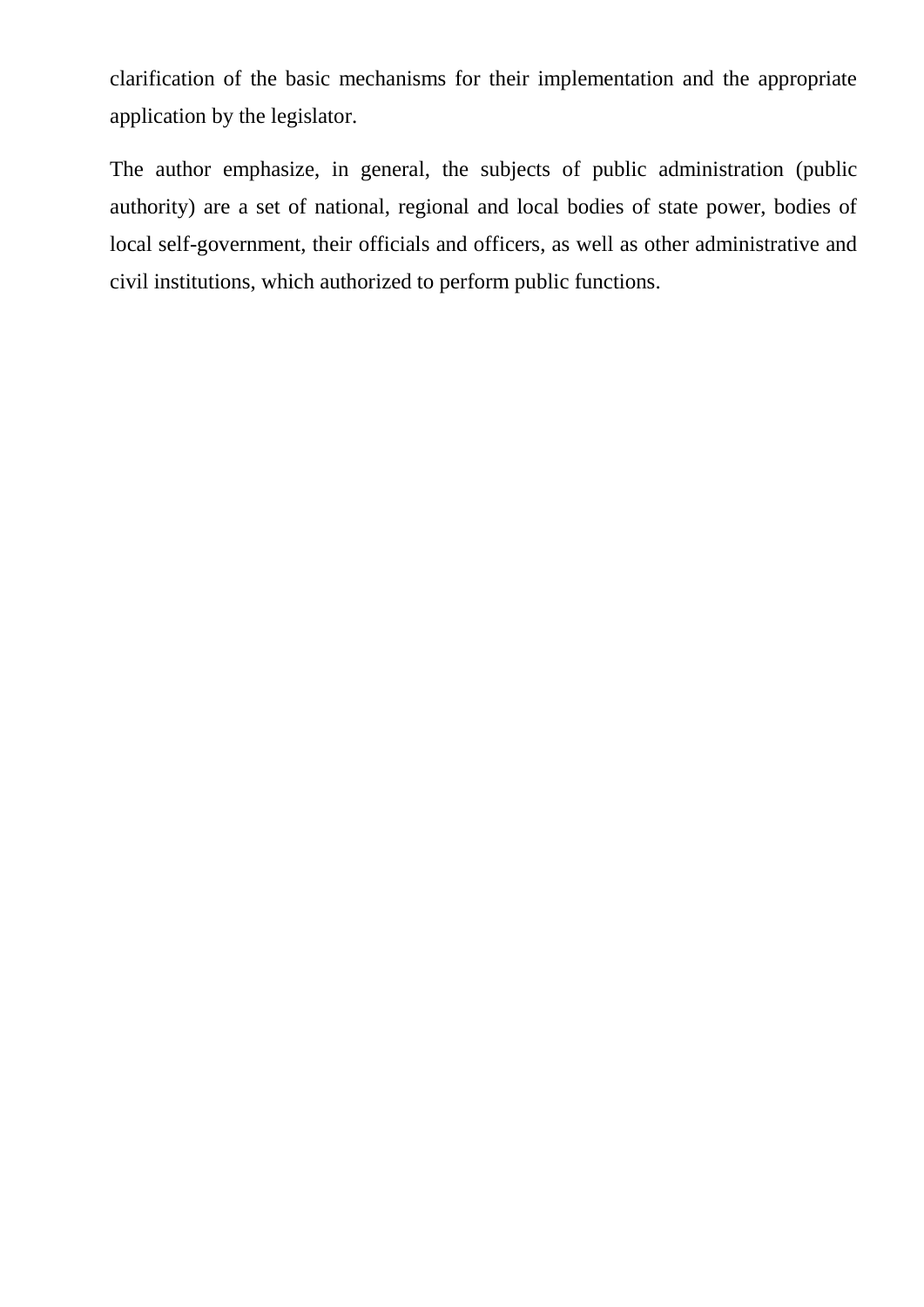#### *Furman Anatolii,*

*Doctor of Psychological Sciences, Professor, Head of the Department of Psychology and Social Work; Ternopil National Economic University Nadvenychna Tetiana, Candidate of Psychological Sciences, Associate Professor of the Department of Psychology and Social Work; Ternopil National Economic University*

### **ADMINISTRATIVE AND LEGAL BASIS FOR THE ACTIVITY OF PSYCHOLOGICAL SERVICE OF MODERN UNIVERSITY**

The article deals with the administrative and legal foundations, principles and norms of the activity of psychological service of university. The extremely important place and constructive role of this structural unit in the educational space of modern institution of higher education is argued, which provides conditions conducive to the professional development and personal growth of students, their psychological security, support and strengthening of psychological and spiritual health, the creation of a favorable social and psychological climate for realization of educational activity and personal self-organization of the participants of educational process. The main periods of the psychological service formation in both foreign and domestic educational practice are outlined, in particular, little-known facts of pilot versions of its intellectual-applied development are given, and the most promising approachesdirections of innovative enrichment of its sustainable institutional development are highlighted. Accordingly, the normative base that regulated activities of the Psychological Service of Ukraine at various stages of its functioning was analyzed, as well as the changes and additions made at the legislative level that were introduced to it in the recent years. Thus, from administrative and legal positions, the purpose, tasks, main directions of psychologists' positions, who work in the mentioned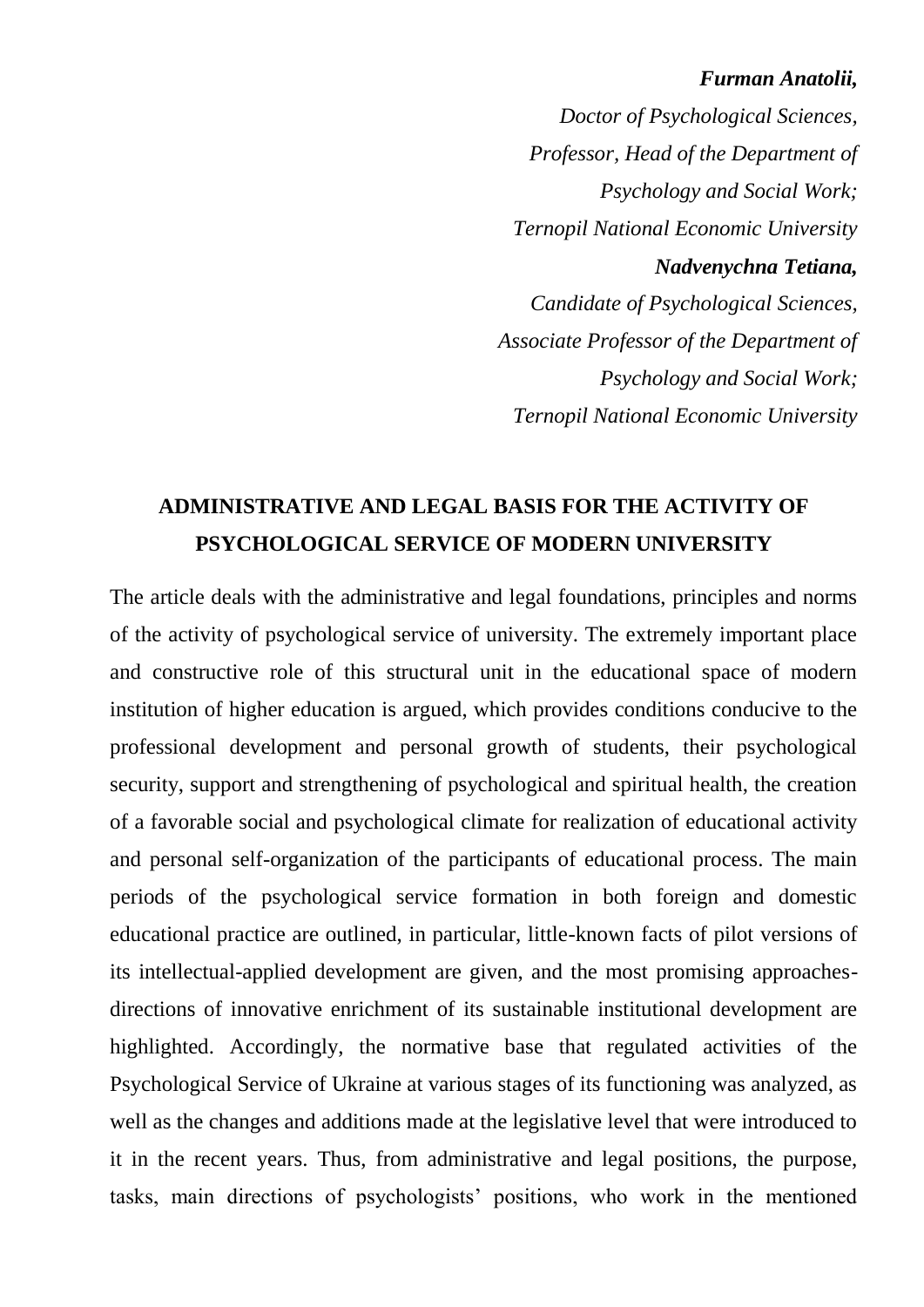organization structure, as well as their official rights and responsibilities, are detailed. The main aspects of the recently proposed project "Regulations on the psychological service in the education system of Ukraine" are considered, which reflect the changes that are responses to the main provisions of the new law "On Education", the priorities of which to create conditions for personal development of future professionals. It is noted that at the same time, the national psychological service is an integral part of the successful functioning of modern institution of higher education as a scientific and educational institution of innovative direction, which responds in time to the challenges, which are dictated by the modern social, economic, cultural and political situation in our country.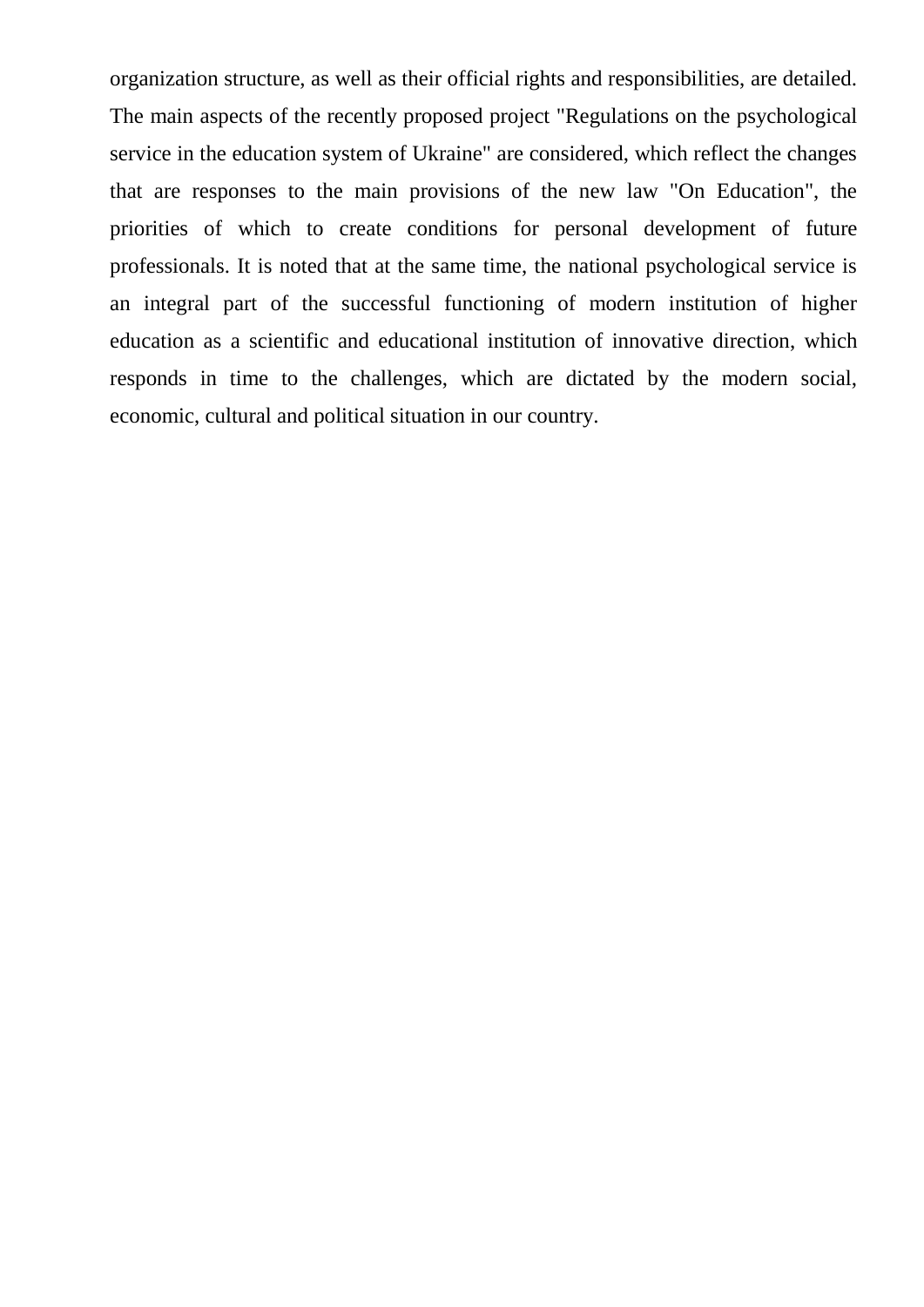#### *Oksana Yaremko,*

*the Associate professor, Candidate of the legal sciences, the Associate professor of the Department of International Law, International Relations and Diplomacy at the Ternopil National Economic University*

# **THE RIGHT TO RESPECT FOR FAMILY LIFE: PROBLEMS OF APPLYING THE PRACTICE OF THE ECHR IN CASES OF FORCIBLE RETURN AND COMPULSORY DEPORTATION FROM UKRAINE**

The article focuses on the fact that while making a decision on forcible return or deportation of foreigners and stateless persons from abroad, there is often an unlawful restriction on the part of state authorities of the right to respect for family life.

It was stated that in resolving the issue of forcible return (bodies authorized to make a decision on refoulement back to Ukraine) and forcible deportation from Ukraine (the court), only the presence of the fact of a violation by a foreigner or a person without citizenship of the migration law is taken into account (Article 203 Code of Ukraine on Administrative Offence "Violation by foreigners and stateless persons of the rules of stay in Ukraine and transit through the territory of Ukraine"), as well as the fact of their evasion from leaving Ukraine after the expiration of the permissible term of a stay. Unfortunately, such circumstances as the fact of being in a civil or officially registered marriage with a foreign person legally residing in Ukraine or with a person who has Ukrainian citizenship remain unnoticed; the property status of a person on whom the issue of forcible return (forcible expulsion) or its spouses is decided; the presence of a child born on the territory of Ukraine; the absence of data on any actions of the aforementioned person that would be contrary to the interests of Ukraine's security or the protection of public order, health and the protection of the rights and interests of citizens of Ukraine; the need to adhere to a decision (enactment) of proportionality, that is, the observance of the necessary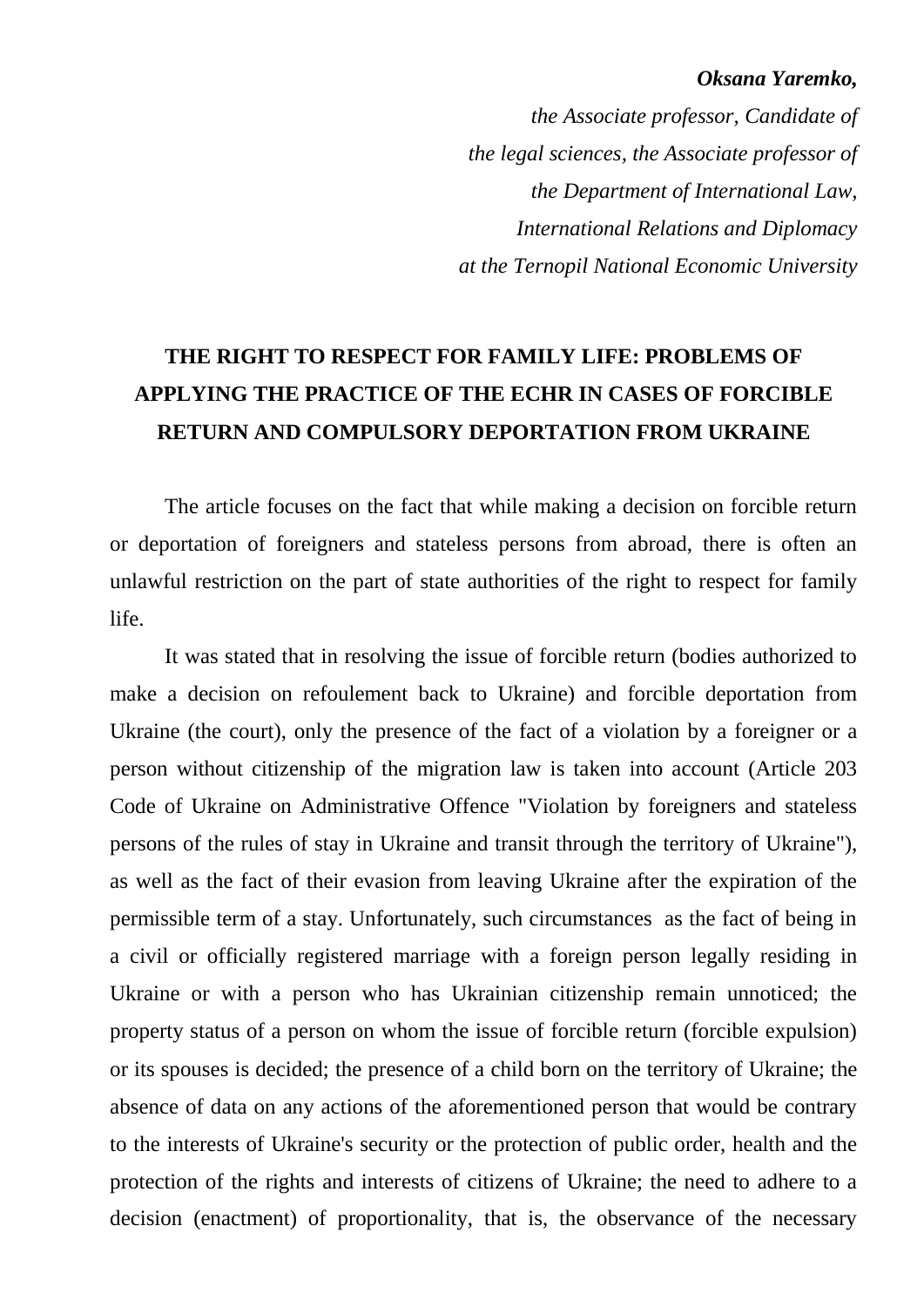balance between the adverse consequences for the rights, freedoms and interests of the individual and the goals to which this decision (enactment) is directed.

It is noted that the decision on forcible return or forcible deportation from Ukraine is based only on the provisions of migration law, a significant part of which does not correspond to the "spirit of law". Rarely the law enforcement act refers to constitutional norms, the rules of family or international law. Not so often in this category of cases the Ukrainian courts apply the practice of the European Court of Human Rights.

It has been carried out the analysis of such ECHR's decisions as "Kaplan and others v. Norway" (No. 32504/11 of July 24, 2014), "Meemi v. France" (No. 85/1996/704/896 of September 26, 1997), "Mustache v. Belgium "(No. 12313/86 of 18 February 1991)," Berrehab v. the Netherlands "(No. 10730/84 of June 21, 1988). They emphasize the fact that migration authorities and courts in resolving the issue of forcible return and forcible deportation from Ukraine should adhere to the principle of proportionality: in pursuit of the goal of implementing migration policy in the fight against legal immigration, make decisions that in practice the rights of foreigners and stateless persons will not be violated, as well as constitutional, family, international rights arising from family, childhood, maternity and fatherhood relationships.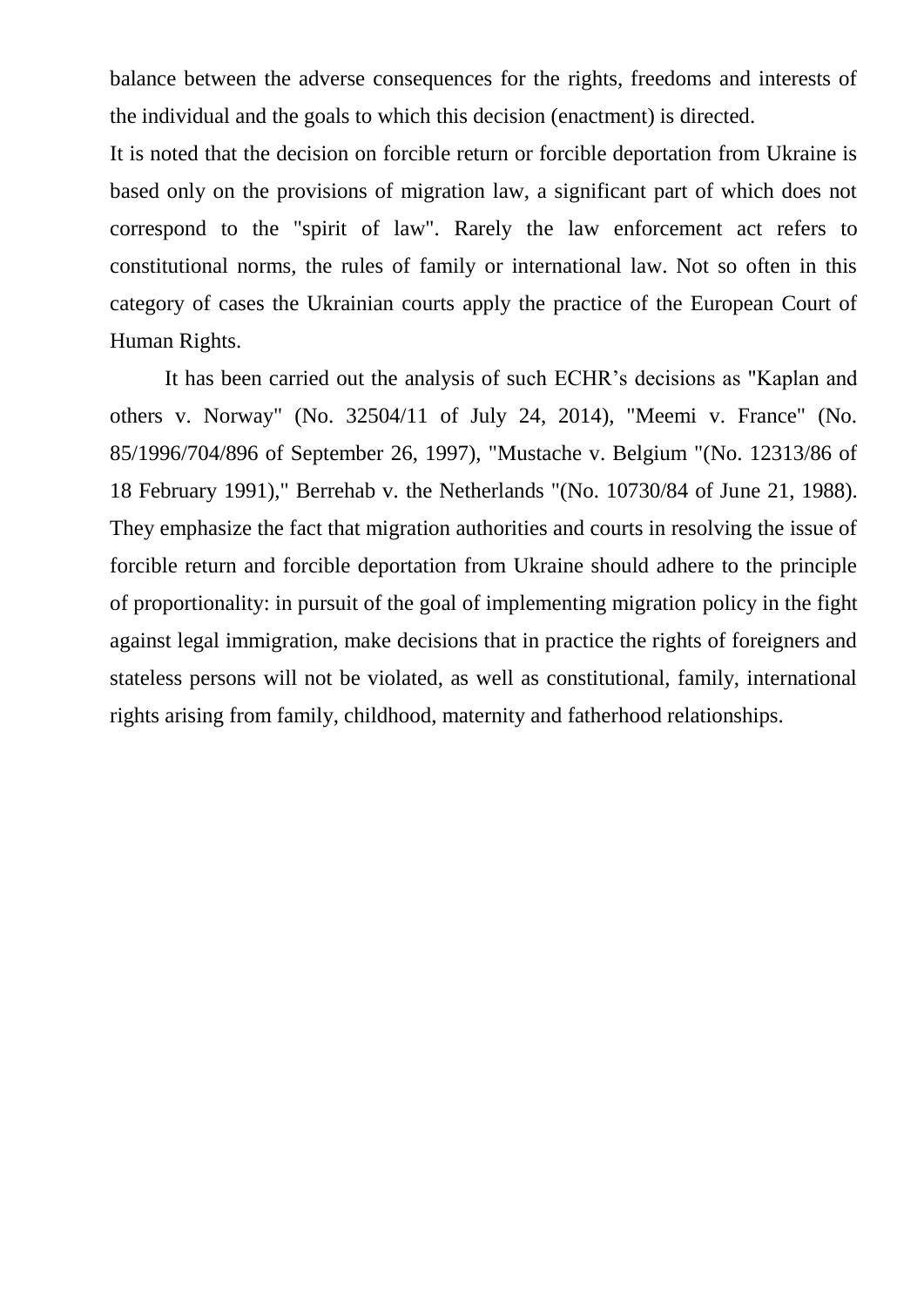# **3. CIVIL LAW AND CIVIL PROCESS; FAMILY LAW; INTERNATIONAL PRIVATE LAW; COMMERCIAL LAW; COMMERCIAL - PROCEDURAL LAW**

### *Myroslav Ivanchuk,*

*Candidate of Science in Law, Docent, Associate Professor of the Department of Civil Law and Process, Ternopil National Economic University Natalia Butryn-Boka, Candidate of Science in Law, Associate Professor, Department of Civil Law and Process, Ternopil National* 

*Economic University*

### **A RIGHT FOR CITIZENS ON A HEALTH PROTECTION**

One of the most pressing problems of our time is the problem of human rights. This issue is devoted to a significant number of articles in the constitutions of the vast majority of countries in the world. Already one of the first articles of the Constitution of Ukraine proclaims that man, his life and health, inviolability and security are recognized in Ukraine as the highest social value, and human rights and freedoms and their guarantees determine the content and orientation of the state.

A citizen can exercise a personal right to health by applying to a clinic, a hospital, a dispensary. Having entered into a legal relationship with a medical institution, a citizen realizes a personal non-property right to qualified medical aid, the choice of a doctor of a certain narrow profile, information about his state of health, consultations of various doctors specializing in filling the specific content of the right to health and defining its specific boundaries. in a particular case.

The content of the right of citizens to health is also determined by Art. 6 Fundamentals of Ukrainian Health Law. This right provides for a standard of living, including food, clothing, housing, medical care and social services and maintenance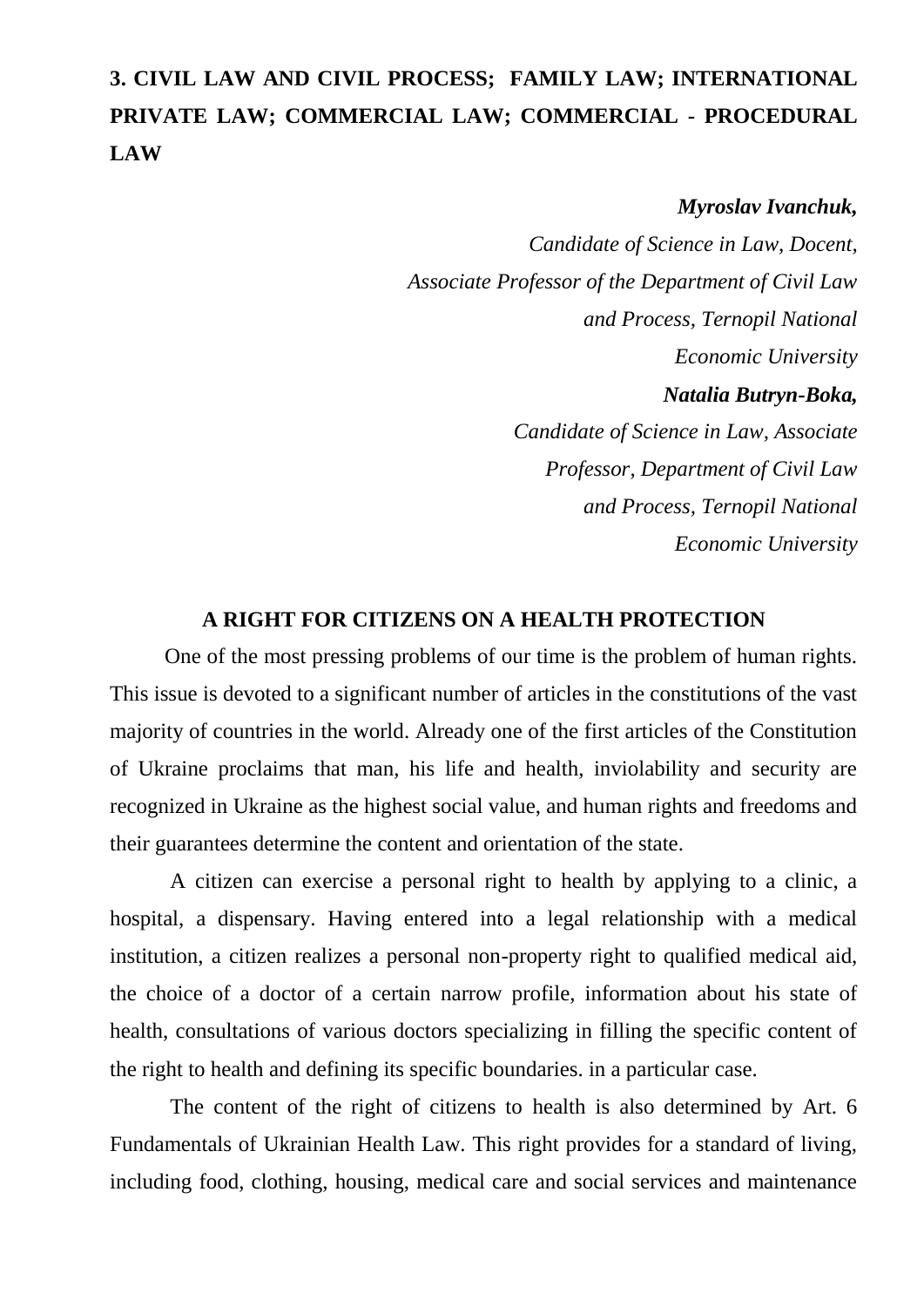that is necessary to support human health; life-threatening and health-friendly environment.

Art. 10 Fundamentals establishes the duties of citizens in the field of health care, in particular: 1. To take care of their health and health of children, and not to harm the health of other citizens. 2. In the cases provided for by law, undergo prophylactic medical examinations and vaccinations. 3. To provide urgent help to other citizens who are in a state of threatening to life and health, etc.

It is also important to emphasize that among the personal non-proprietary rights that ensure the natural existence of an individual, the Civil Code of Ukraine calls the right of every individual to health. The general issue of health rights is also addressed in articles 283-287; 290 of the Civil Code. In addition, certain rules that are directly related to this right are also posted in other articles of the Central Committee of Ukraine.

Thus, health protection, as the most important sphere of social and economic life of civil society, can be the subject of integrated scientific research. The different views and approaches of scientists to this problem contribute to its development and improvement.

Specifics of the right to health are integrative manifested in the formation of an independent branch of law - medical law. The most urgent direction of the study of this problem is the substantiation of the necessity and content of the Medical Code of Ukraine.

In addition, the study of the main areas of consolidation and codification of health legislation is the most promising direction for analyzing the role of the state in guaranteeing the right of Ukrainian citizens to health care.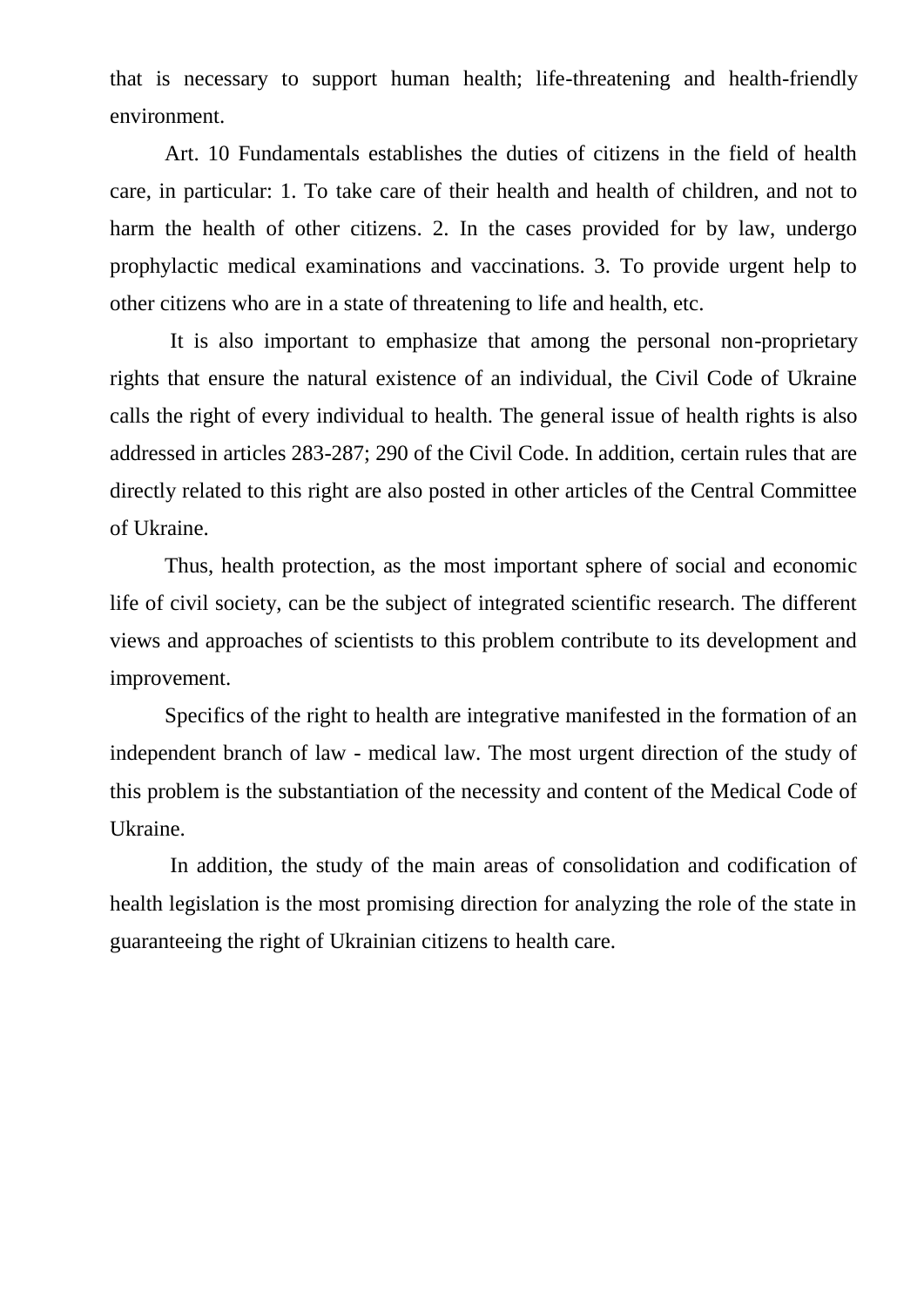#### *Natalia Butryn-Boka,*

*Candidate of Science in Law, Associate Professor, Department of Civil Law and Process, Ternopil National Economic University Andrii Chornii, Student of Law Faculty of Ternopil National Economic University*

### **WORLD AGREEMENT: INNOVATIONS OF NATIONAL CIVIL PROCESS LAW**

The Institute for the Settlement of Peace Agreements is an effective means of resolving the conflict at the trial stage and eliminating the conflict between the parties to the process. The use of a settlement agreement is also possible before a trial in court, that is, to independently settle and resolve a conflict without using judicial procedures and without filing a lawsuit.

Currently, the problem of finding effective civilized prevention, settlement and settlement of disputes arising from civil legal relationships is becoming increasingly relevant. In addition, it is logical to increase the number of concluded civil-law agreements with the inevitability of growth and the number of violations of contractual obligations. As a result, the complexity and scale of the controversy increases so much that the judicial system is often objectively incapable of ensuring their timely and proper resolution. Disputes are solved by courts unacceptably slowly for the modern rhythm of public life. In this regard, it becomes increasingly important to implement conciliation procedures, including the conclusion of peace agreements.

The peace agreement, by its very nature, is a bilateral (multilateral) agreement between the plaintiff and the defendant, which defines the content of the controversial legal relationship and contains the conditions that the subjects must act in order to settle a material dispute between themselves. Therefore, a world agreement is, in effect, an agreement between the parties that establishes, changes or terminates civil rights and obligations of the parties. The main purpose of the peace agreement is to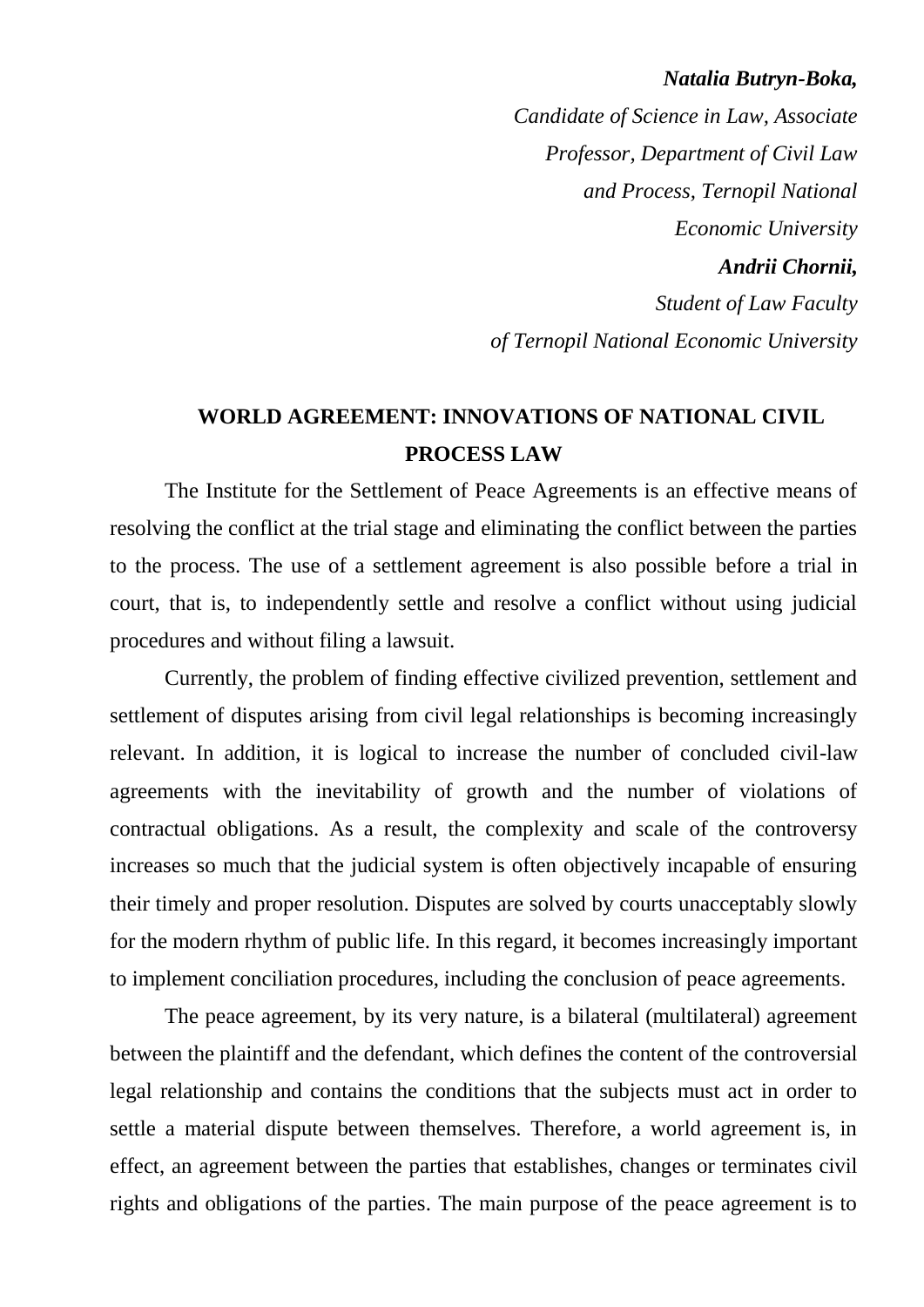protect the rights or interests that are being violated or challenged, therefore the content of such an agreement should contain a concrete way of protecting civil rights.

As a result of the study of this problem, it is possible to draw certain conclusions and agree with certain positions of scientists, namely: firstly, when regulating relations that arise during the conclusion and after the conclusion of the agreement, the rules of substantive and procedural law should be guided. The agreement of the world should be considered as the obligation of the parties in the civil law sense, while the norms of the civil law on the inadmissibility of unilateral refusal of the obligation should apply to the international agreement. Secondly, the peace agreement is a transaction concluded by the parties to procedural and executive relations with the aim of settling the dispute or the termination of enforcement proceedings and is governed by the rules of substantive and procedural law, the legislator has a limitation on content and is subject to approval by a court or other official. Thirdly, it is advisable to give the right to approve a peace agreement in the enforcement proceedings of the state executor as a representative of the state, provided that the conclusion of the settlement agreement does not violate the rights of other persons. Fourth, because the international agreement is subject to approval by the state body, it should be equated with the obligation, which is certified by the notary, and in case of improper implementation of the agreement, the peace agreement may be enforced on the basis of the notary's executive inscription.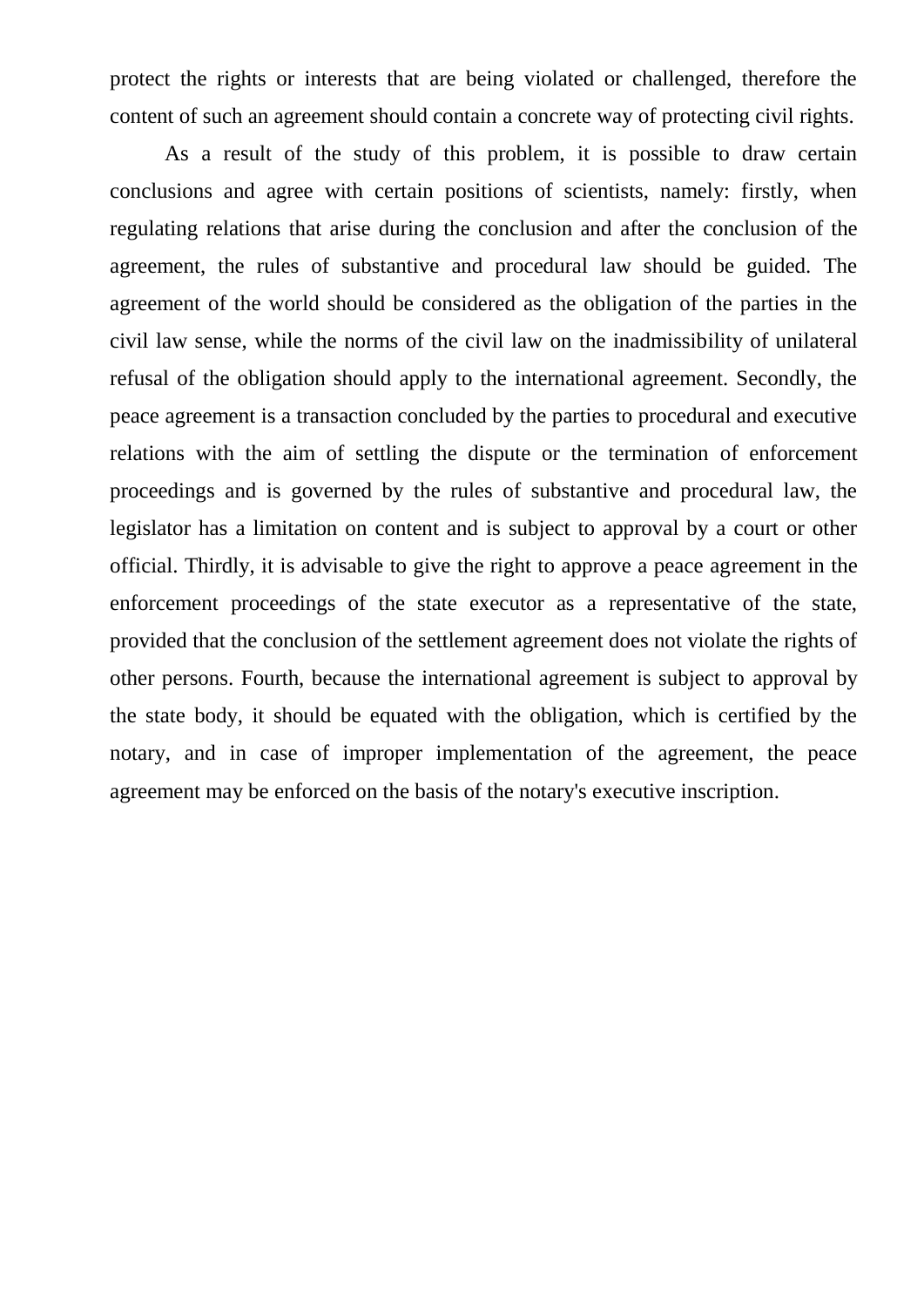#### *Oksana Hnativ,*

*Candidate of Science in Law, Associate Professor, Department of Civil Law and Process, Ternopil National Economic University*

# **PROTECTION OF OWNERSHIP OF REAL ESTATE OBJECTS IN CONTRACTUAL OBLIGATIONS BY RECOGNIZING TRANSACTIONS AS INVALID.**

Contractual obligations to protect property rights to real estate are used for reasons of violation of the terms of contracts. These methods are applied in the event of violation of one of the parties to the contract its terms, that is, non-fulfillment or improper performance of contractual obligations.

Despite the basic nature of the tax law in civil law, the nature of the categories of property and property rights to real estate, the relations governed by the law obligations as a civil law institution are more extensive and in practice create the most diverse and complex legal situations.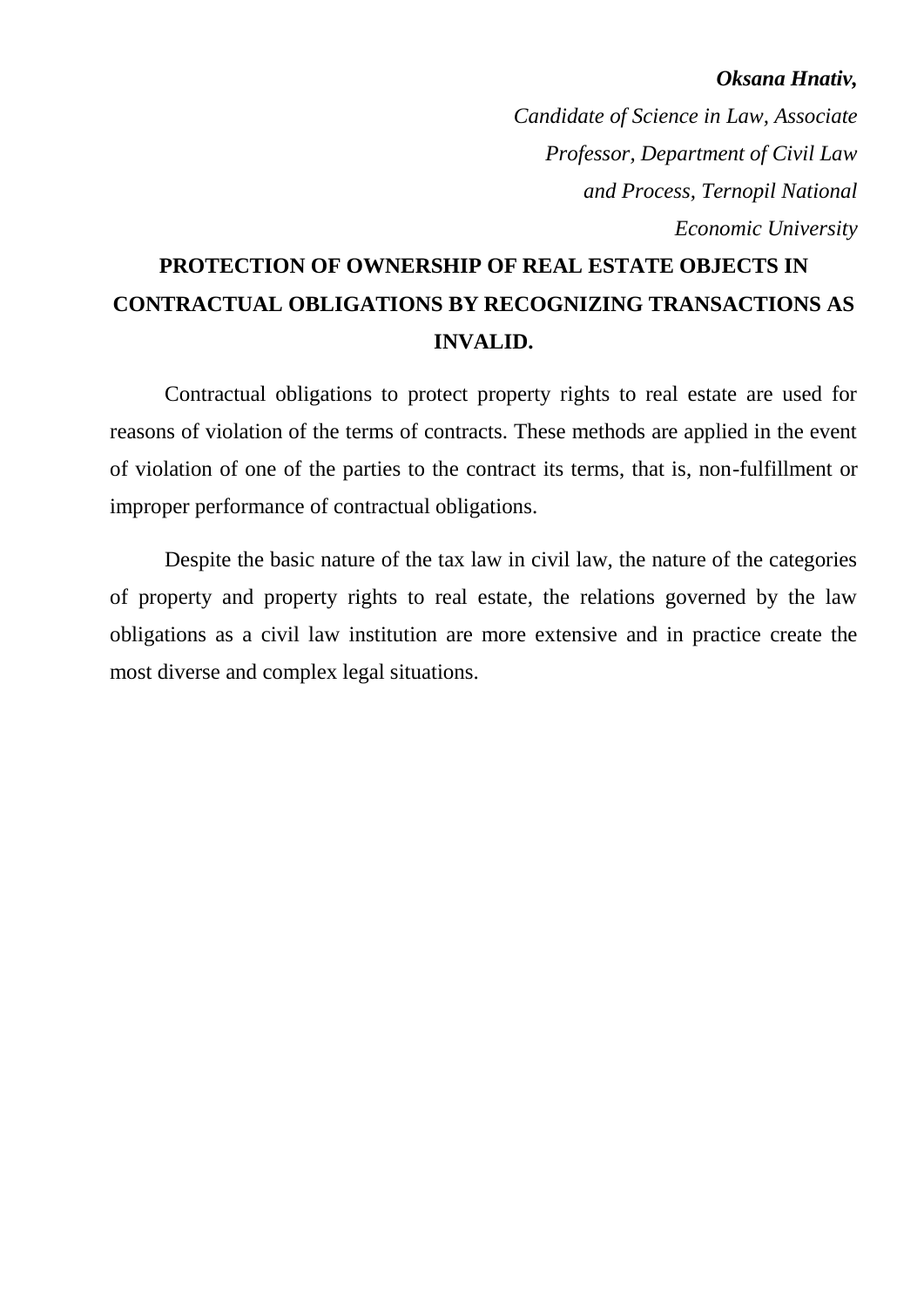#### *Inna Zaitseva-Kalaur,*

*Associate professor of economic security and financial investigation department Ternopil National Economic University*

### **ORGANIZATIONAL AND LEGAL PROCEDURES FOR PROTECTION OF A COMMERCIAL SECRET OF BUSINESS SUBSIDIARY**

Establishing and applying the "commercial secret" regime to information that is commercially valuable for the business subsidiary is one of the priority issues of ensuring its economic security. The procedure for assigning information to commercial secret involves several clearly defined stages.

At the first stage, the actualization of certain information occurs, which needs protection in the status of commercial secrets. The second stage - the head of an enterprise issues an order on the approval and implementation of the company's regulations on commercial secret of the enterprise and the procedure for acquaintance with it. Next - the commission forms the list of information constituting the commercial secret of the enterprise. The fourth stage involves the approval of the List of information constituting the commercial secret of the enterprise and consists of two stages: 1) the assignment of each type of information to the appropriate seal of the secrecy. "Especially secretive" - information that will have a negative impact on the entire business of the enterprise, and "secret" - information that may lead to damage in a particular direction of the enterprise; 2) the approval and signing by the head of the company of the List of information constituting commercial secret.

The fifth stage is the establishment of material carriers of information constituting the commercial secret of the enterprise. At the sixth stage, specific employees who are aware of secret information are identified or may have access to it. The seventh stage - the choice of ways to protect commercial secrets at the enterprise. Effective ways of protection are: creation of a regime-secret unit with functions of support and control over the observance of the established secrecy regime, whose activities are determined by the relevant instructions, regulations or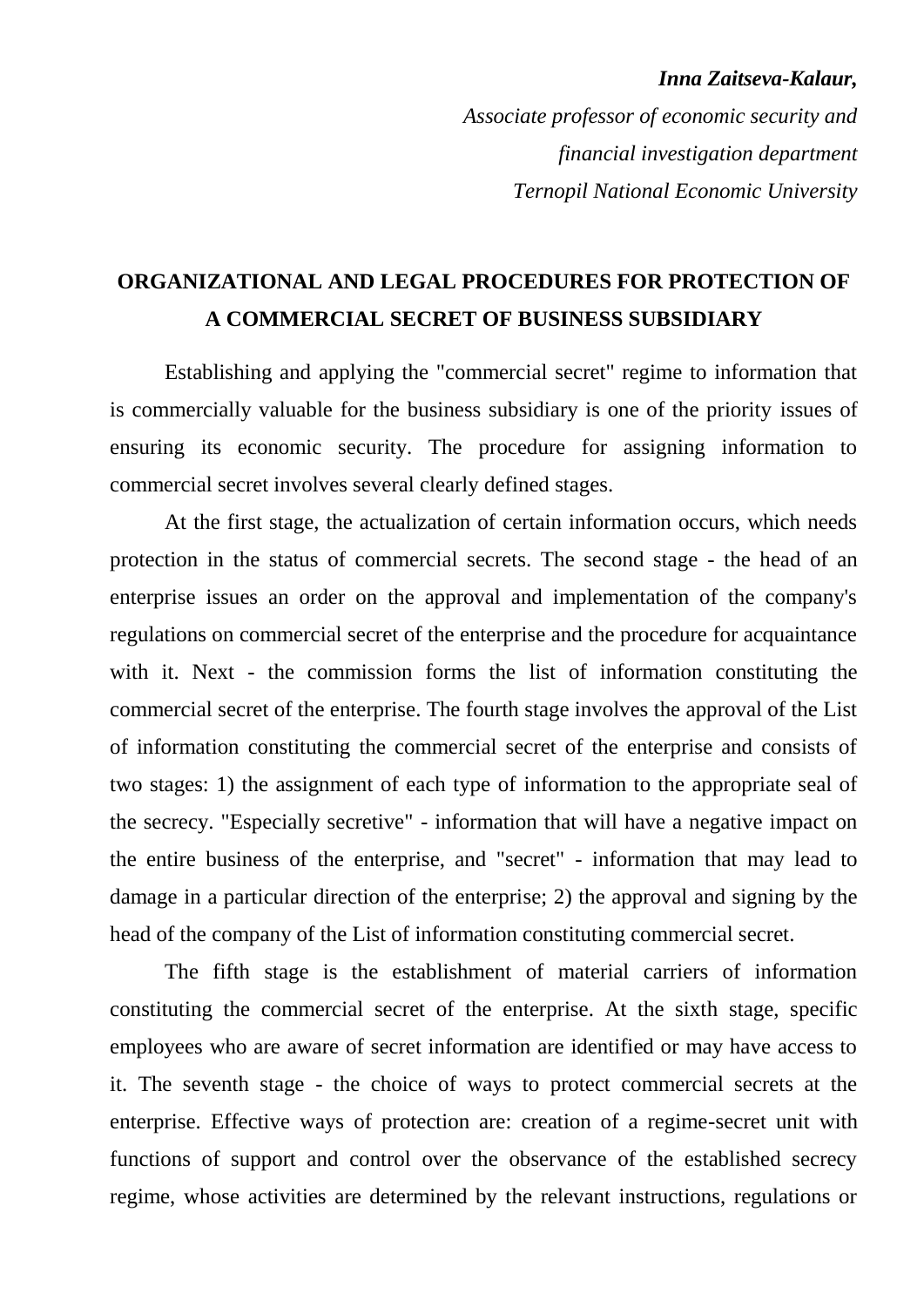orders; providing a strict mode of access to confidential information; the introduction of appropriate marking of data carriers; ensuring the safety of documents containing commercial secrets; application of technical means of protection of commercial secrets; increasing employee loyalty.

The realities of the present comprised, particular attention should be paid to issues that, according to scientific research, have a greater impact on the protection of commercially valuable information. First of all, it is the unceasing development of information technology, which makes it possible to copy and distribute valuable information. Often such actions occur without the permission of the owner. Therefore, it is important to pay particular attention to the use of technical means of protecting commercial secrets, using reliable information systems, licensed software, etc. Secondly, more attention should be paid to raising employee loyalty. By taking appropriate measures, they will improve productivity, strengthen the staff, reduce their fluidity, and thereby minimize the risk of disclosure of commercial secrets.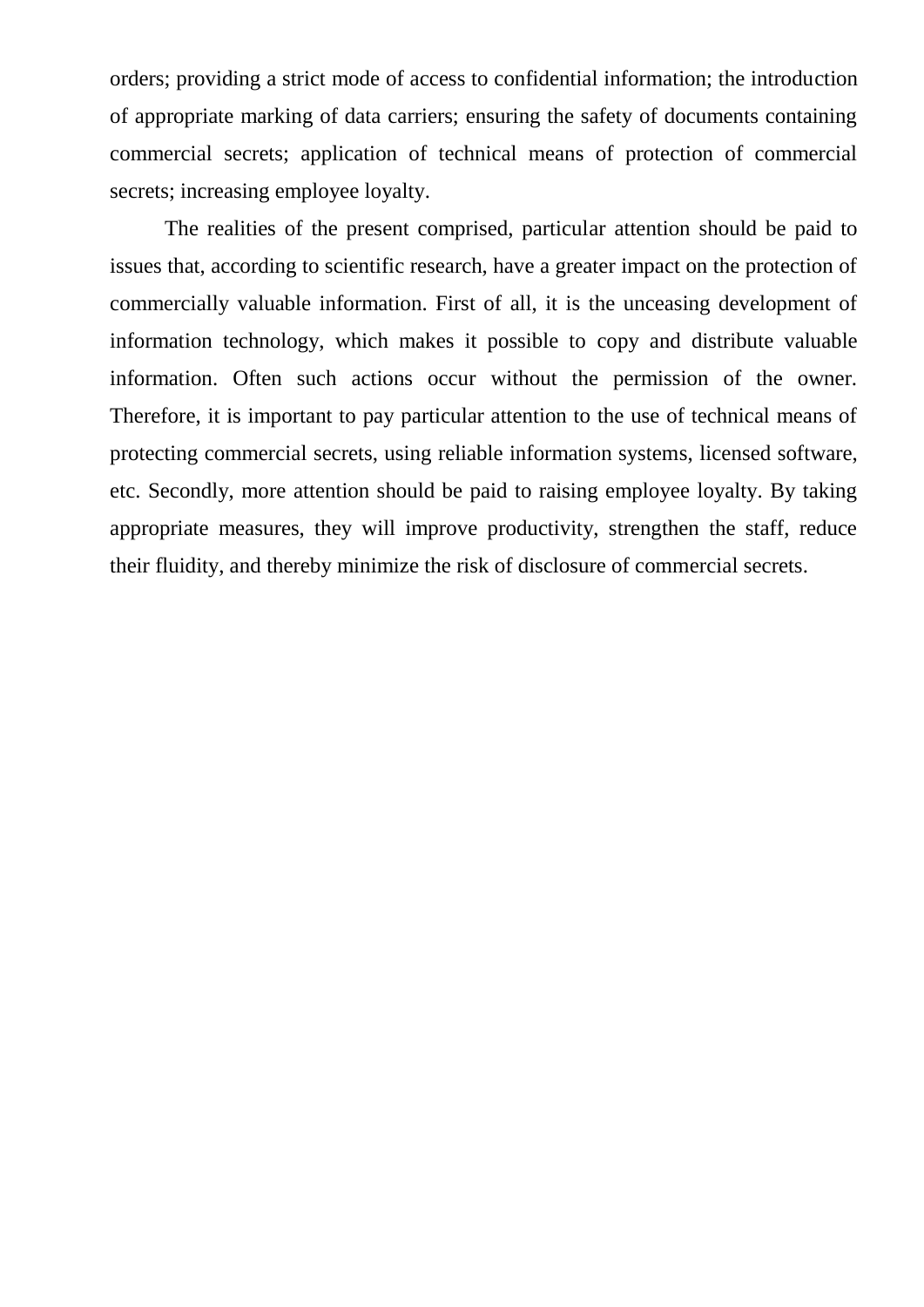#### *Natalia Maika,*

*Candidate of Juridical Sciences, state registrar of the ME "RORE" MRC*

### **CONTRACT GROUNDS FOR THE RIGHT OF SUPERFICIES**

The legislative changes made to the Civil and Land Codes of Ukraine, which took place since 2008, made some corrections to the institute's superficies.

Regardless the legislative reforms that have taken place and the volatile development of the real estate market, superficicies remain a useful and simpler alternative to acquiring real property rights. And, therefore, it deserves attention, to study of such grounds as a treaty.

The analysis of Ukrainian legislation allows us to apply an already valid method of analysis of the relevant contractual constructions, especially through the prism of its elements.

Given the legal nature of the law of superficies as an alienated right, contracts that mediate the emergence of the right of limited use of land for development are divided into two types:а) contracts which the right of superficies is established the first time; b) contracts where the right superficies passes from the superficiary to the new contractor.

The first category is the most widespread, and that why we will begin an analysis of this construction.

To the essential (necessary) conditions of the agreement on the establishment of a superficies should include the conditions of the object and subject.

An object, that is, a plot of land, and information about such a plot of land is a basic essential condition.

So the contract should indicate its intended purpose, cadastral number, location, purpose of its (building) and use, type and volume of construction.

Second group are contracts where the right superficies passes from the superficiary to the new contractor.

Such contracts can be called a contract of sale and donation contract.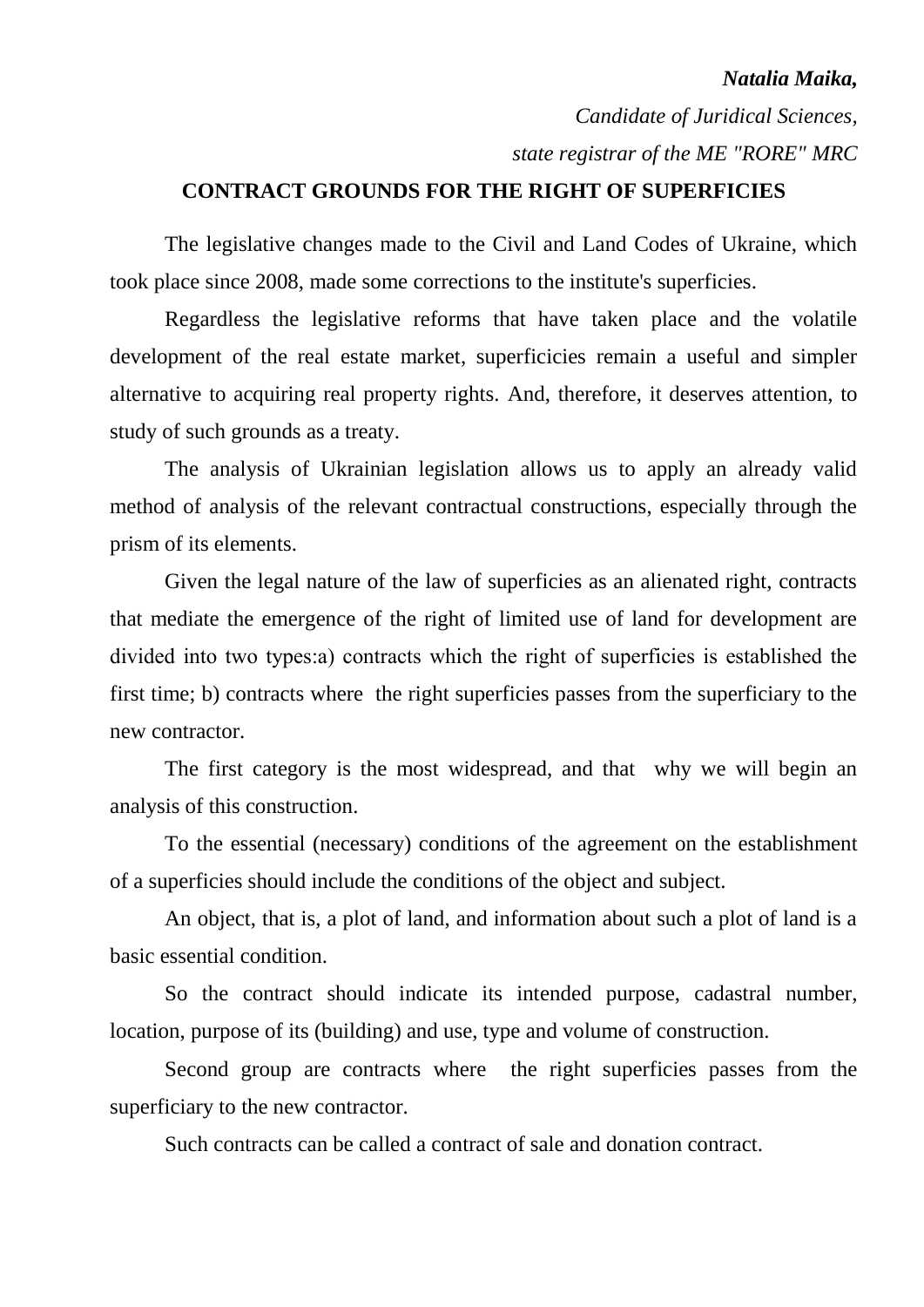These agreements have binding-legal with material legal consequences nature. Because the basis of this design is an obligation. To the essential (necessary) conditions of the agreement are the object and subject too.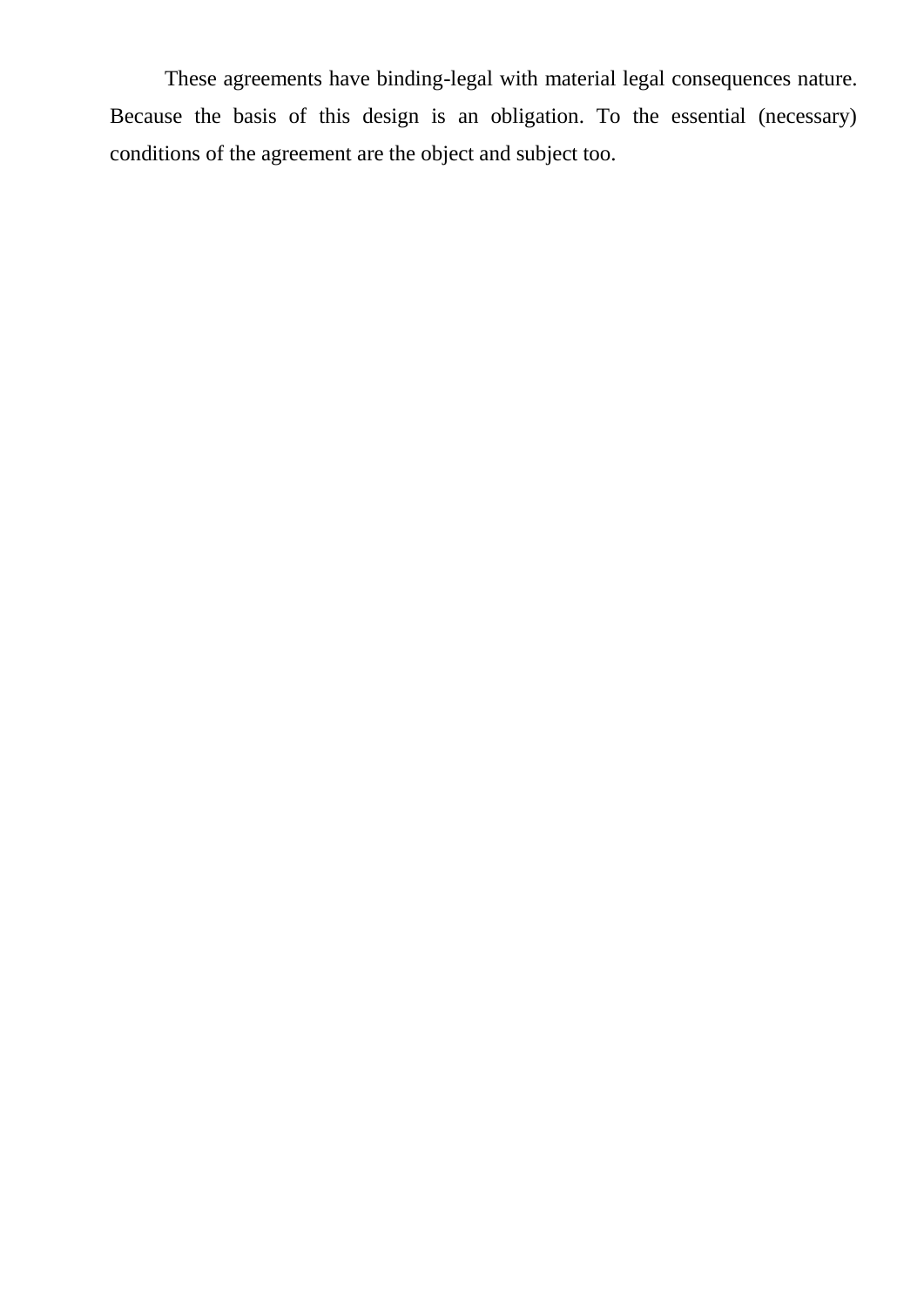#### *Natalia Martsenko,*

*Candidate of Juridical Sciences, the Associate professor of the Department of International Law, International Relations and Diplomacy at the Ternopil National Economic University*

### **COMPARATIVE LEGAL CHARACTERISTIC OF THE CONCEPT OF HOUSING IN NATIONAL AND INTERNATIONAL LAW**

The article investigates the actual issues of understanding the concept of "housing" as one of the most important objects of civil legal relations. There is established ambiguous understanding of this legal structure both in the legislation and practice of law enforcement, and in science.

The development and complication of civil legal relations leads to a constant need for a scientific rethinking of the theoretical and normative provisions, and the resolution of housing law problems, given the rather high level of development of international legal provisions in the area of housing law. Therefore, this study aims at a comprehensive analysis of the concept of housing in national and international law in order to form a unity in the doctrinal sense of this legal category.

It is established that in the legislation of our country there are several approaches to the definition of "housing". It is believed that the housing fund covers the aggregate of residential buildings and residential premises throughout the territory of Ukraine, which are recognized in accordance with the established procedure housing suitable for citizenship irrespective of the form of ownership. The same living space should be well-equipped in accordance with the conditions of this settlement, meet the established sanitary and technical requirements.

The civil-law understanding of the concept of housing, which is enshrined in art. 379 of the Civil Code of Ukraine and which refers to a residential house, apartment, other premises, intended and suitable for permanent residence in them people.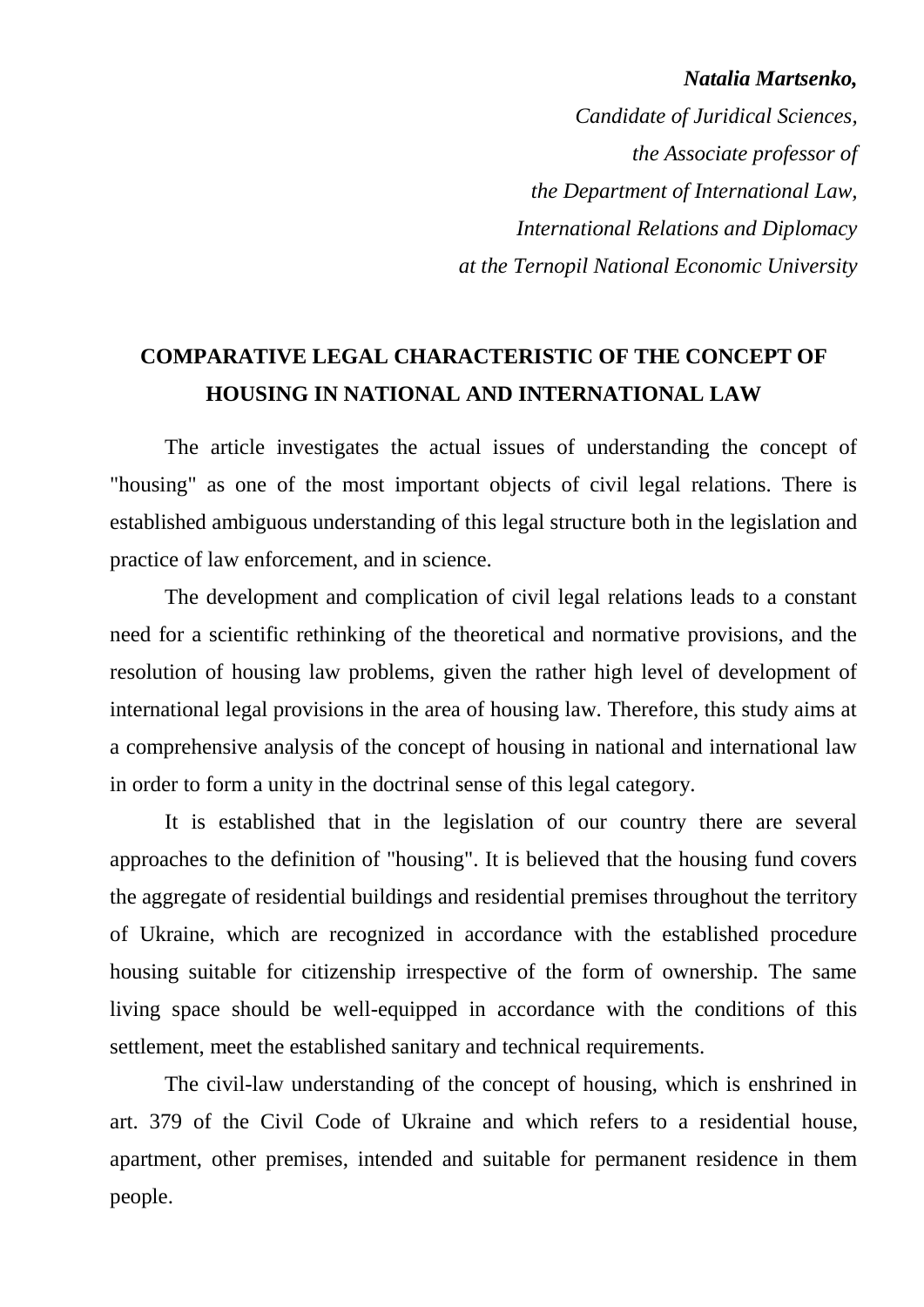The constitutional and legal concept of "housing" is wider than the category "living quarters", since it includes not only residential buildings, apartments and their isolated parts, but also other buildings traditionally used for living. That is, understanding the concept of housing in different values is mainly due to significant differences in the meaning of the term "housing" in the constitutional and civil law.

Another concept is interpreted "housing" in the tax and criminal law. His understanding is also controversial in the practice of the European Court of Human Rights. The concept of "housing" in the practice of law enforcement of the European Court is much broader than domestic law and practice law enforcement.

It has been established that the very concept of "housing" at the present stage of development of international law has a broad meaning. An integrated approach to understanding the legal category of "housing" is especially important for Ukraine, which works on qualitative improvement of housing legislation.

Therefore, taking into account the analysis of the current legislation and the practice of its application, "housing" should be regarded as an object of residential relations and as a generic concept, which generalizes in itself separate objects of the real estate, which relate to residential premises.

It is worth noting that, in the context of European integration, the practice of the European Court to decide on the assignment of certain objects to housing should be taken into account in the future. It is very important to harmonize the norms of domestic housing law with the norms of international law and bring them in line with recognized international standards in the field of housing relations.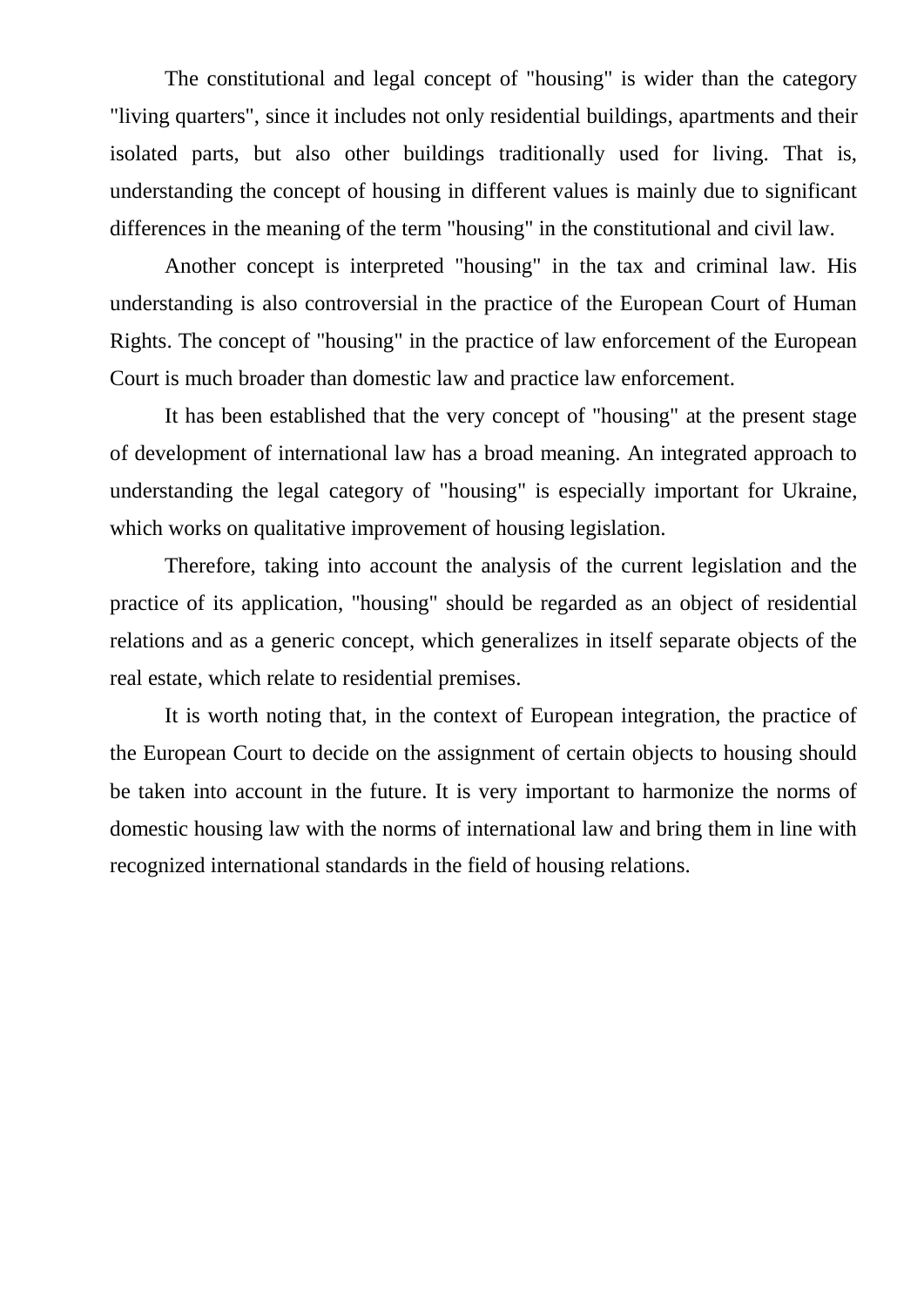#### *Yulia Trufanova,*

*Candidate of Juridical Sciences, Assistant Professor at the Department of Civil Law and Procedure of Ternopil National Economic University* 

### **INDEFINITE PERIOD AS THE WILL OF PATIES IN CONCLUDING THE LEASE (RENT) AGREEMENT**

The peculiarities of concluding an indefinite lease (rent) agreement are disclosed. The notion is supported, stating the use of the "indefinite period" in the body of the agreement is not to be regarded as a misunderstanding between the desires of the parties in relation to the term of lease.

The article states that there is no single approach in determining the list of fundamental conditions of the lease (rent) agreement among scientists and practitioners. In the science of civil law, there is an approach, according to which only the subject of the agreement is recognized as the fundamental condition of the lease (rent) agreement by virtue of legislative regulation.

The relevant provisions of the Civil Code do not make contractual relations of leasing property dependent on the existence of conditions that set the fee and the term of property use. The authors who support the opposite concept argue that this fact does not give reason to consider these conditions not fundamental. Both opinions are normatively substantiated.

Civil law provides for the possibility of expressing the will to commit an agreement by silence of the parties (Part 3 of Article 205 of the Civil Code of Ukraine). It should be noted that the lease (rent) agreement always has a term. According to Part 2 of Art. 763 of the Civil Code of Ukraine, if the term of lease is not specified in the agreement, it is considered concluded for an indefinite period. At the same time, the parties have the right to unilaterally withdraw from the agreement at any time, subject to a written warning of the counterparty during the term specified by law or contract. Consequently, the absence of a term in the body of the agreement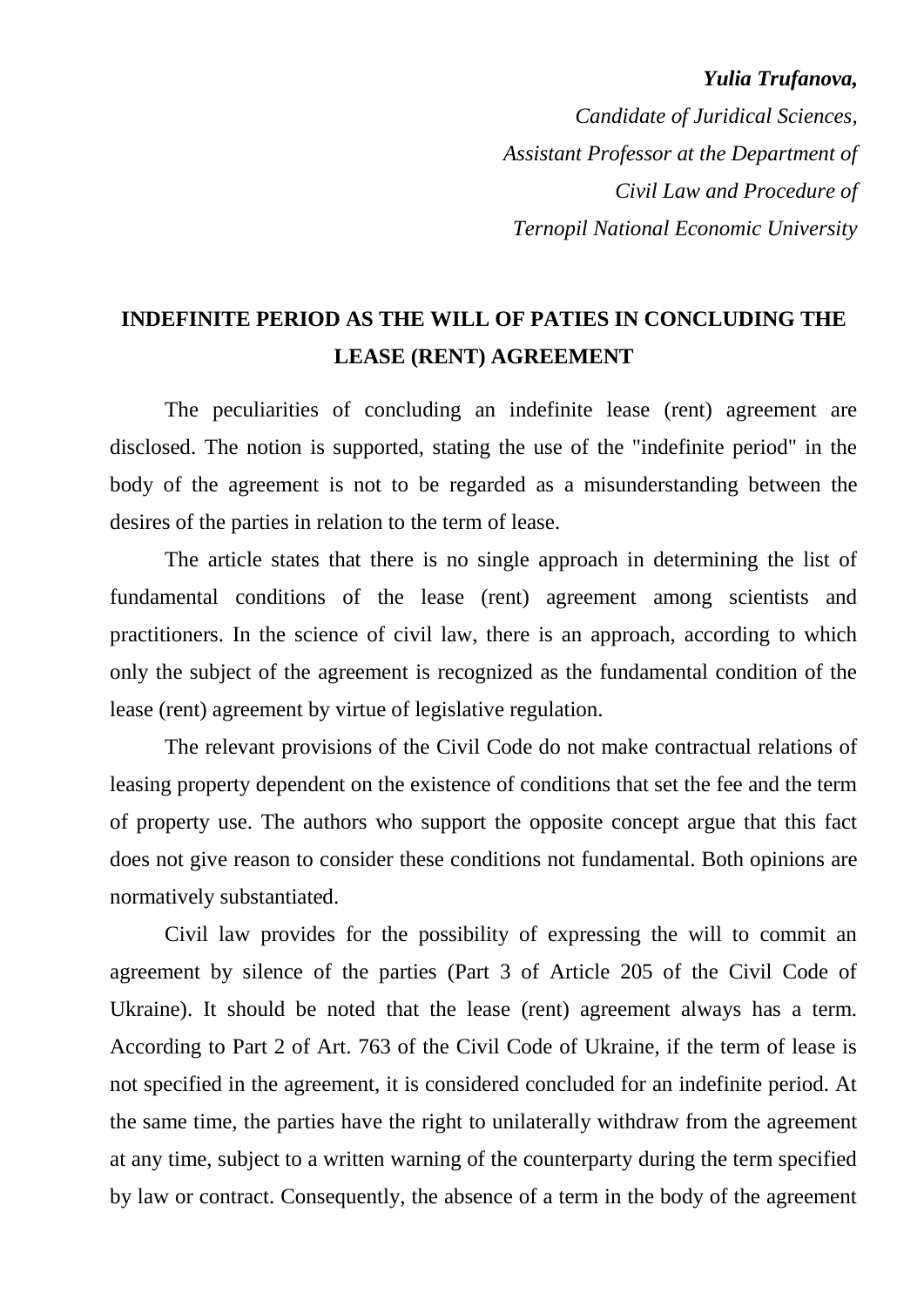should be regarded as the tacit consent of the parties to conclude a lease agreement for an indefinite period. In the text of the agreement, the parties may stipulate a condition, according to which the agreement is concluded for an indefinite period. Part 2 of Art. 763 of the Civil Code of Ukraine does not in any way restrict the freedom of the parties to conclude an agreement and does not exclude the period of its validity as a necessary condition for such a contract from the list of fundamental conditions of the lease agreement. Instead, it is aimed at protecting its parties by reducing the probability of declaring an agreement void and settling the fundamental conditions of a lease agreement - a term of lease in all circumstances.

The author concludes that if the parties to the lease agreement do not indicate its actual term, such contract is still considered concluded. It is, therefore, the basis for the contractual relationship of leasing property. The author also proposes to align the provisions of the Civil and Commercial Codes of Ukraine regarding the possibility of concluding an agreement for an indefinite period.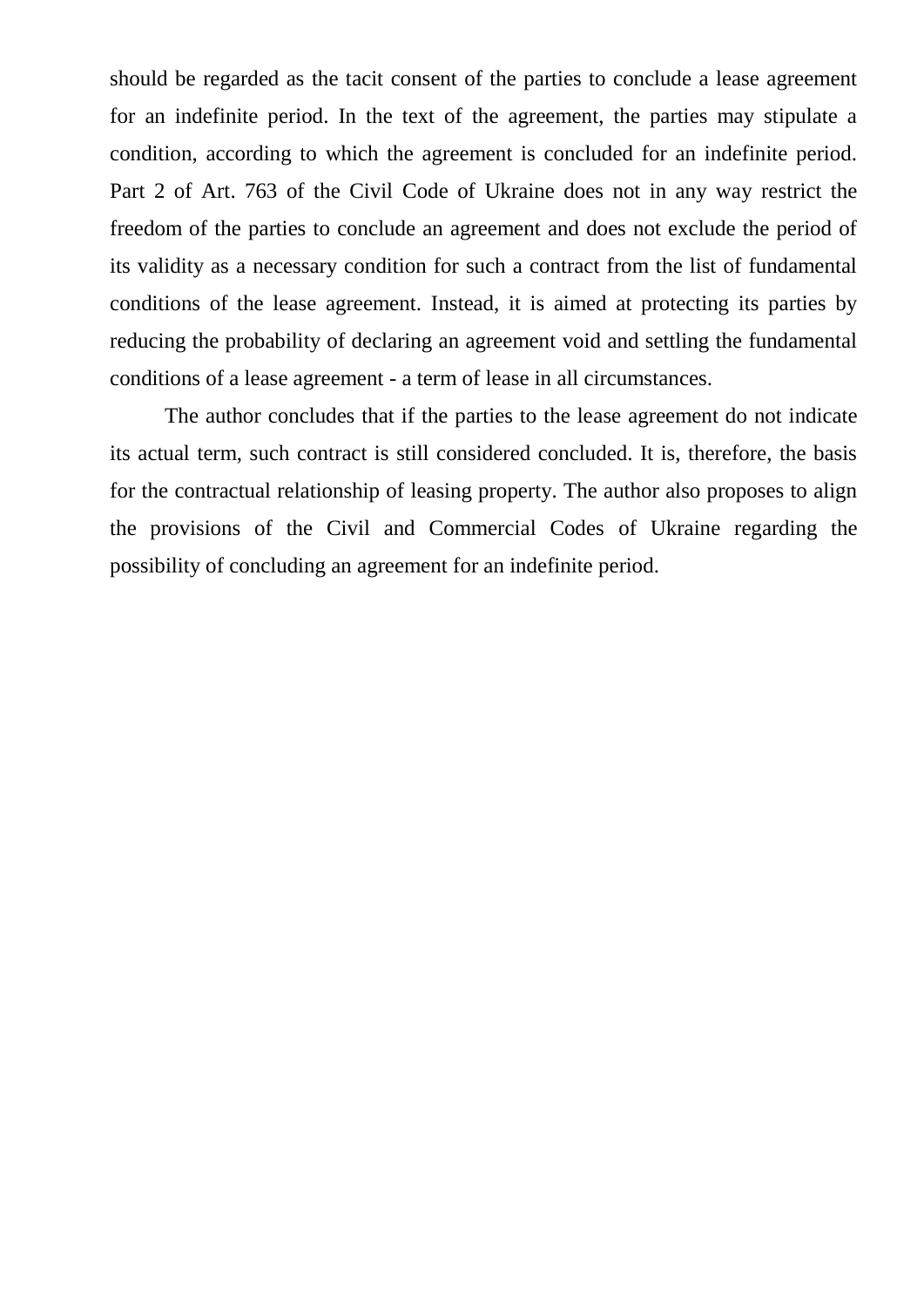# **4. CRIMINAL LAW AND CRIMINOLOGY. THE PENAL LAW. CRIMINAL PROCEDURE AND CRIMINALISTICS. FORENSIC EXAMINATION; OPERATIONAL ACTIVITIES. JUDICIARY. PROSECUTORS AND ADVOCACY**

#### *Anna Drahonenko,*

*Candidate of Juridical Sciences, Docent, Associate Professor of the Department of Sector Law and Law Enforcement Central Ukrainian State Pedagogical University named by Volodymyr Vynnychenko*

# **ЕHE EFFECTS OF THE EUROPEAN CONVENTION ON THE PROTECTION OF HUMAN RIGHTS AND FUNDAMENTAL FREEDOMS AND PROTOCOLS TO THEM BY THE EUROPEAN COURT OF HUMAN RIGHTS AS A INTERNATIONAL LEGAL SOURCE OF UKRAINE'S CRIMINAL LAW**

The article examines the effect of the European Convention on Human Rights and Fundamental Freedoms and the Protocols thereto through the practice of the European Court of Human Rights as an international legal source of criminal law in Ukraine. It has been established that the decisions of the European Court of Human Rights are part of the legal system of Ukraine.

The legal consequence of the adoption of the European Convention for the Protection of Human Rights and Fundamental Freedoms and the creation of a European Court of Human Rights in accordance with it is that the European Court of Human Rights can receive complaints from any individual, organization or any group of individuals who are victims violation by one of the member states of the Council of Europe of the rights recognized in the Convention and its Protocols. With regard to Ukraine, the legal consequence was that the ratification of the European Convention for the Protection of Human Rights and Fundamental Freedoms and the recognition of the jurisdiction of the European Court of Human Rights allowed citizens to apply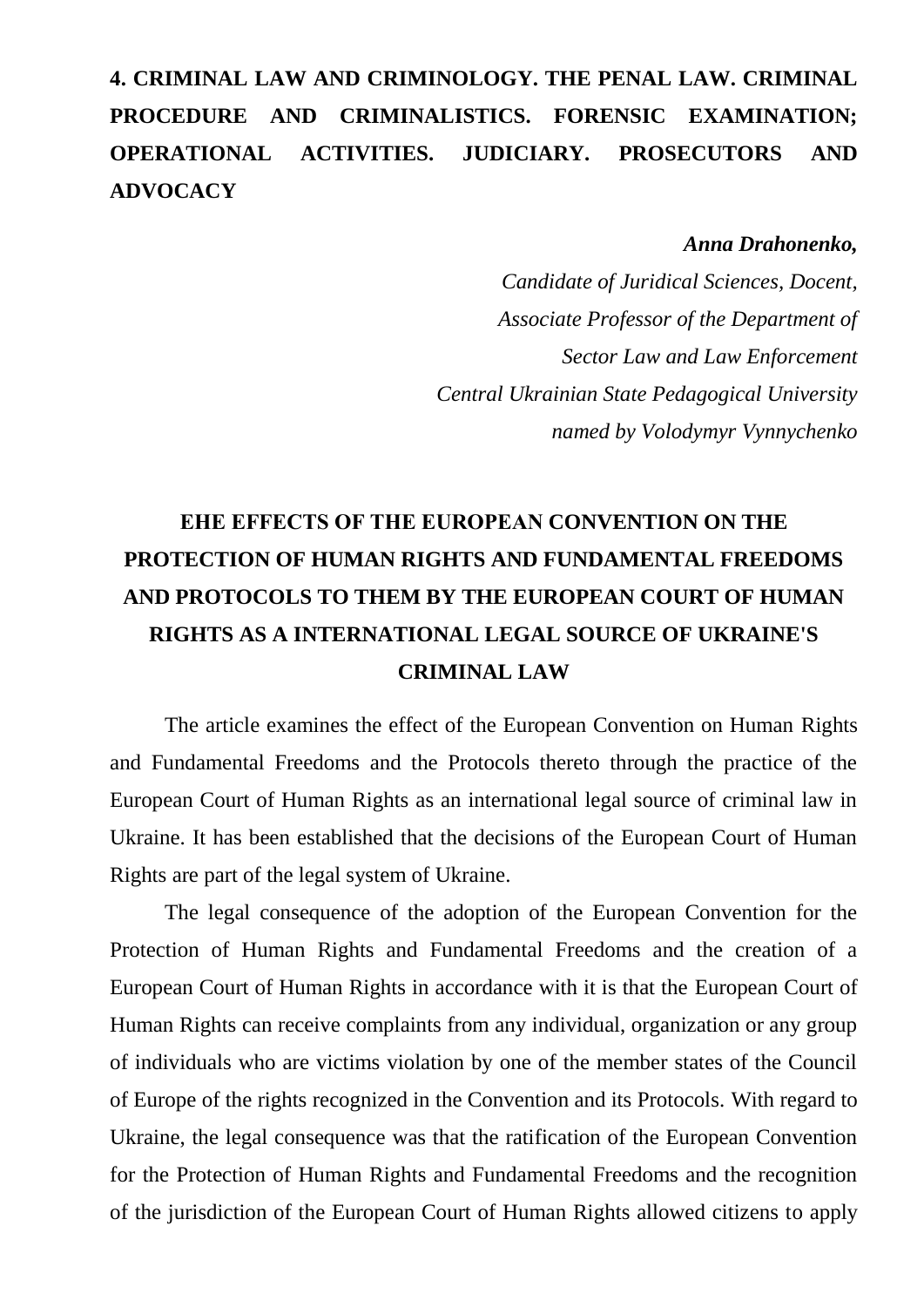to the European Court of Human Rights for the protection of violated rights provided for by the Convention and the Protocols thereto, after domestic remedies.

Decisions of the European Court of Human Rights are binding on the subjects applying the European Convention for the Protection of Human Rights and Fundamental Freedoms in Criminal Law, and therefore should be considered as a source of criminal law.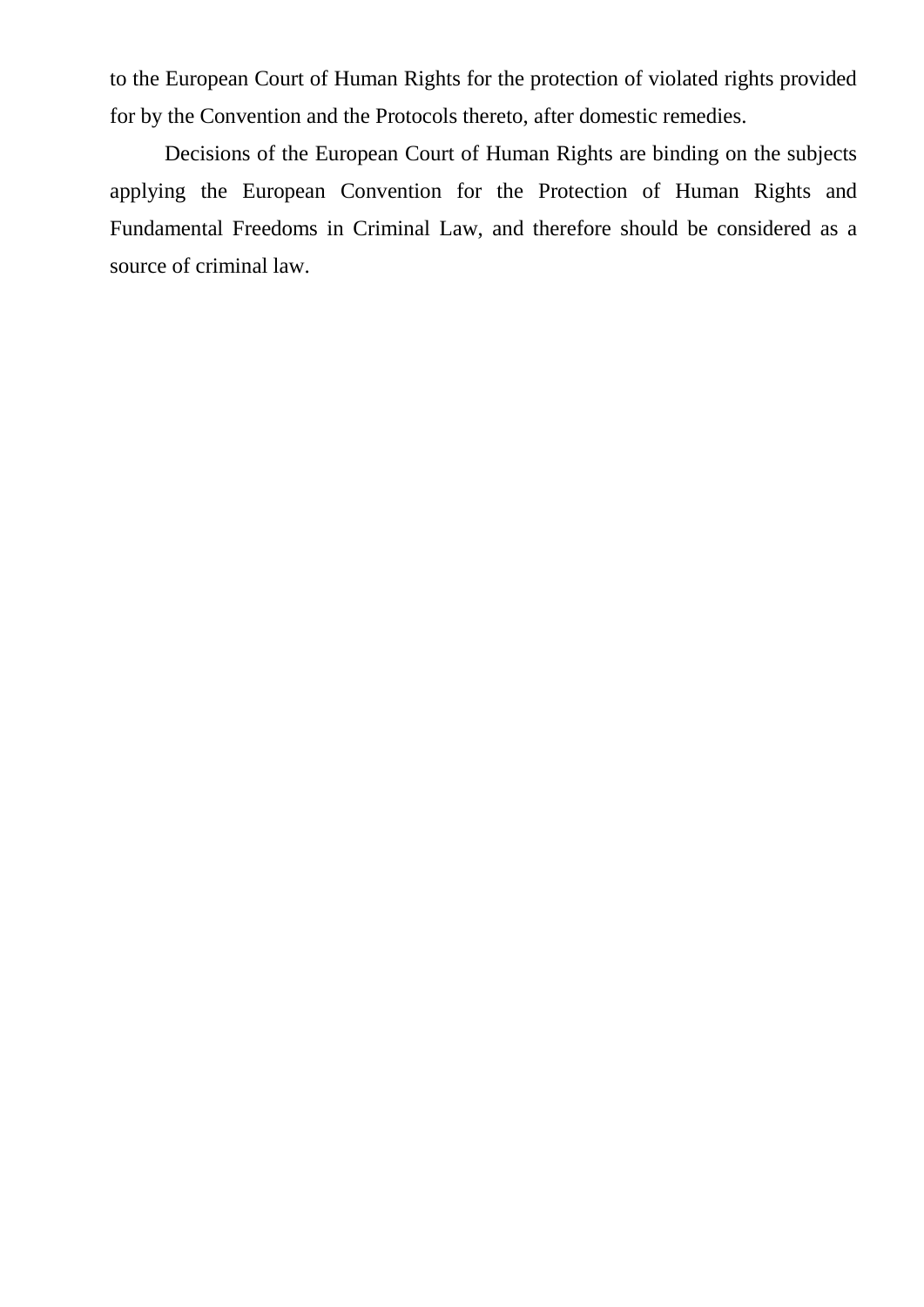#### *Yurii Pilyukov,*

*Associate professor of the department criminal law and process Faculty of Law of TNEU Candidate of jurisprudence Alexander Shramko, Director of Ternopil scientific research expert forensic center Ministry of Internal Affairs of Ukraine* 

### **FORENSIC EXAMINATION AS A FORM OF USING SPECIAL KNOWLEDGE IN THE INVESTIGATION OF CORRUPTION CRIMES**

The reasons for the low effectiveness of the investigation of corruption crimes are: insufficient professional level of the subjects of investigation, inability, in accordance with the current legislation, to detect and document the offenses of this category, as well as to use special knowledge, in particular, the possibilities of forensic examination, as forms of use of such knowledge.

The purpose of the article is to study the possibilities of forensic examination, as one of the forms of use of special knowledge in the investigation of corruption crimes.

Questions concerning the application of special knowledge in the investigation of corruption-related crimes are not sufficiently explored. It is these circumstances that became the basis for the choice of the topic of the article and substantiate its relevance in the fight against corruption at the present-day historical stage. he results of the fight against corruption reveal the need to develop new methods, methods and technical means for detecting, fixing and removing traces of corrupt acts, tactical methods of using special technical means, and improving and developing new methods of forensic examinations.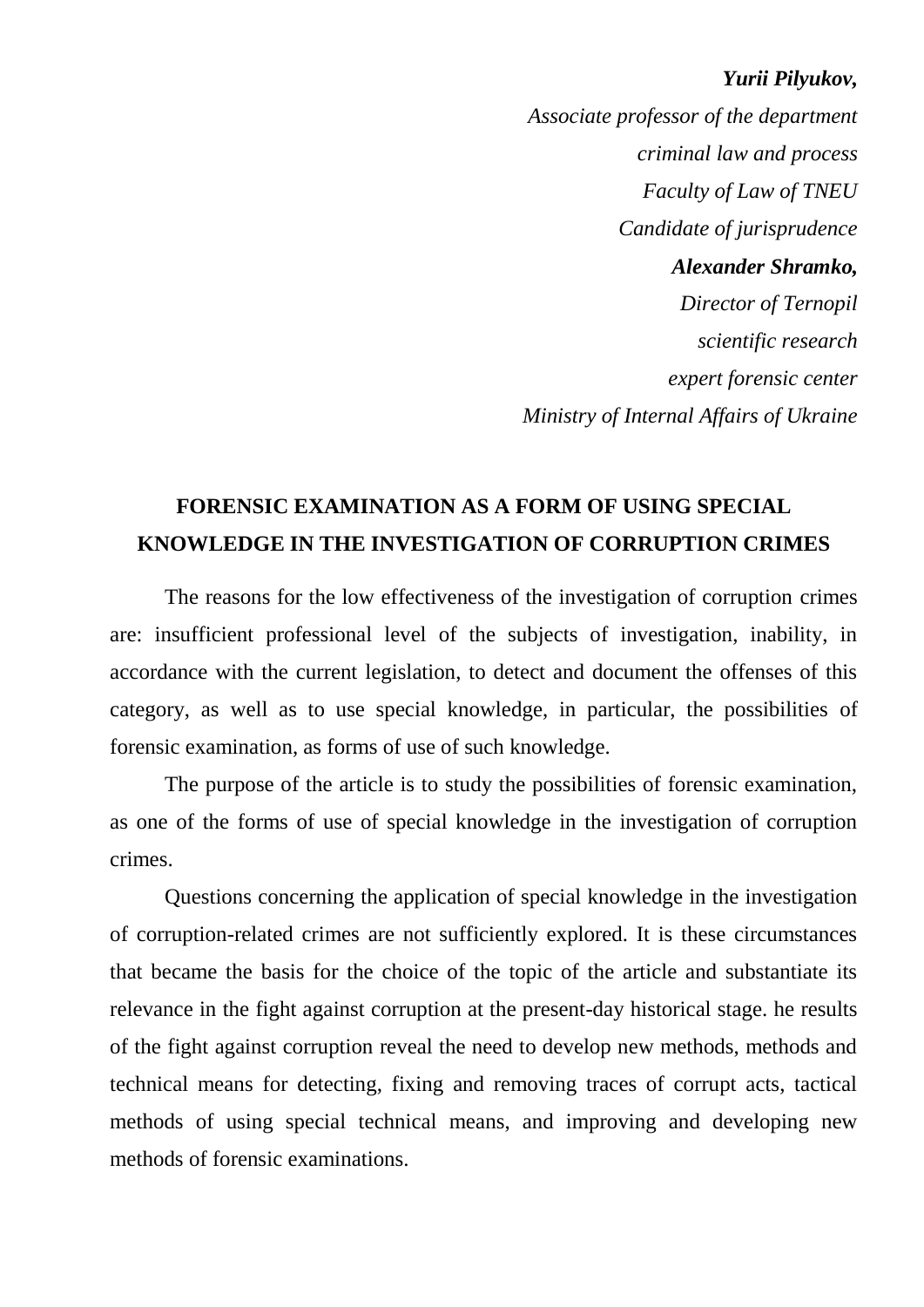Extensive evidence in the process of pre-trial investigation of corruption crimes, along with the involvement of experts, interrogation of experts in court, the provision of consultations, has judicial expertise, as one of the main forms of the use of special knowledge in criminal proceedings.

In the investigation of corruption crimes often conduct criminalistic expertise, examination of materials, substances and products, computer-technical, phonoscopic, video-phonoscopic, various commodity-related, construction-technical and appraisalbuilding expertise, expert appraisals of the value of real estate and property rights to this property , appraisal-land, forensic, accounting, biological and other expertise.

Given that the expert's conclusion is a source of evidence, he must meet certain criteria, namely, affiliation, admissibility and authenticity.

The main prerequisite for the admissibility of an expert's opinion is to observe the procedural form of conducting an expert examination and drawing up a conclusion.

#### Conclusions:

firstly, forensic examination is the most important and qualified form of use of special knowledge in the process of proving the circumstances of a corrupt crime;

secondly, the use of specialist knowledge in the form of appointment of forensic examinations is one way of fighting corruption;

thirdly, the possibilities of forensic examination in the process of corroborating crime are far from being exhausted and require comprehensive research, improvement and development of new methods and methods for detecting, fixing and extracting traces, as well as methods of their research;

fourth, the affiliation and admissibility of an expert's conclusion as a source of evidence depends on: the legality of obtaining materials (research objects), their qualities, the correctness of the wording of the questions that are put on the decision of the expert examination, as well as the competence and competence of the expert himself.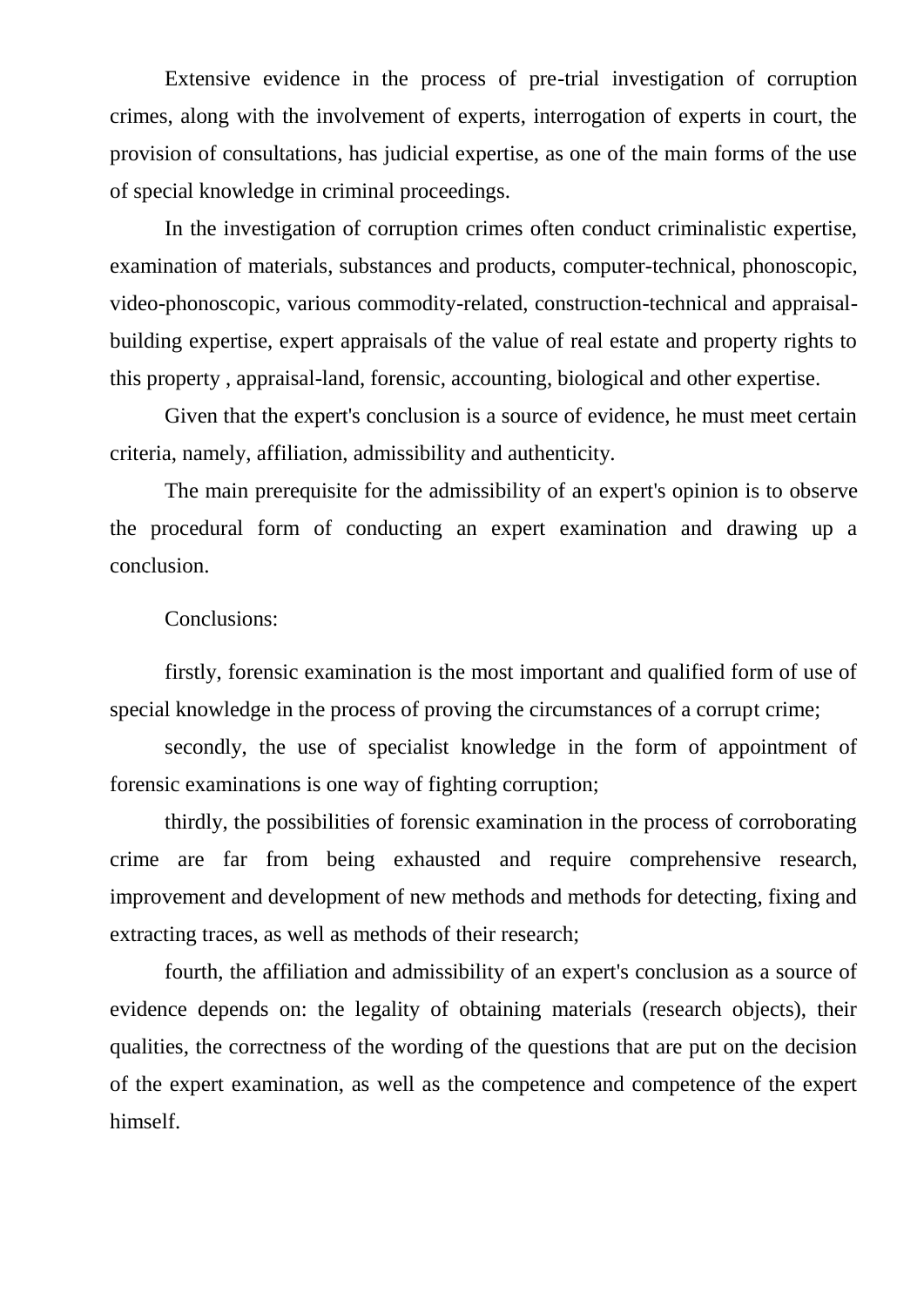#### *Bohdan Prokopiv,*

*Senior Lecturer of the Department of Criminal law and process Faculty of Law of Ternopil National Economic University*

### **SPECIFICATION OF NABU AND NUTS FUNCTIONING IN THE SYSTEM OF SPECIALIZED ANTI-CORRUPTION BODIES OF UKRAINE**

Modern Ukrainian society needs significant changes and reforms in order to bring its spheres of life into line with the standards of the European and world community.

Today, the most common problem is the phenomenon of corruption, which covers all the most important areas of public administration. This phenomenon has been widespread in the political and economic spheres. That is why the steps of today's government are aimed at eliminating corruption from the Ukrainian state.

One of the consequences of the anti-corruption reform was the adoption of the Law of Ukraine "On the National Anti-Corruption Bureau of Ukraine" dated October 14, 2014 and the creation of the appropriate institution - the National Anti-Corruption Bureau of Ukraine, the main objective of which should be to ensure the observance of the rights and freedoms of citizens in the field of prevention of corruption.

According to Art. 1 of the above-mentioned law, the National Anti-Corruption Bureau of Ukraine is a state law enforcement agency, which is responsible for preventing, detecting, terminating, investigating and disclosing corruption offenses attributed to its jurisdiction, as well as preventing the commission of new ones. For today, along with NABU, another anti-corruption body - National Agency for the

Prevention of Corruption (NAPC) - has been established.

The NACC has a preventive role in checking the declarations of civil servants and their life style, disclosing any information about corruption facts or abuse of office.

Unlike the National Anti-Corruption Bureau, the Specialized Anti-Corruption Prosecutor's Office and other law-enforcement agencies in the field of combating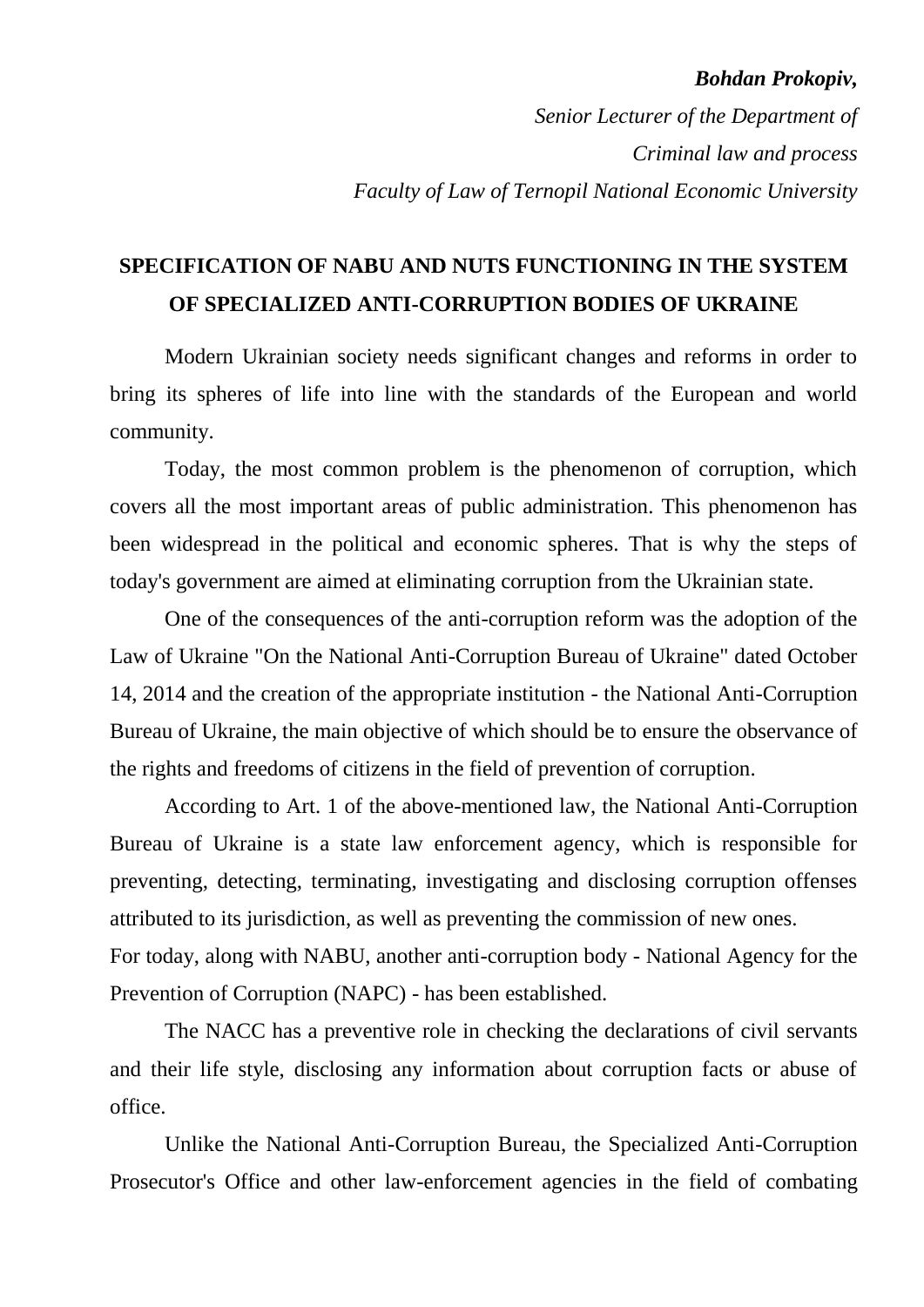corruption, the main function of the National Agency is to prevent the commission of corruption offenses.

Given that both NABU and NAPC are relatively new institutions within the framework of the anti-corruption bodies, it is difficult to talk about their effectiveness or ineffectiveness today. However, a large part of the population is concerned about the expediency of creating such a large number of anti-corruption bodies, since there are currently no visible improvements in the field of combating corruption.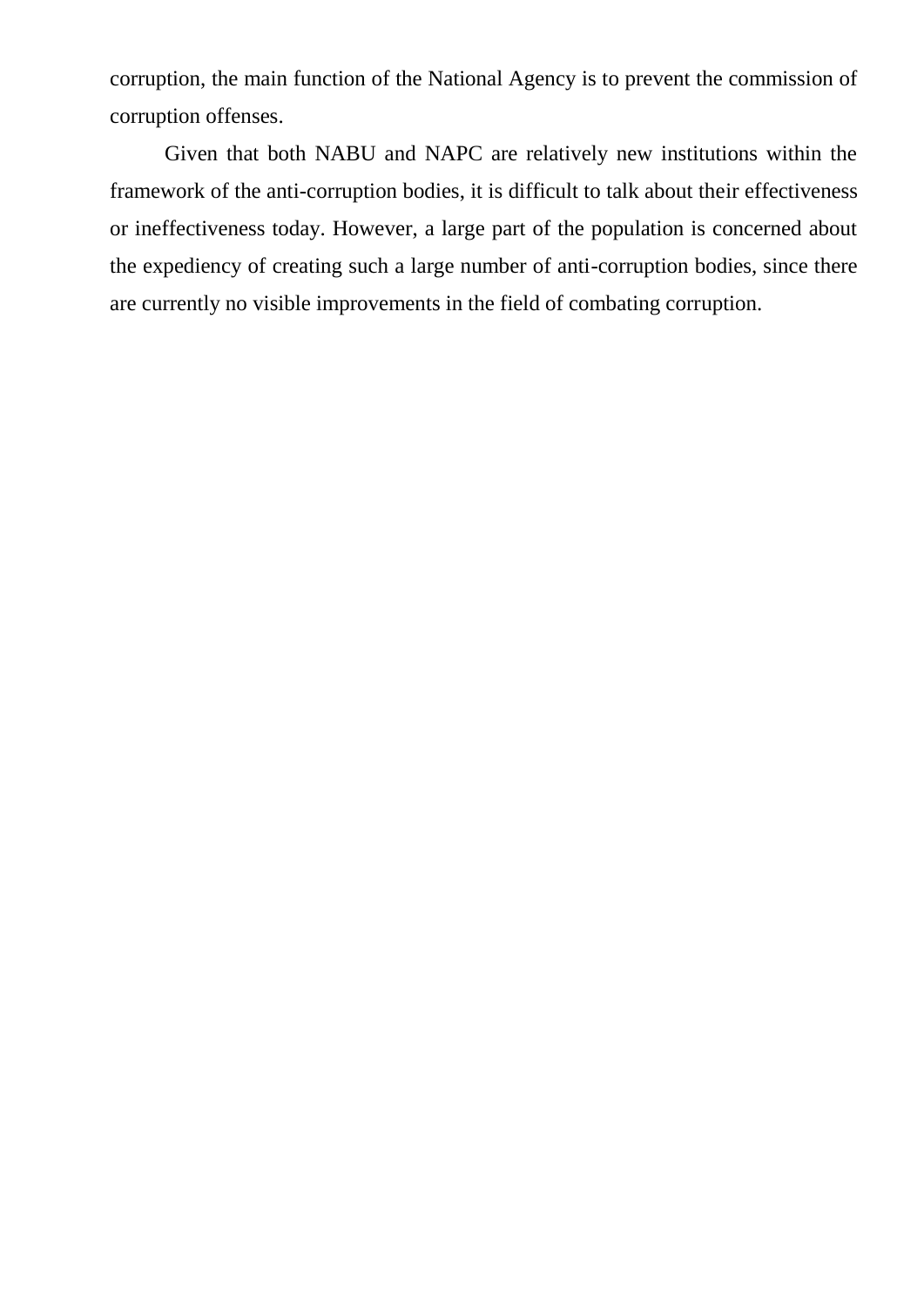### **5. TRIBUNE OF A YOUNG SCIENTIST**

#### *Yaryna Zhukorska,*

*Candidate of Juridical Sciences (Ph.D.), Docent, Head of the Department of International Law and the European Integration of the Faculty of Law, Ternopil National Economic University*

#### *Tarasyuk R.*

### **CONSTITUTIONAL AND LEGAL STATUS OF THE PRESIDENT OF UKRAINE**

 The study and research of the constitutional and legal status of the President of Ukraine gives a clear explanation of the role of the head of state of Ukraine. Clear distinction between the constitutional powers of the head of state in the system of the highest bodies of state power, as well as the establishment of the necessary criteria for the construction of a sovereign and independent, democratic, social and legal state.

 The purpose of the article is to analyze the constitutional and legal status of the head of state in Ukraine, as well as study the system of restraints and counterweight between the head of state and the three branches of power in Ukraine, conduct and establishment in the course of research the basic means necessary for optimization of the constitutional and legal powers of the head of state in Ukraine.

 In the course of the study, an analysis of the constitutional norms in the part of the powers of the head of state was carried out, the main functions assigned to the President of Ukraine, his relation with the legislative, executive and judicial branches of power were singled out. The Constitution of Ukraine paid important attention to the exclusive role of the head of state in the system of restraints and counterweight on the exercise of other powers that directly rely on him. The status of the head of state is marked with respect to powers in the field of human rights protection, defense and national security of the state.

 Having conducted the research it can be argued that to the current situation there is no clear study of the sphere of guaranteeing state sovereignty by the head of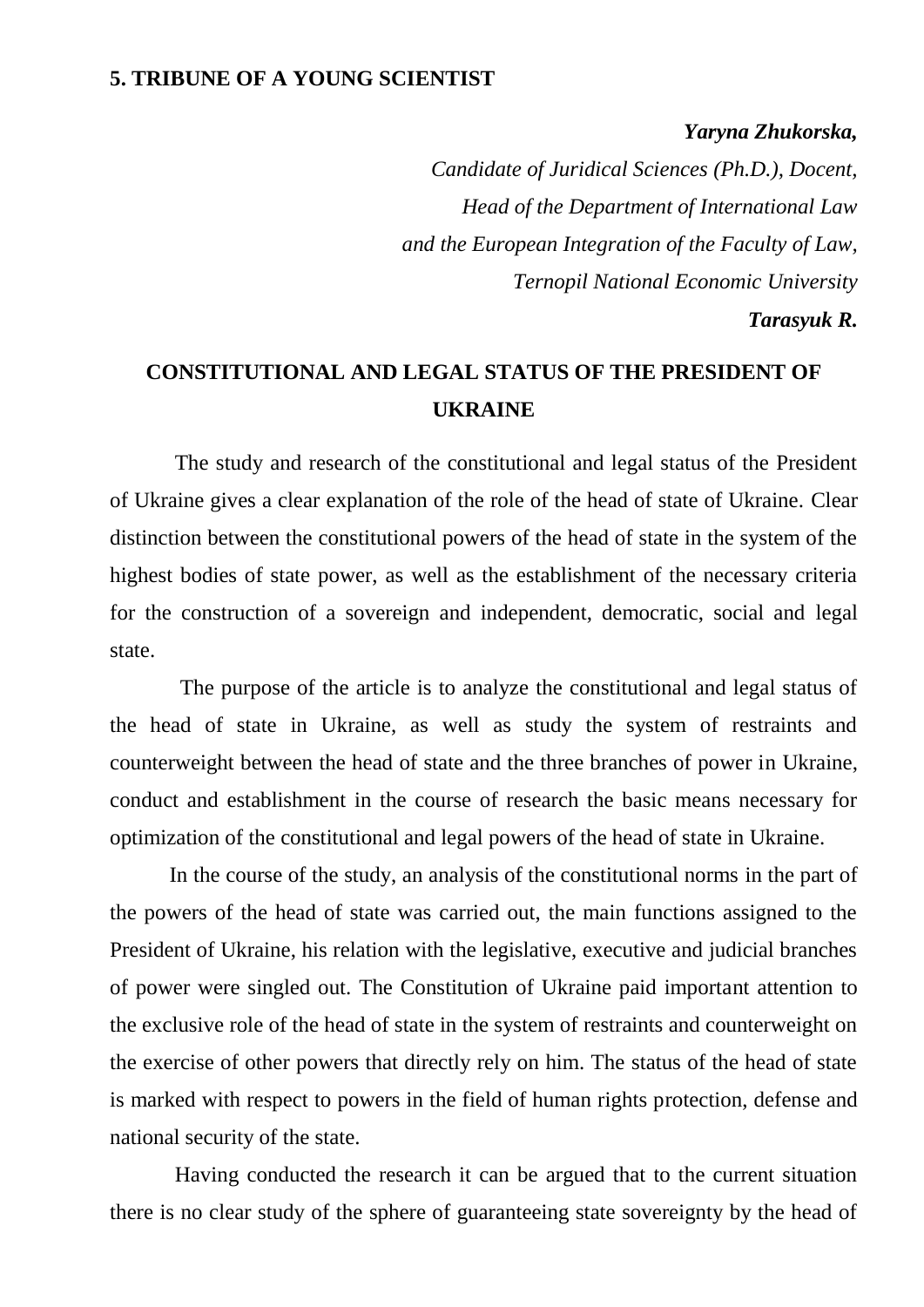state. In the course of the study, the importance of further study of the President's institution of responsibility was established, since ensuring the work of the institution of the responsibility of the President of Ukraine is essential for maintaining the legitimacy of state power.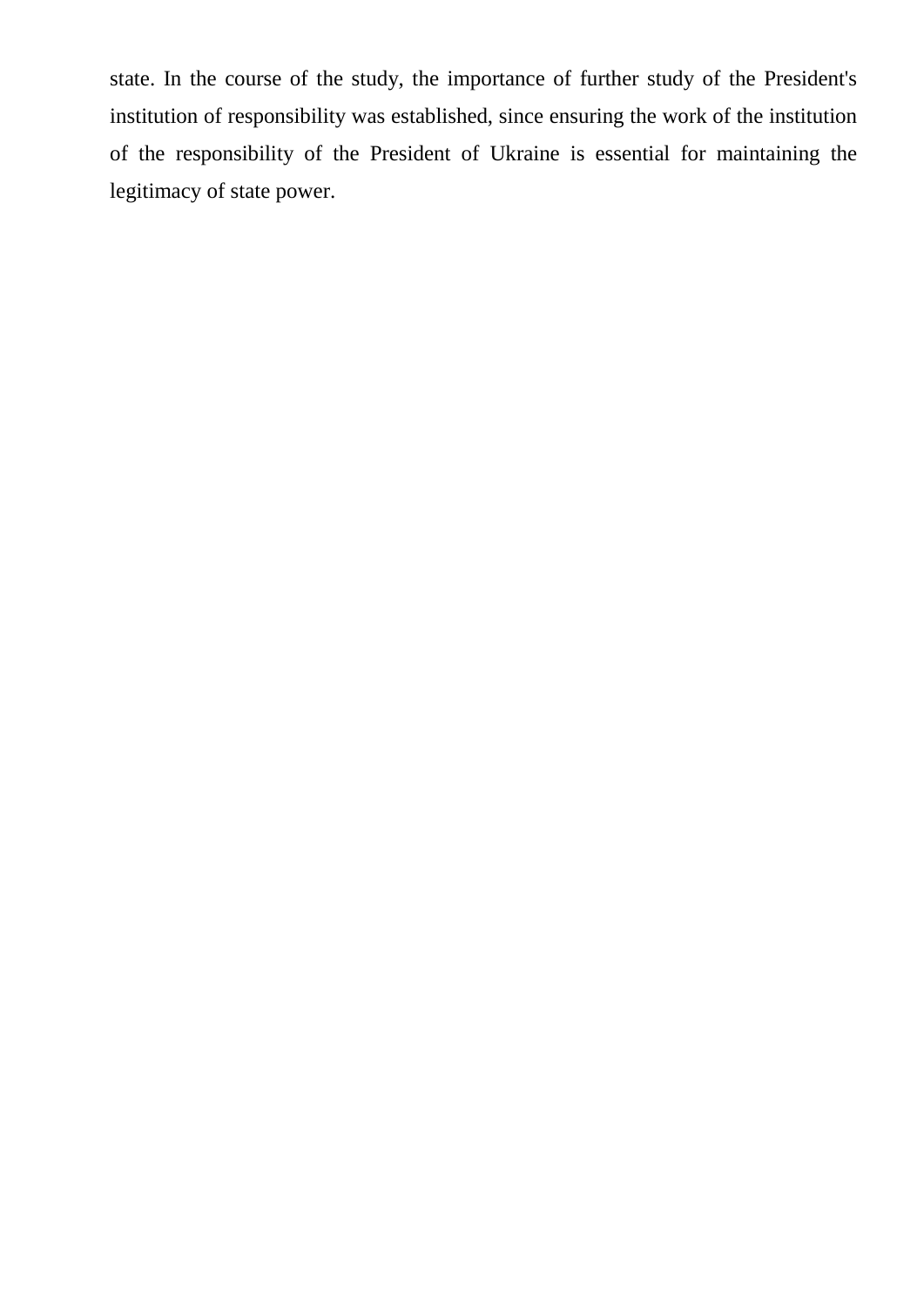### *Olga Zyhrii,*

*Candidate of Economic Sciences, Associate Professor of the Department of Civil Law and Process of the Faculty of Law, Ternopil National Economic University Anastasia Vityk, Student of Law Faculty of Ternopil National Economic University Anna Kuzmenchuk, Student of Law Faculty of Ternopil National Economic University*

### **WATER AS AN OBJECT OF LEGAL REGULATION OF DISPOSAL AND PROTECTION**

In present of increase of water supply tense and an increase requirement to quality of water, allows to watch for the trend of contamination of water and decline of supplies of drinking-water harmful substances.

For today in Ukraine the most extended problem is providing of the rational use of water resources, because in further life the inefficient use of water resources can become a global problem for descendants, that i stipulated actuality of this theme.

A problem of drinking-water in our country is a national problem. An amount and quality of water from plumbing also are an economic problem.

In obedience to a legislation a drinking-water is the water intended for a consumption a man(plumbing, packaged, from pump-rooms, points of overflow, mine wells and damming of sources), for the use consumers for satisfaction of physiology, sanitary-hygenic, domestic and economic necessities, and also for the production of goods that needs her use, composition of that on microbiological, chemical, physical and radiation indexes answers hygienical requirements. A drinking-water ignores a food product in the drinkable water system and in the points of accordance of quality drinkable.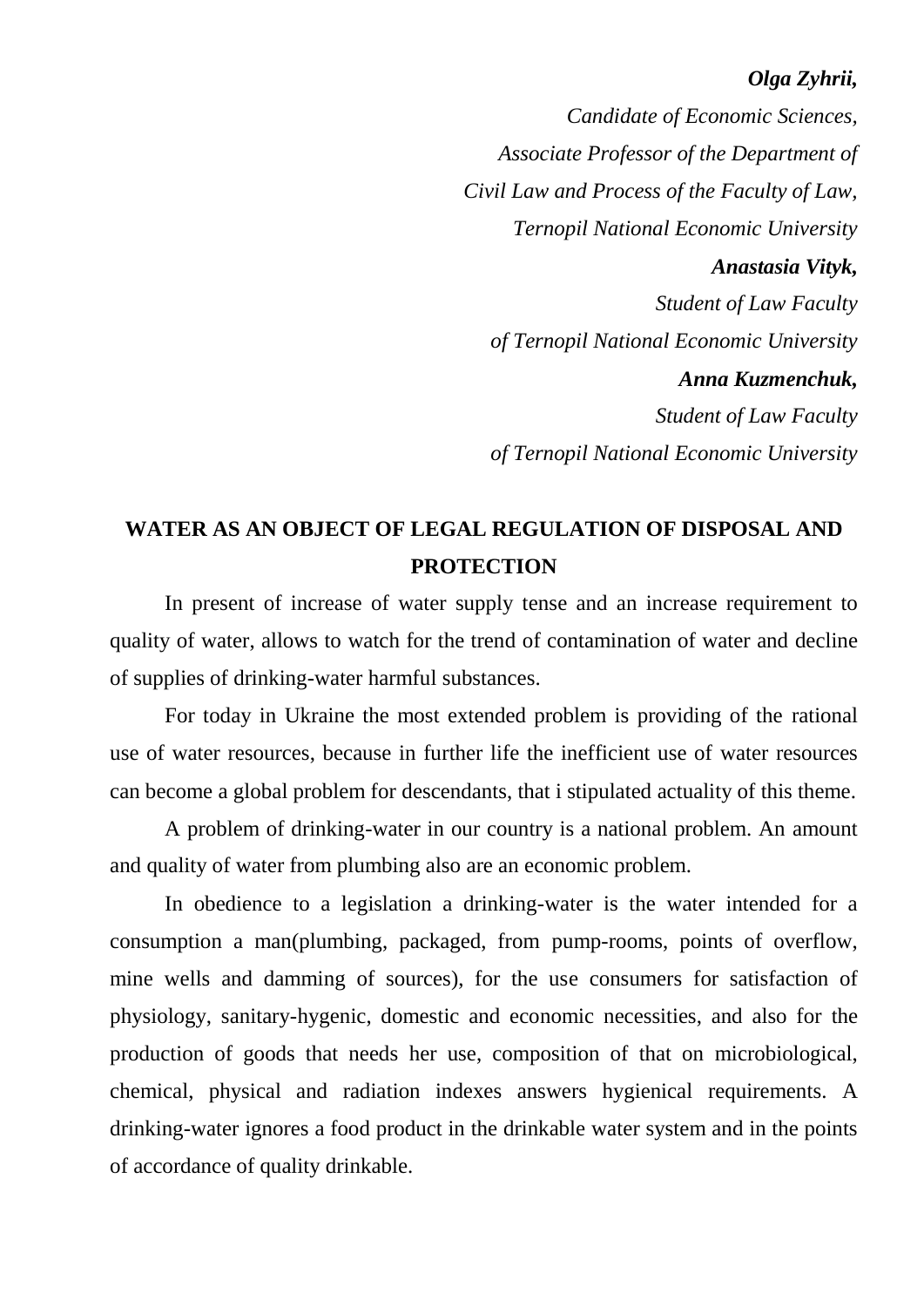In particular, right man on a drinking-water it is envisaged on international and national levels, sent to providing each the least of drinking-water. Water must be suitable for a consumption, physically and economically accessible. A problem of providing a population a quality drinking-water in a sufficient amount is complex, such that includes a number of problems of sociological, ecological, economic, pertaining to national economy, territorial and normatively legal character. Providing and decision must embrace the row of measures organizational, technical, economic and legal.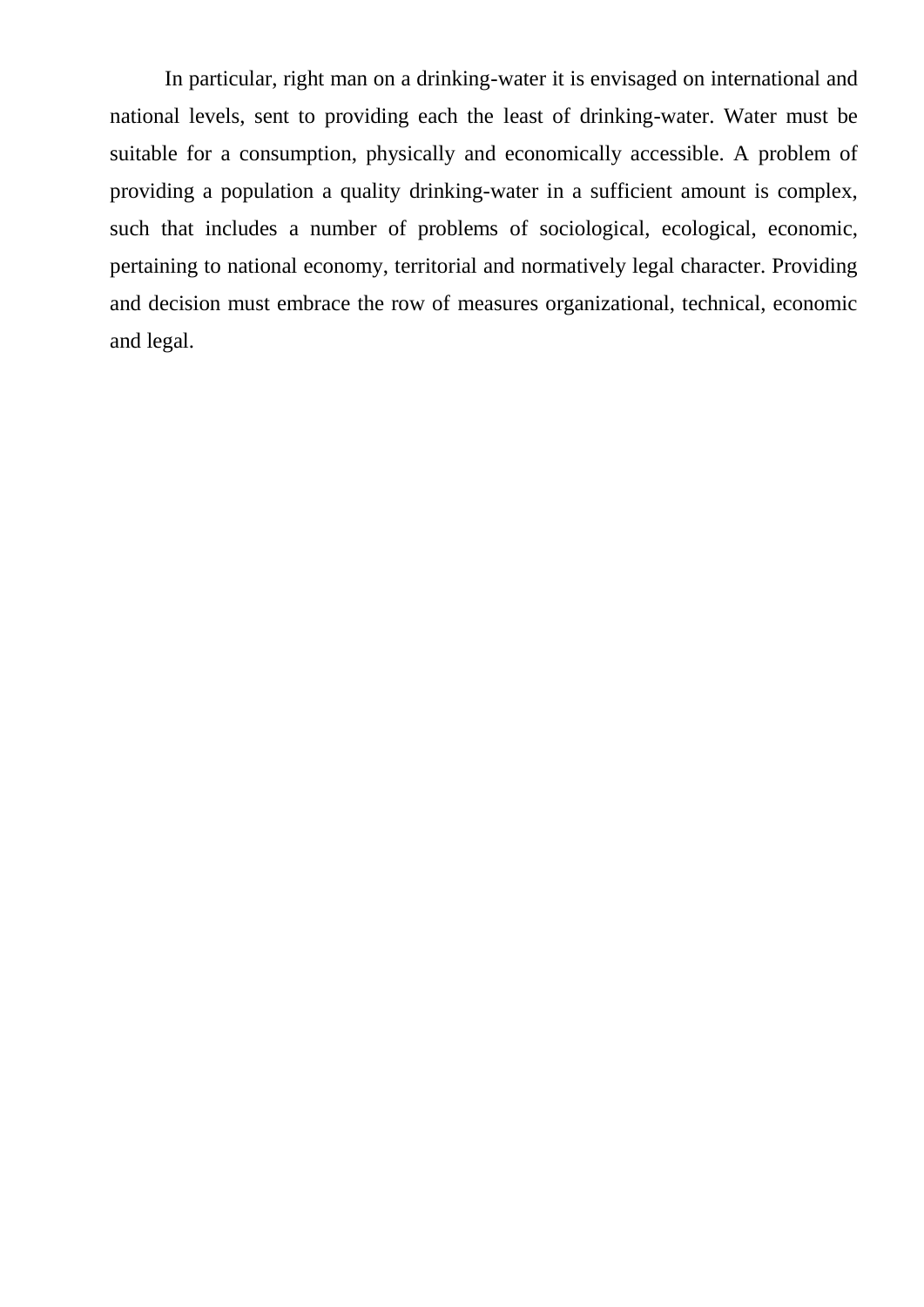#### *Nina Rohatynska,*

*Candidate of Juridical Sciences (Ph.D.), Docent, Head of the Department of Criminal Law and Process of the Faculty of Law, Ternopil National Economic University Nazarii Kolodiichuk, Student of Law Faculty of Ternopil National Economic University*

### **APPLICATION OF PREVENTIVE MEASURES TO AN UNDERGROUND: SPECTRUM OF UNLIMITED QUESTIONS**

The process of choosing preventive measures in the criminal proceedings against a minor is extremely important. This article considers the peculiarities of the use of juvenile precautionary measures and their types in criminal proceedings.

Proceedings and precautionary measures must be substantiated. Accordingly, to understand the committed act, it is necessary to prove the circumstances of the criminal offense. Particular attention should be paid to the guilty person of the accused in committing a criminal offense, namely the form of guilt, the motive and purpose of committing a criminal offense; circumstances that affect the degree of gravity of the criminal offense, characterize the person accused, aggravating or mitigating the punishment. The researchers reviewed and analyzed the problem issues and took into account the views of scientists, their approaches to the use of certain preventive measures for this population. It also indicates the advantages and disadvantages of the use of preventive measures and other educational means that are available in the legislation.

The rules of the law allow the authorities to carry out proceedings against juveniles individually, namely to approve the appointment of adolescents of a type of preventive measure that will correspond to the gravity of the crime, age and, above all, the psychological characteristics of the minor (which may differ from the age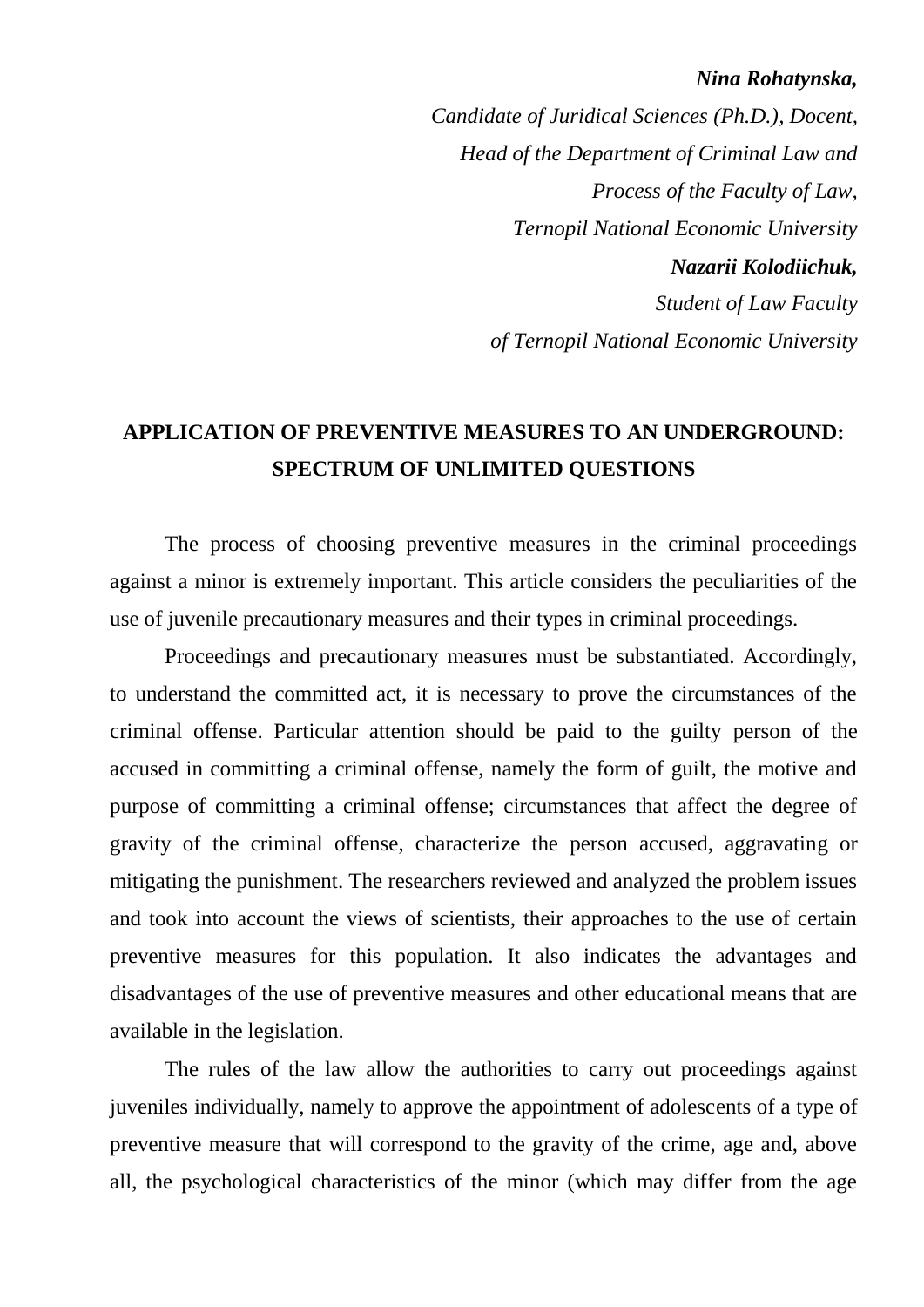characteristics), health, his activities, place of residence, as well as the effectiveness of the activities themselves.

The task of preventive measures for minors is not only preventive, but also upbringing. The CPC provides important indications of conduct, where the interaction and common algorithm of actions of all participants in pre-trial investigation and judicial proceedings will make the process coherent, accessible and understandable for a minor who is in conflict with the law.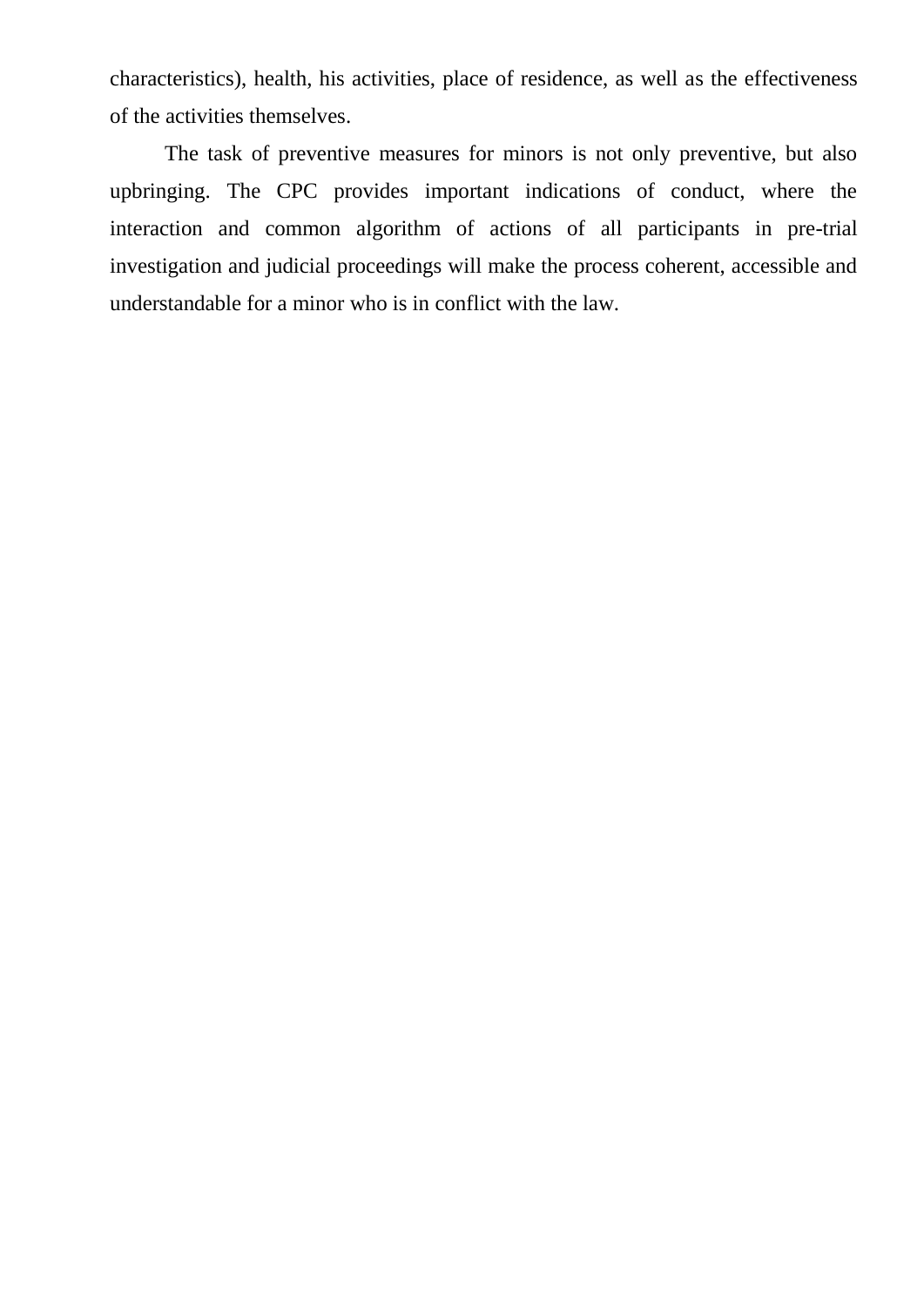#### *Oksana Rosoliak,*

*Candidate of Juridical Sciences (Ph.D.), Docent, Associate Professor at the Department of Constitutional, Administrative and Finance Law of the Faculty of Law, Ternopil National Economic University Aleksandr Yednak, Master's Degree student of Law Faculty of Ternopil National Economic University*

# **PROBLEMS OF RECOGNITION AND IMPLEMENTATION OF LEGAL MECHANISMS FOR THE IMPLEMENTATION OF THE RIGHT TO SAME-SEX MARRIAGE IN THE WORLD (COMPARATIVE LEGAL ASPECT).**

Under the influence of mass informatization and globalization of society, the public understanding of marriage acquires a significant dynamics, which leads to a change in moral dogmas, and in accordance with changes in legislation. Since the transition of Western civilization to a liberal-oriented model of values, there has been even more debate within the world community regarding the place of an individual in society. Individual values begin to prevail over collective ones, which are conditioned by the total humanization of society, which was recovered from the horror of the Second World War. The revision of traditional values, the spread of the policy of tolerance and the establishment of the concept of man as the highest social value, weakened the existing role of the state in society as a catalyst for the formation of the individual and gave the person the opportunity to identify themselves and determine their own place in society.

The extraordinary legal mechanisms for the implementation of the rights to same-sex marriages were noted by countries in which partly recognized same-sex marriages, it should be noted that for the most part this group includes federal states, as well as those that are part of the Commonwealth and other union formations. Therefore, partial recognition of same-sex marriages should be considered in the context of jurisdictional restrictions of federal states and unions, as well as in the context of existing restrictions on same-sex marriages in recognized countries.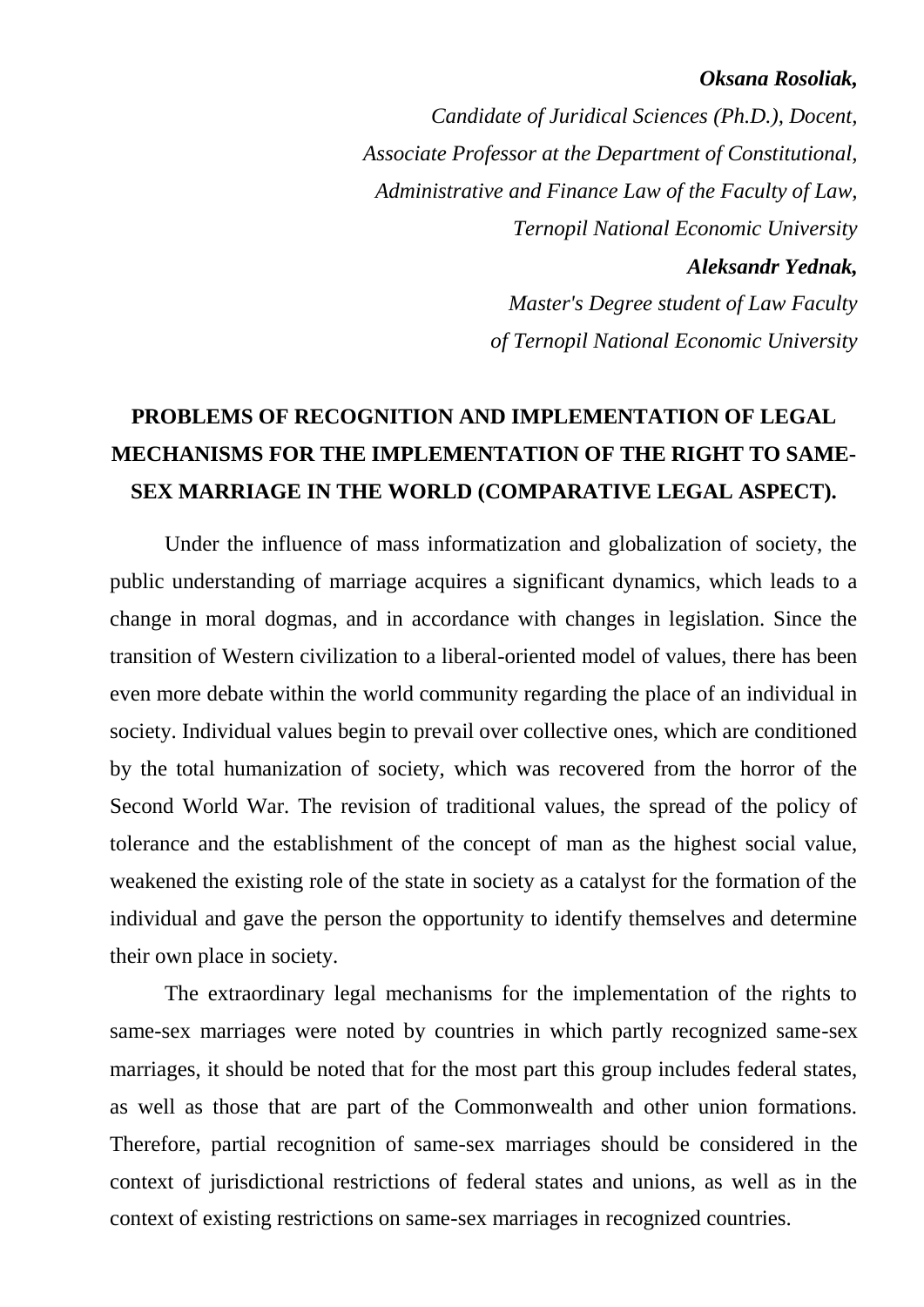In general, one should conclude that same-sex marriage is a serious challenge for the world community and a driving force for the deformation of traditional patterns of thinking. It is too early to say that humanity is equally ready to reform consciousness, and to timely tame the needs of liberal consciousness. However, in order to rationalize public opinion, it is first and foremost to take the necessary measures to overcome discrimination against the LGBT community. Thus, defenders of traditional family institutions and adherents of same-sex relationships will be able to debate among themselves on a par with one another. Creating a favorable atmosphere for dialogue will further stimulate the substantiation of the existing positions of the scientific community and adopt a common position on the issues of the substantive existence of the institution of the same-sex marriage.